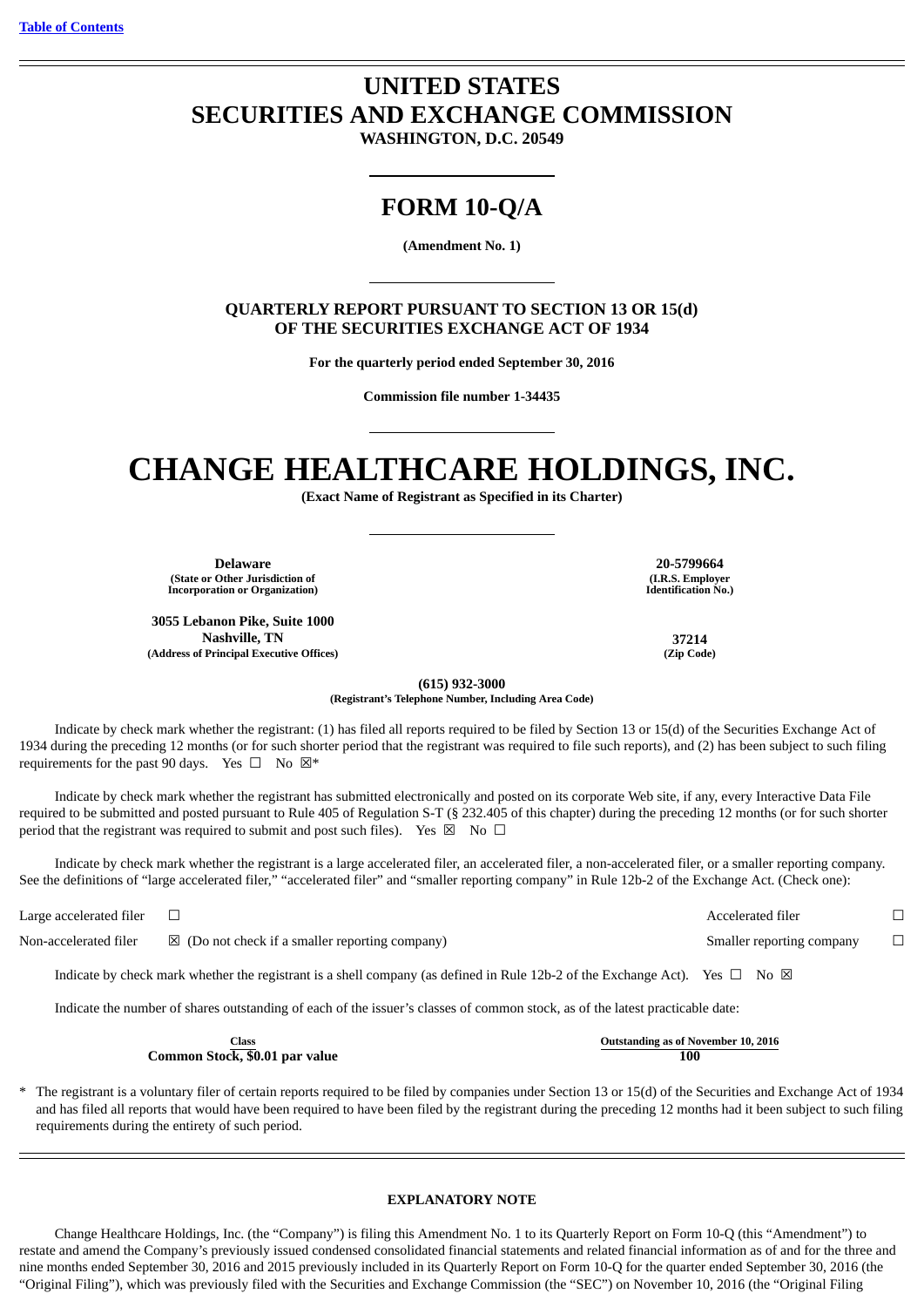Date"). This Amendment also amends the following items in the Original Filing: Item 1 of Part I "Financial Statements"; Item 2 of Part I "Management's Discussion and Analysis of Financial Condition and Results of Operations"; and Item 4 of Part I "Controls and Procedures".

As described in the Company's Current Report on Form 8-K filed January 24, 2017, on January 22, 2017, the Audit Committee of our Board of Directors (the "Audit Committee") and the full Board of Directors, after discussion with Company management and Ernst & Young LLP, our independent registered public accounting firm, determined that the audited consolidated financial statements as of and for the years ended December 31, 2015 and 2014 included in our Annual Report on Form 10-K for the year ended December 31, 2015 and the unaudited condensed consolidated financial statements as of and for the three and nine months ended September 30, 2016 and 2015 included in our Quarterly Report on Form 10-Q for the quarterly period ended September 30, 2016 previously filed with the SEC should be amended to reflect the adjustments described herein.

Except as described below, this Amendment does not amend, update or change any other items or disclosures in the Original Filing and does not purport to reflect any information or events subsequent to the Original Filing Date. As such, this Amendment speaks only as of the Original Filing Date, and the Company has not undertaken to amend, supplement or update any information contained in the Original Filing to give effect to any subsequent events. Accordingly, this Amendment should be read in conjunction with the Company's filings made with the SEC subsequent to the filing of the Original Filing, including any amendment to those filings.

#### **Background**

In connection with a planned contribution of substantially all of the net assets of the Company to a joint venture (the "Transaction"), prior conclusions regarding the Company's accounting for certain historical transactions have been re-evaluated. As part of this re-evaluation, the Company has determined that a restatement of its audited consolidated financial statements as of and for the years ended December 31, 2015 and 2014 and the unaudited condensed consolidated financial statements as of and for the three and nine months ended September 30, 2016 and 2015 is appropriate. The restatement relates to the accounting treatment of certain items and results in an increase of our net income and reduction of balance sheet liabilities. There is no impact on cash flows for the related periods and EBITDA calculations under our credit agreement and indentures are not affected by the restatement.

In January 2014, the Company effected a change in the tax status of EBS Master LLC ("EBS Master"), one of its wholly-owned subsidiaries, from a partnership to a corporation. Prior to the tax status change, the Company recognized a deferred tax liability for the difference in the book and tax basis of its investment in EBS Master (i.e. outside basis). Following the tax status change, the Company's deferred tax balances were required to reflect the differences in the book and tax bases of the individual assets and liabilities included in the corporation (i.e. inside basis).

In January 2017, following the re-evaluation in connection with the Transaction, the Company determined that a portion of the deferred tax liability previously related to the outside basis was attributable to the excess of book over tax basis goodwill for which no deferred tax liability would be permitted under generally accepted accounting principles when calculated using the inside basis. Because the Company's consolidated financial statements for the year ended December 31, 2014 included such a deferred tax liability, the Company has restated its consolidated financial statements as of and for the year ended December 31, 2014 to reflect the removal of this deferred tax liability and restated its consolidated financial statements as of and for the year ended December 31, 2015 and as of and for the three and nine months ended September 30, 2016 and 2015 to adjust for the effect of this 2014 adjustment on the subsequent periods. In addition, the Company will also revise the financial statements for other adjustments related to deferred tax liabilities. The impact of these adjustments is immaterial to all periods presented.

For the year ended December 31, 2014, the elimination of this tax liability increased the Company's income tax benefit (and net income) and decreased the Company's deferred income tax liabilities by \$190.7 million. This change had no impact on cash flows, EBITDA calculations under our credit agreement and indentures or compliance with our covenants thereunder. Please refer to "Adjustment of Previously Issued Financial Statements" within Note 1 to our unaudited condensed consolidated financial statements and notes thereto in this Amendment for more information regarding the adjustment.

Along with restating our financial statements for the correction discussed above, we are making adjustments for certain immaterial items with respect to the three and nine months ended September 30, 2016 and 2015. We have assessed the impact of these adjustments and concluded that they were not material individually, or in the aggregate, to our financial statements as of the balance sheet dates for any of the respective periods. However, in conjunction with the restatement, we have determined it would be appropriate within this Amendment to record these adjustments for the respective periods. Please refer to "Adjustment of Previously Issued Financial Statements" within Note 1 to our unaudited condensed consolidated financial statements and notes thereto in this Amendment for more information regarding the effect of these adjustments.

#### **Restatement of Conclusion Regarding Disclosure Controls and Procedures**

At the time of the Original Filing, our chief executive officer ("CEO") (principal executive officer) and the chief financial officer ("CFO") (principal financial officer), concluded that our disclosure controls and procedures and internal control over financial reporting were effective as of September 30, 2016. Subsequent to that evaluation, our management, including our CEO and CFO, concluded that our disclosure controls and procedures and internal control over financial reporting were not effective as of September 30, 2016 because of the material weakness in internal control over financial reporting as described in Item 4 of Part I "Controls and Procedures". As a result, we have restated Item 4 of Part I "Controls and Procedures" to include disclosure of the material weakness.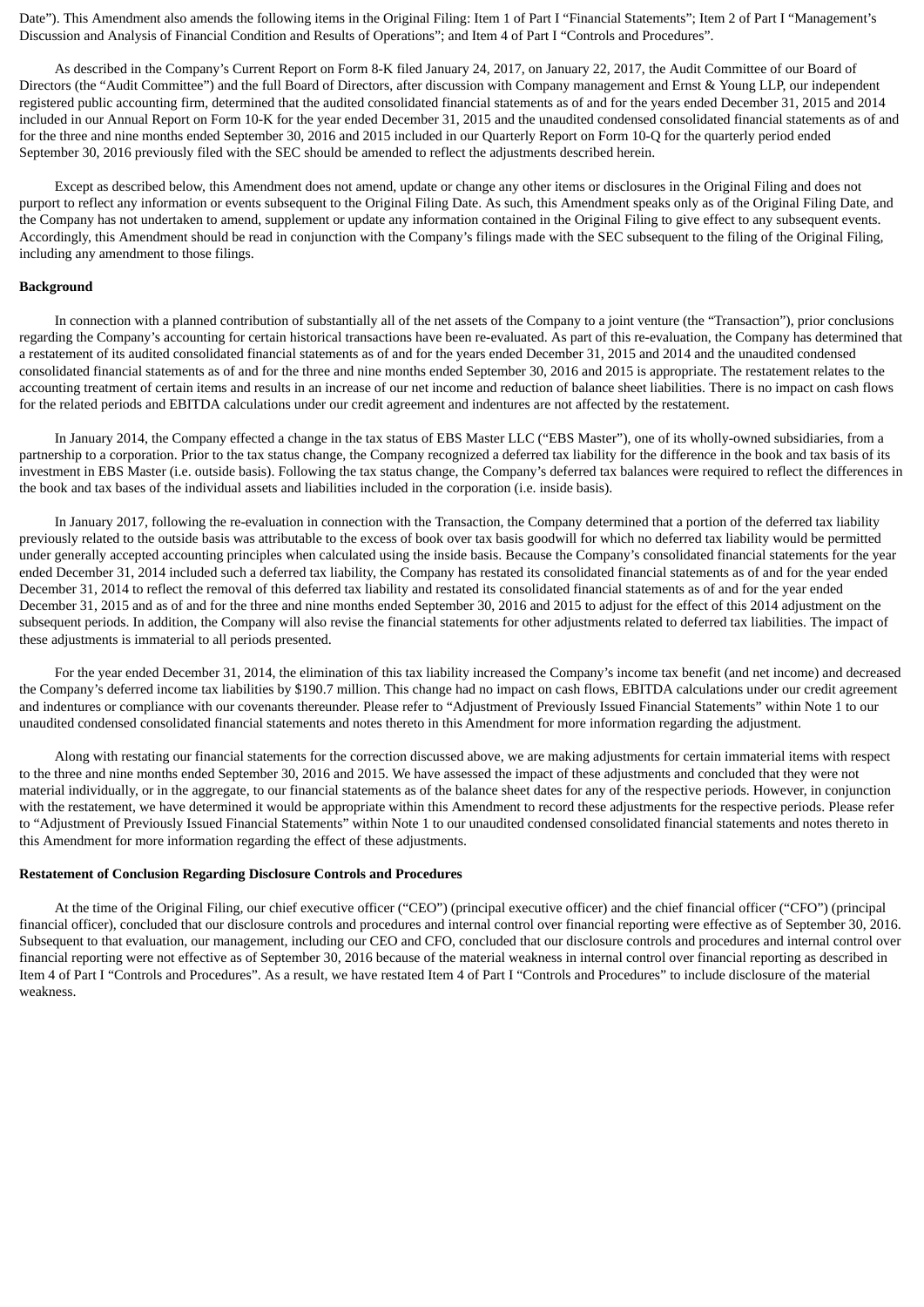# **Change Healthcare Holdings, Inc.**

# **Table of Contents**

# <span id="page-2-0"></span>Part I. Financial [Information](#page-3-0)

| Item 1. Financial Statements    |                                                                                                      | 3  |
|---------------------------------|------------------------------------------------------------------------------------------------------|----|
|                                 | <u>Item 2. Management's Discussion and Analysis of Financial Condition and Results of Operations</u> | 36 |
| Item 4. Controls and Procedures |                                                                                                      | 51 |
| <b>Signatures</b>               |                                                                                                      | 52 |
| <b>Exhibit Index</b>            |                                                                                                      | 53 |
|                                 |                                                                                                      |    |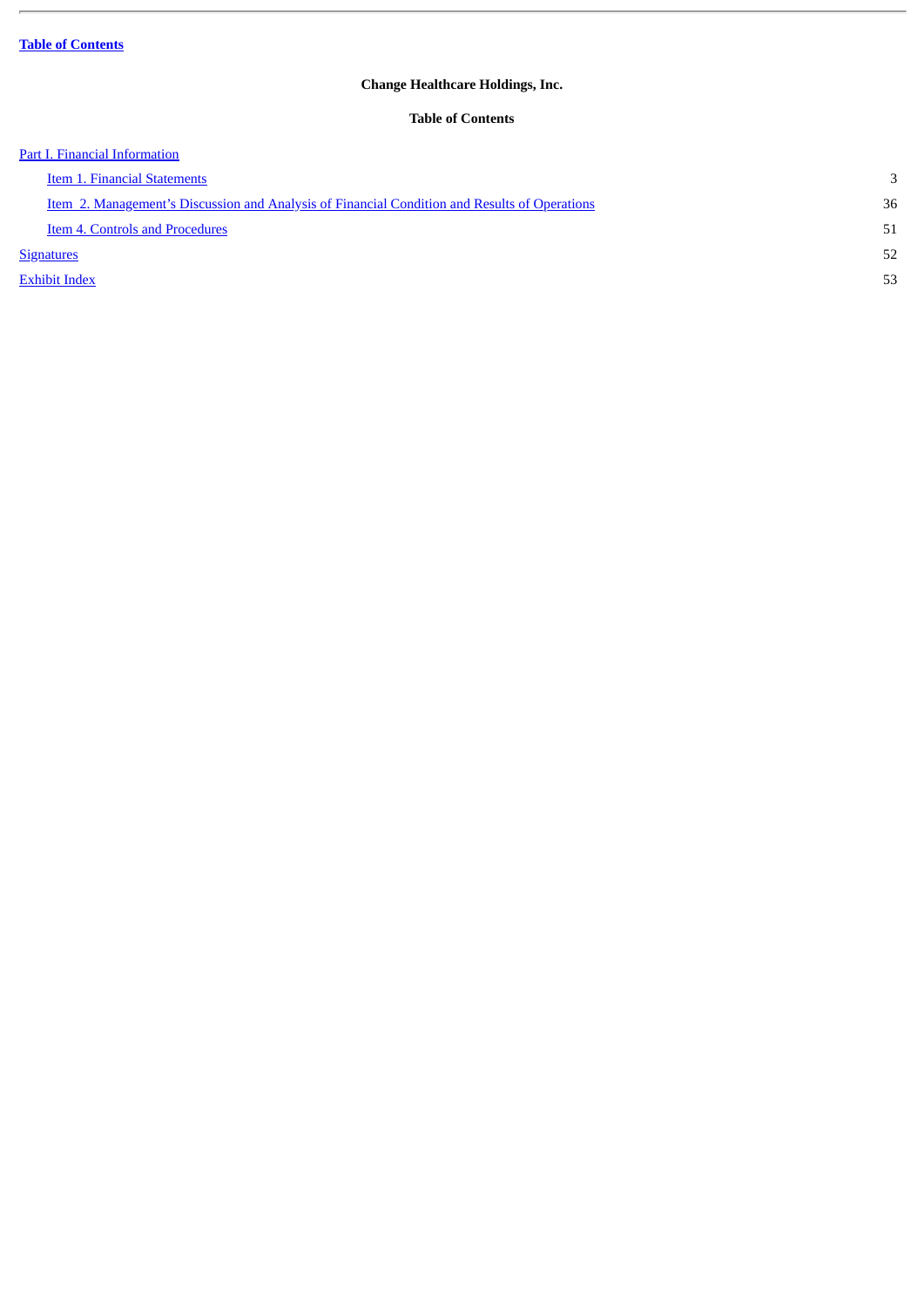<span id="page-3-0"></span>**PART I. FINANCIAL INFORMATION**

# <span id="page-3-1"></span>**ITEM 1. FINANCIAL STATEMENTS**

### **Change Healthcare Holdings, Inc. Condensed Consolidated Balance Sheets (unaudited and amounts in thousands, except share and per share amounts)**

|                                                                                                                                     | September 30,<br>2016 | December 31,<br>2015 |  |  |
|-------------------------------------------------------------------------------------------------------------------------------------|-----------------------|----------------------|--|--|
|                                                                                                                                     | (Restated)            | (Restated)           |  |  |
| <b>ASSETS</b>                                                                                                                       |                       |                      |  |  |
| Current assets:                                                                                                                     |                       |                      |  |  |
| Cash and cash equivalents                                                                                                           | \$<br>92,449          | \$<br>66,655         |  |  |
| Accounts receivable, net of allowance for doubtful accounts of \$3,610 and \$3,379 at September 30, 2016 and                        |                       |                      |  |  |
| December 31, 2015, respectively                                                                                                     | 276,378               | 280,858              |  |  |
| Prepaid expenses and other current assets                                                                                           | 42,559                | 35,413               |  |  |
| Total current assets                                                                                                                | 411,386               | 382,926              |  |  |
| Property and equipment, net                                                                                                         | 227,670               | 244,145              |  |  |
| Goodwill                                                                                                                            | 2,212,898             | 2,213,770            |  |  |
| Intangible assets, net                                                                                                              | 1,638,654             | 1,707,863            |  |  |
| Other assets, net                                                                                                                   | 9,776                 | 8,500                |  |  |
| <b>Total assets</b>                                                                                                                 | \$4,500,384           | \$4,557,204          |  |  |
| <b>LIABILITIES AND EQUITY</b>                                                                                                       |                       |                      |  |  |
| Current liabilities:                                                                                                                |                       |                      |  |  |
| Accounts payable                                                                                                                    | \$<br>26,316          | 27,950<br>\$         |  |  |
| Accrued expenses                                                                                                                    | 177,796               | 167,169              |  |  |
| Deferred revenues                                                                                                                   | 18,189                | 12,943               |  |  |
| Current portion of long-term debt                                                                                                   | 30,163                | 32,775               |  |  |
| Total current liabilities                                                                                                           | 252,464               | 240,837              |  |  |
| Long-term debt, excluding current portion                                                                                           | 2,740,554             | 2,741,178            |  |  |
| Deferred income tax liabilities                                                                                                     | 157,529               | 214,597              |  |  |
| Tax receivable agreement obligations to related parties                                                                             | 184,139               | 173,493              |  |  |
| Other long-term liabilities                                                                                                         | 16,173                | 11,954               |  |  |
| Commitments and contingencies                                                                                                       |                       |                      |  |  |
| Equity:                                                                                                                             |                       |                      |  |  |
| Common stock (par value, \$.01), 100 shares authorized and outstanding at September 30, 2016 and December 31,<br>2015, respectively |                       |                      |  |  |
| Additional paid-in capital                                                                                                          | 1,325,585             | 1,319,754            |  |  |
| Accumulated other comprehensive income (loss)                                                                                       | (4,719)               | (2,656)              |  |  |
| Accumulated deficit                                                                                                                 | (171, 341)            | (141, 953)           |  |  |
| Total equity                                                                                                                        | 1,149,525             | 1,175,145            |  |  |
| Total liabilities and equity                                                                                                        | \$4,500,384           | \$4,557,204          |  |  |

See accompanying notes to unaudited condensed consolidated financial statements.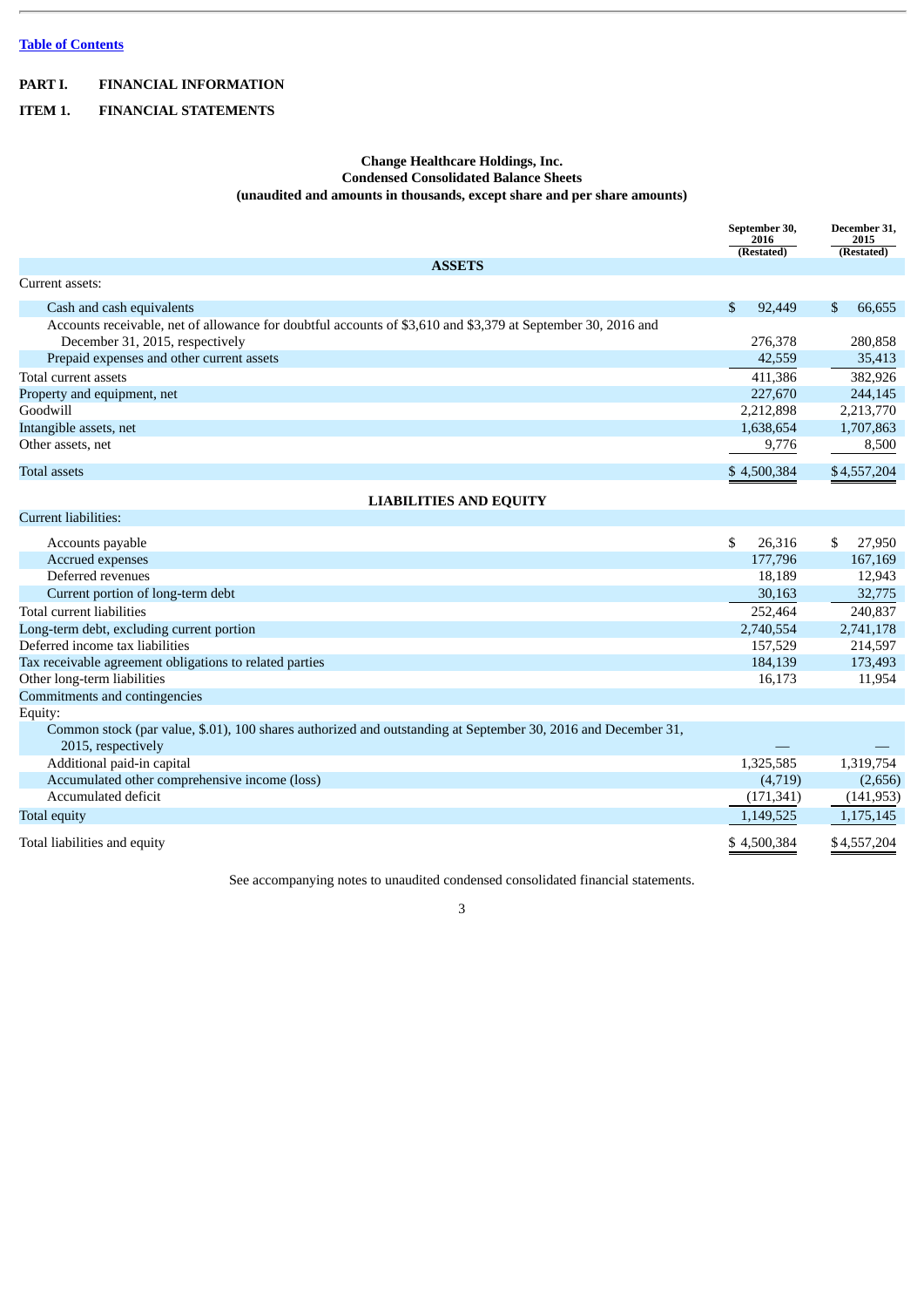# **Change Healthcare Holdings, Inc. Condensed Consolidated Statements of Operations (unaudited and amounts in thousands)**

|                                                     | <b>Three Months</b><br><b>Three Months</b><br><b>Ended September 30,</b><br><b>Ended September 30,</b><br>2016<br>2015<br>(Restated)<br>(Restated) |          | <b>Nine Months</b><br><b>Ended September 30,</b><br>2016 | <b>Nine Months</b><br><b>Ended September 30,</b><br>2015 |                 |
|-----------------------------------------------------|----------------------------------------------------------------------------------------------------------------------------------------------------|----------|----------------------------------------------------------|----------------------------------------------------------|-----------------|
| Revenue:                                            |                                                                                                                                                    |          |                                                          | (Restated)                                               | (Restated)      |
| Solutions revenue                                   | \$                                                                                                                                                 | 307,586  | \$<br>287,946                                            | \$<br>942,362                                            | \$<br>810,162   |
| Postage revenue                                     |                                                                                                                                                    | 73,880   | 89,839                                                   | 234,205                                                  | 268,119         |
| Total revenue                                       |                                                                                                                                                    | 381,466  | 377,785                                                  | 1,176,567                                                | 1,078,281       |
| Costs and expenses:                                 |                                                                                                                                                    |          |                                                          |                                                          |                 |
| Cost of operations (exclusive of depreciation and   |                                                                                                                                                    |          |                                                          |                                                          |                 |
| amortization below)                                 |                                                                                                                                                    | 138,685  | 129,385                                                  | 430,216                                                  | 371,859         |
| Development and engineering                         |                                                                                                                                                    | 16,494   | 11,651                                                   | 46,015                                                   | 32,600          |
| Sales, marketing, general and administrative        |                                                                                                                                                    | 69,513   | 56,719                                                   | 210,377                                                  | 151,955         |
| Customer postage                                    |                                                                                                                                                    | 73,880   | 89,839                                                   | 234,205                                                  | 268,119         |
| Depreciation and amortization                       |                                                                                                                                                    | 65,899   | 85,817                                                   | 188,882                                                  | 183,446         |
| Accretion                                           |                                                                                                                                                    | 1,721    | 6,458                                                    | 10,645                                                   | 15,254          |
| Impairment of long-lived assets                     |                                                                                                                                                    | 20       | 219                                                      | 251                                                      | 1,180           |
| Operating income (loss)                             |                                                                                                                                                    | 15,254   | (2,303)                                                  | 55,976                                                   | 53,868          |
| Interest expense, net                               |                                                                                                                                                    | 46,534   | 45,541                                                   | 139,720                                                  | 121,685         |
| Contingent consideration                            |                                                                                                                                                    |          | (4,660)                                                  |                                                          | (4,825)         |
| Income (loss) before income tax provision (benefit) |                                                                                                                                                    | (31,280) | (43, 184)                                                | (83,744)                                                 | (62, 992)       |
| Income tax provision (benefit)                      |                                                                                                                                                    | (32,704) | (9,806)                                                  | (54, 356)                                                | (31,070)        |
| Net income (loss)                                   | \$                                                                                                                                                 | 1,424    | \$<br>(33, 378)                                          | \$<br>(29, 388)                                          | \$<br>(31, 922) |

See accompanying notes to unaudited condensed consolidated financial statements.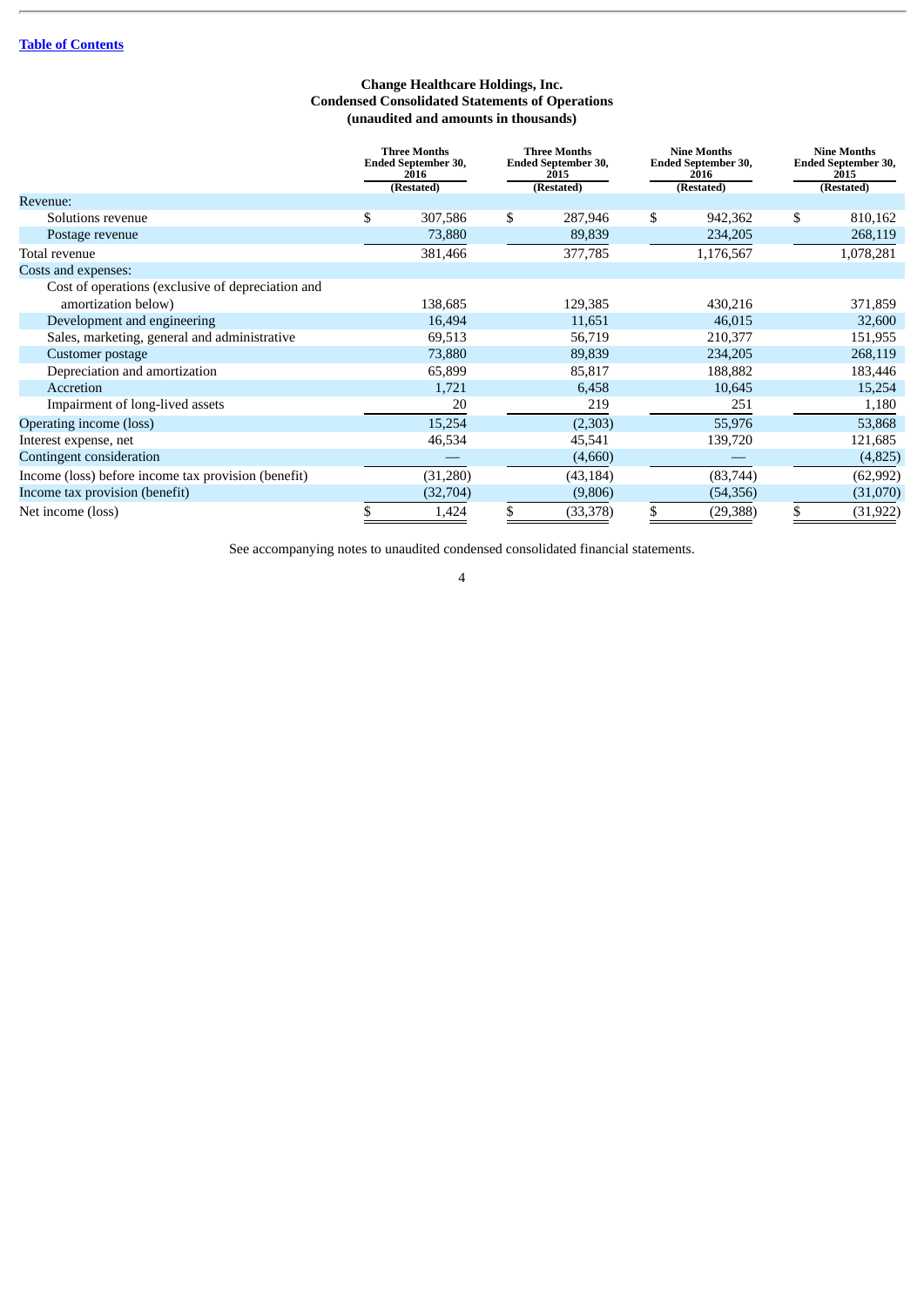# **Change Healthcare Holdings, Inc. Condensed Consolidated Statements of Comprehensive Income (Loss) (unaudited and amounts in thousands)**

|                                                  | <b>Three Months</b><br><b>Ended September 30,</b><br>2016<br>(Restated) |       | <b>Three Months</b><br><b>Ended September 30,</b><br>2015<br>(Restated) |           | <b>Nine Months</b><br><b>Ended September 30,</b><br>2016<br>(Restated) |           | <b>Nine Months</b><br><b>Ended September 30,</b><br>2015<br>(Restated) |           |
|--------------------------------------------------|-------------------------------------------------------------------------|-------|-------------------------------------------------------------------------|-----------|------------------------------------------------------------------------|-----------|------------------------------------------------------------------------|-----------|
| Net income (loss)                                | Œ                                                                       | 1,424 |                                                                         | (33, 378) |                                                                        | (29, 388) | \$                                                                     | (31, 922) |
| Other comprehensive income (loss):               |                                                                         |       |                                                                         |           |                                                                        |           |                                                                        |           |
| Changes in fair value of interest rate swap, net |                                                                         |       |                                                                         |           |                                                                        |           |                                                                        |           |
| of taxes                                         |                                                                         | 330   |                                                                         |           |                                                                        | (2,303)   |                                                                        | (445)     |
| Foreign currency translation adjustment          |                                                                         | (70)  |                                                                         | (347)     |                                                                        | 240       |                                                                        | (531)     |
| Other comprehensive income (loss)                |                                                                         | 260   |                                                                         | (341)     |                                                                        | (2,063)   |                                                                        | (976)     |
| Total comprehensive income (loss)                |                                                                         | 1,684 |                                                                         | (33,719)  |                                                                        | (31, 451) |                                                                        | (32, 898) |

See accompanying notes to unaudited condensed consolidated financial statements.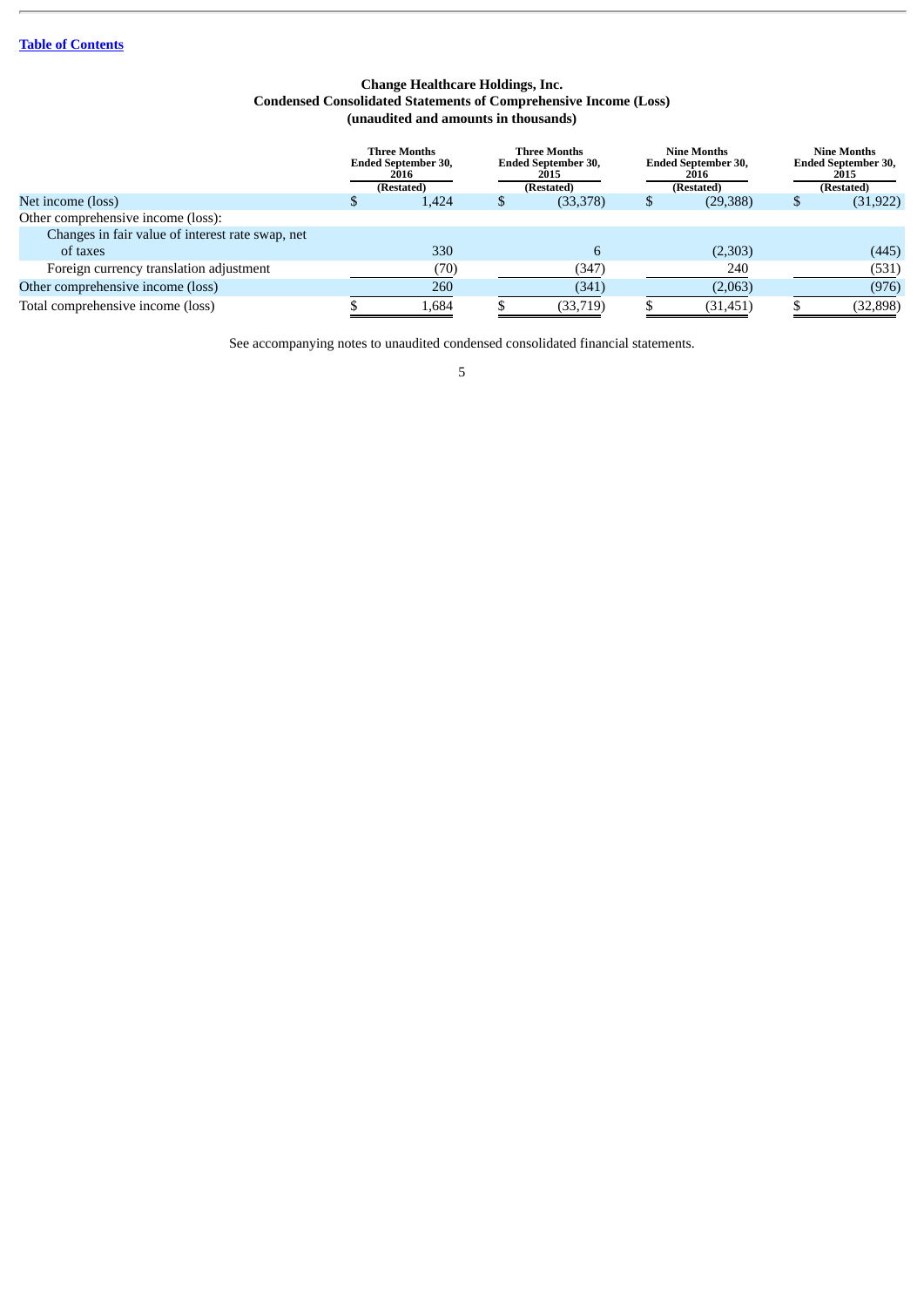# **Change Healthcare Holdings, Inc. Condensed Consolidated Statements of Equity (unaudited and amounts in thousands, except share amounts)**

|                                                                         |               | <b>Common Stock</b> | <b>Additional</b><br>Paid-in | Accumulated                       | Accumulated<br>Other<br>Comprehensive | Total                 |
|-------------------------------------------------------------------------|---------------|---------------------|------------------------------|-----------------------------------|---------------------------------------|-----------------------|
| <b>Balance at January 1, 2015 (Restated)</b>                            | Shares<br>100 | Amount              | Capital<br>\$1,149,360       | <b>Deficit</b><br>\$<br>(54, 120) | Income (Loss)<br>(1,955)              | Equity<br>\$1,093,285 |
| Equity compensation expense                                             |               |                     | 6,814                        |                                   |                                       | 6,814                 |
| Issuance of shares in connection with equity compensation plans, net of |               |                     |                              |                                   |                                       |                       |
| taxes                                                                   |               |                     | 305                          |                                   |                                       | 305                   |
| Repurchase of Parent common stock                                       |               |                     | (4, 351)                     |                                   |                                       | (4, 351)              |
| Capital contribution from Parent                                        |               |                     | 166,576                      |                                   |                                       | 166,576               |
| Net income (loss)                                                       |               |                     |                              | (31, 922)                         |                                       | (31, 922)             |
| Foreign currency translation adjustment                                 |               |                     |                              |                                   | (531)                                 | (531)                 |
| Change in fair value of interest rate swap, net of taxes                |               |                     |                              |                                   | (445)                                 | (445)                 |
| <b>Balance at September 30, 2015 (Restated)</b>                         | 100           |                     | \$1,318,704                  | \$<br>(86, 042)                   | (2, 931)                              | \$1,229,731           |
| <b>Balance at January 1, 2016 (Restated)</b>                            | 100           |                     | \$1,319,754                  | \$(141,953)                       | (2,656)                               | \$1,175,145           |
| Equity compensation expense                                             |               |                     | 8,089                        |                                   |                                       | 8,089                 |
| Repurchase of Parent common stock                                       |               |                     | (2,258)                      |                                   |                                       | (2,258)               |
| Net income (loss)                                                       |               |                     |                              | (29, 388)                         |                                       | (29, 388)             |
| Foreign currency translation adjustment                                 |               |                     |                              |                                   | 240                                   | 240                   |
| Change in fair value of interest rate swap, net of taxes                |               |                     |                              |                                   | (2,303)                               | (2,303)               |
| Balance at September 30, 2016 (Restated)                                | 100           |                     | \$1,325,585                  | \$(171,341)                       | (4,719)                               | \$1,149,525           |

See accompanying notes to unaudited condensed consolidated financial statements.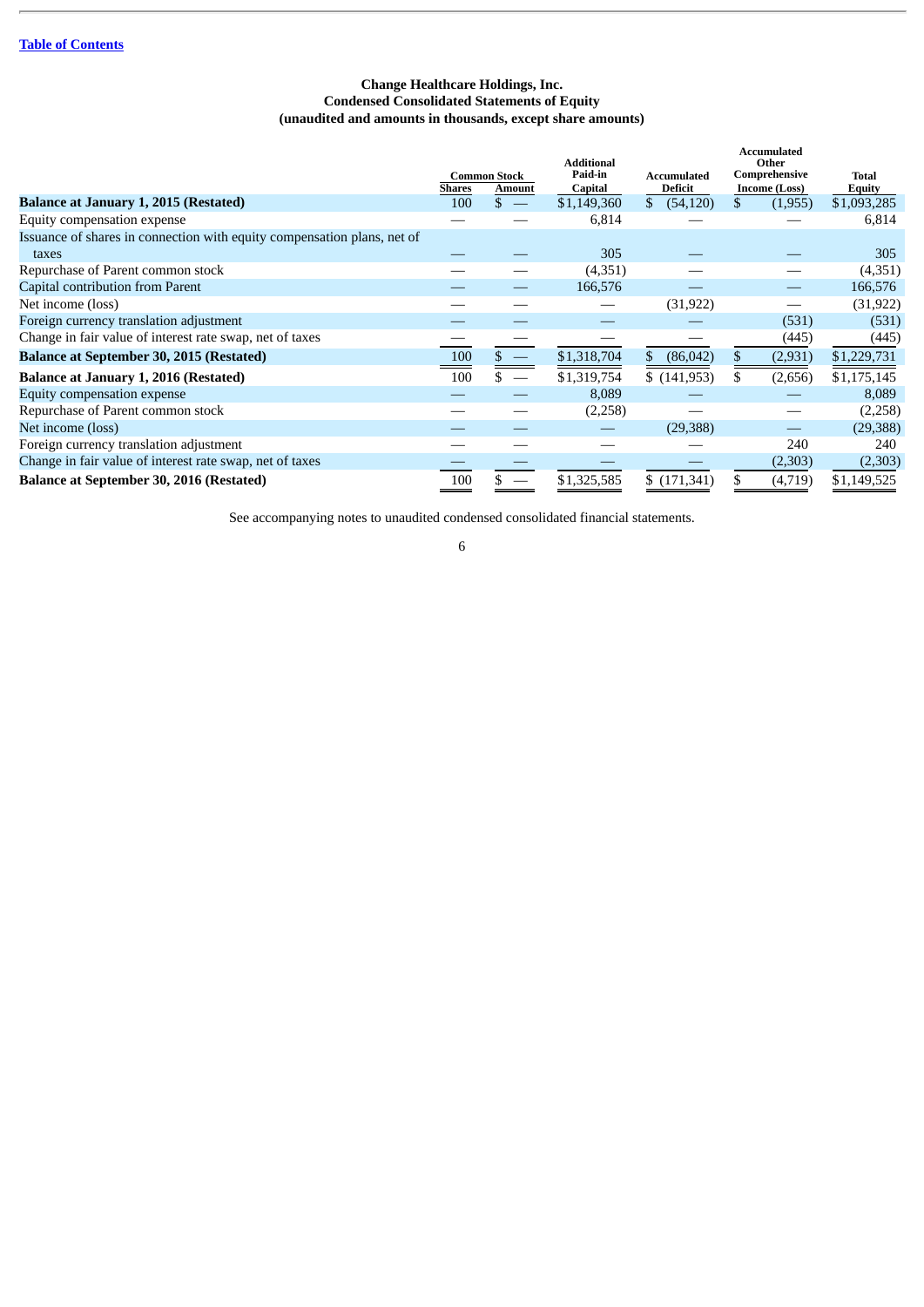# **Change Healthcare Holdings, Inc. Condensed Consolidated Statements of Cash Flows (unaudited and amounts in thousands)**

|                                                                                                    |    | <b>Nine Months Ended</b><br>September 30, 2016<br>(Restated) | <b>Nine Months Ended</b><br>September 30, 2015<br>(Restated) |            |  |
|----------------------------------------------------------------------------------------------------|----|--------------------------------------------------------------|--------------------------------------------------------------|------------|--|
| <b>Operating activities</b>                                                                        |    |                                                              |                                                              |            |  |
| Net income (loss)                                                                                  | \$ | (29, 388)                                                    | \$                                                           | (31, 922)  |  |
| Adjustments to reconcile net income (loss) to net cash provided by (used in) operating activities: |    |                                                              |                                                              |            |  |
| Depreciation and amortization                                                                      |    | 188,882                                                      |                                                              | 183,446    |  |
| Accretion                                                                                          |    | 10,645                                                       |                                                              | 15,254     |  |
| Equity compensation                                                                                |    | 8,089                                                        |                                                              | 6,814      |  |
| Deferred income tax expense (benefit)                                                              |    | (54, 631)                                                    |                                                              | (27, 643)  |  |
| Amortization of debt discount and issuance costs                                                   |    | 10,224                                                       |                                                              | 7,441      |  |
| Contingent consideration                                                                           |    |                                                              |                                                              | (4,825)    |  |
| Impairment of long-lived assets                                                                    |    | 251                                                          |                                                              | 1,180      |  |
| Other                                                                                              |    | (1, 417)                                                     |                                                              | (1, 474)   |  |
| Changes in operating assets and liabilities:                                                       |    |                                                              |                                                              |            |  |
| Accounts receivable                                                                                |    | 3,489                                                        |                                                              | 6,147      |  |
| Prepaid expenses and other                                                                         |    | (8, 344)                                                     |                                                              | (11, 674)  |  |
| Accounts payable                                                                                   |    | (3,839)                                                      |                                                              | 10,517     |  |
| Accrued expenses, deferred revenue and other liabilities                                           |    | 21,051                                                       |                                                              | (918)      |  |
| Net cash provided by (used in) operating activities                                                |    | 145,012                                                      |                                                              | 152,343    |  |
| <b>Investing activities</b>                                                                        |    |                                                              |                                                              |            |  |
| Purchases of property and equipment                                                                |    | (53, 830)                                                    |                                                              | (39, 175)  |  |
| Payments for acquisitions, net of cash acquired                                                    |    | 1,502                                                        |                                                              | (717, 669) |  |
| Purchases of technology-based intangible assets                                                    |    | (43, 495)                                                    |                                                              | (3,676)    |  |
| Net cash provided by (used in) investing activities                                                |    | (95, 823)                                                    |                                                              | (760, 520) |  |
| <b>Financing activities</b>                                                                        |    |                                                              |                                                              |            |  |
| Proceeds from Term Loan Facility                                                                   |    |                                                              |                                                              | 385,411    |  |
| <b>Proceeds from Senior Notes</b>                                                                  |    |                                                              |                                                              | 243,453    |  |
| Proceeds from Revolving Facility                                                                   |    |                                                              |                                                              | 60,000     |  |
| Payments on Revolving Facility                                                                     |    |                                                              |                                                              | (60,000)   |  |
| Payments on Term Loan Facility                                                                     |    | (13,890)                                                     |                                                              | (11, 870)  |  |
| Payment of debt assumed from acquisition                                                           |    |                                                              |                                                              | (154, 469) |  |
| Payments of deferred financing obligations                                                         |    | (7,621)                                                      |                                                              | (6, 173)   |  |
| Repurchase of Parent common stock                                                                  |    | (1,884)                                                      |                                                              | (4, 351)   |  |
| Capital contribution from Investor Group and management                                            |    |                                                              |                                                              | 166,881    |  |
| Payment of contingent consideration                                                                |    |                                                              |                                                              | (5,553)    |  |
| Other                                                                                              |    |                                                              |                                                              | (2,500)    |  |
| Net cash provided by (used in) financing activities                                                |    | (23, 395)                                                    |                                                              | 610,829    |  |
| Net increase (decrease) in cash and cash equivalents                                               |    | 25,794                                                       |                                                              | 2,652      |  |
| Cash and cash equivalents at beginning of period                                                   |    | 66,655                                                       |                                                              | 82,306     |  |
| Cash and cash equivalents at end of period                                                         | \$ | 92,449                                                       | \$                                                           | 84,958     |  |

See accompanying notes to unaudited condensed consolidated financial statements.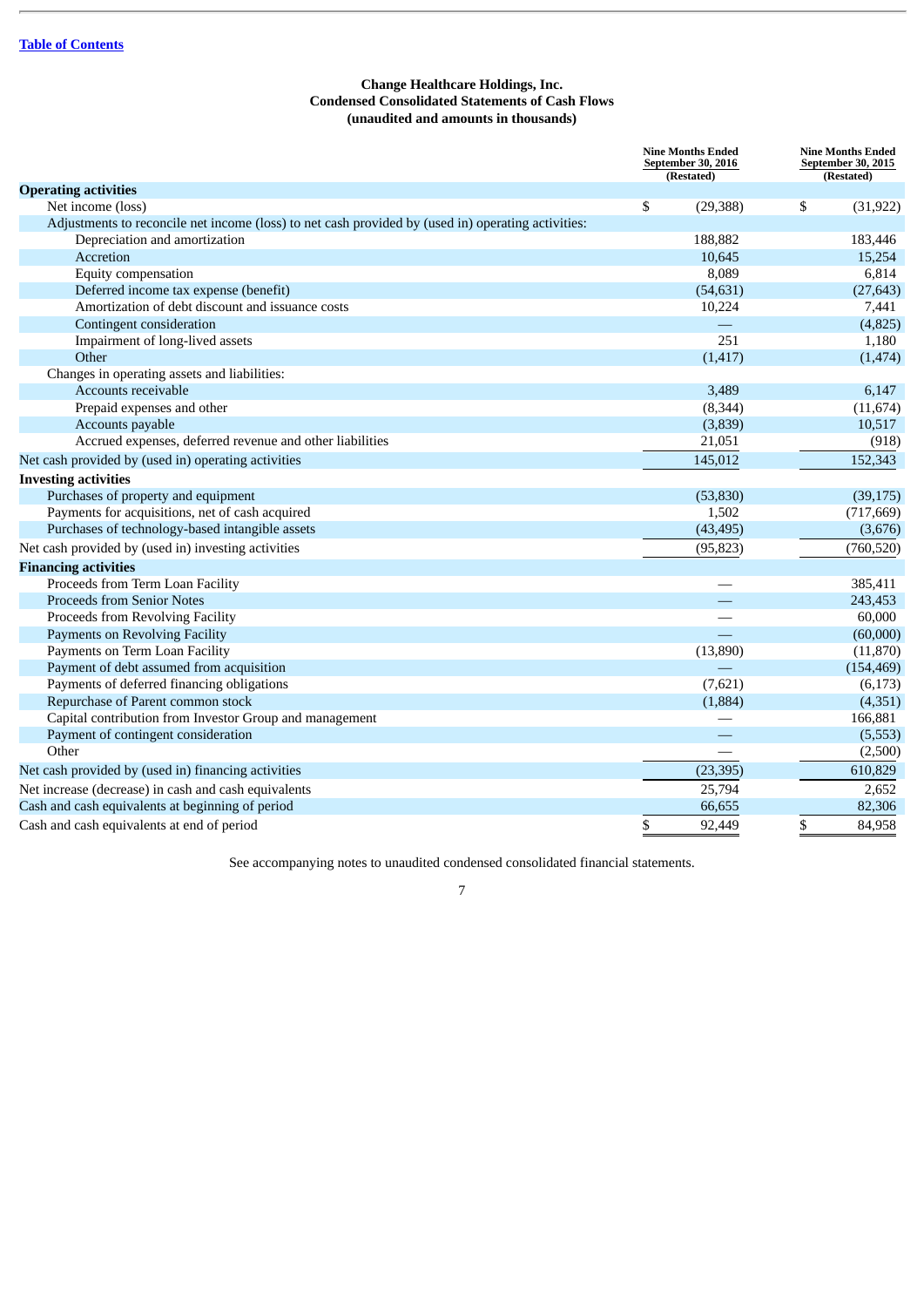### **1. Nature of Business and Organization**

#### *Nature of Business*

Change Healthcare Holdings, Inc. (the "Company"), through its subsidiaries, is a provider of software and analytics, network solutions and technologyenabled services that optimize communications, payments and actionable insights designed to enable smarter healthcare. The Company's integrated capabilities enable its customers to exchange mission critical information, optimize revenue opportunities, control costs, increase cash flows and efficiently manage complex work flows.

### *Organization*

The Company was formed as a Delaware limited liability company in September 2006 and converted into a Delaware corporation in September 2008 in anticipation of the Company's August 2009 initial public offering (the "IPO"). On November 2, 2011, pursuant to an Agreement and Plan of Merger among the Company, Change Healthcare, Inc. ("Parent") and Beagle Acquisition Corp. ("Merger Sub"), Merger Sub merged with and into the Company with the Company surviving the merger (the "2011 Merger"). Subsequent to the 2011 Merger, the Company became an indirect wholly-owned subsidiary of Parent, which is controlled by affiliates of The Blackstone Group L.P. ("Blackstone").

#### *Proposed Business Combination Transaction*

On June 28, 2016, Parent and its controlling stockholders—affiliates of Blackstone and Hellman & Friedman ("H&F")—entered into an Agreement of Contribution and Sale (the "Contribution Agreement") with McKesson Corporation ("McKesson"). Under the terms of the Contribution Agreement, Parent stockholders and McKesson have agreed to form a joint venture ("NewCo") that combines the majority of the McKesson Technology Solutions businesses ("MTS") with Parent's businesses, including substantially all of the assets and operations of the Company, but excluding the Company's pharmacy claims switching and prescription routing businesses (the "MTS Transaction"). McKesson will retain its Enterprise Information Solutions business and its RelayHealth Pharmacy Network and the Company's pharmacy claims switching and prescription routing businesses will be retained by Parent stockholders.

Pursuant to the terms of the Contribution Agreement, (i) Parent stockholders will, directly and indirectly, transfer ownership of Parent to NewCo in consideration of (a) the payment at the closing of the MTS Transaction by NewCo to Parent stockholders and certain participants in the Change Healthcare Amended and Restated 2009 Equity Incentive Plan (the "Parent Equity Plan") of approximately \$1.75 billion and (b) the issuance to Parent stockholders of membership interests representing approximately 30% of NewCo's equity interests; and (ii) McKesson will cause MTS to be transferred to NewCo in consideration of (a) NewCo's assumption, and subsequent repayment to McKesson at the closing of the MTS Transaction, of a promissory note in the aggregate principal amount of approximately \$1.25 billion, (b) the issuance of membership interests in NewCo representing approximately 70% of NewCo's equity interests and (c) a tax receivable agreement from NewCo. Actual cash payment and equity amounts are subject to certain adjustments in accordance with the Contribution Agreement.

In connection with the MTS Transaction, NewCo has entered into a commitment letter with Bank of America, N.A., Merrill Lynch, Pierce, Fenner & Smith Incorporated, Goldman Sachs Bank USA, Barclays Bank PLC and Citigroup Global Markets Inc. pursuant to which subsidiaries of NewCo have obtained debt financing commitments for \$6.1 billion in long-term funded debt and a \$500 million revolving credit facility. The proceeds of the committed debt financing will be used to make all payments to Parent stockholders and McKesson described above, to refinance certain of the Company's existing indebtedness and to pay fees and expenses incurred in connection with the MTS Transaction. The revolving credit commitments also will be available for ongoing working capital and other general corporate purposes of subsidiaries of NewCo following completion of the MTS Transaction.

The Company has incurred and expects to continue to incur significant other expenses related to the MTS Transaction, a portion of which may be shared with McKesson or reimbursed by Newco upon completion of the MTS transaction. Specific amounts to be shared or reimbursed by Newco are subject to further refinement based upon specific agreement among the parties to the MTS Transaction. As a result, initial estimates could differ materially from final determined amounts. For the nine months ended September 30, 2016, the Company has recognized approximately \$15,786 of expense related to such costs, net of expected reimbursements.

Upon closing of the MTS Transaction, the Company also expects to incur a significant charge related to the accelerated vesting of a portion of outstanding stock-based awards under the Parent Equity Plan and other incentive awards. Additionally, because the MTS Transaction will qualify as a covered change in control under certain of the Company's tax receivable agreements, the Company could be required to make payments in the future that significantly exceed its actual cash tax savings from the tax benefits giving rise to such payments.

 $\mathbf{Q}$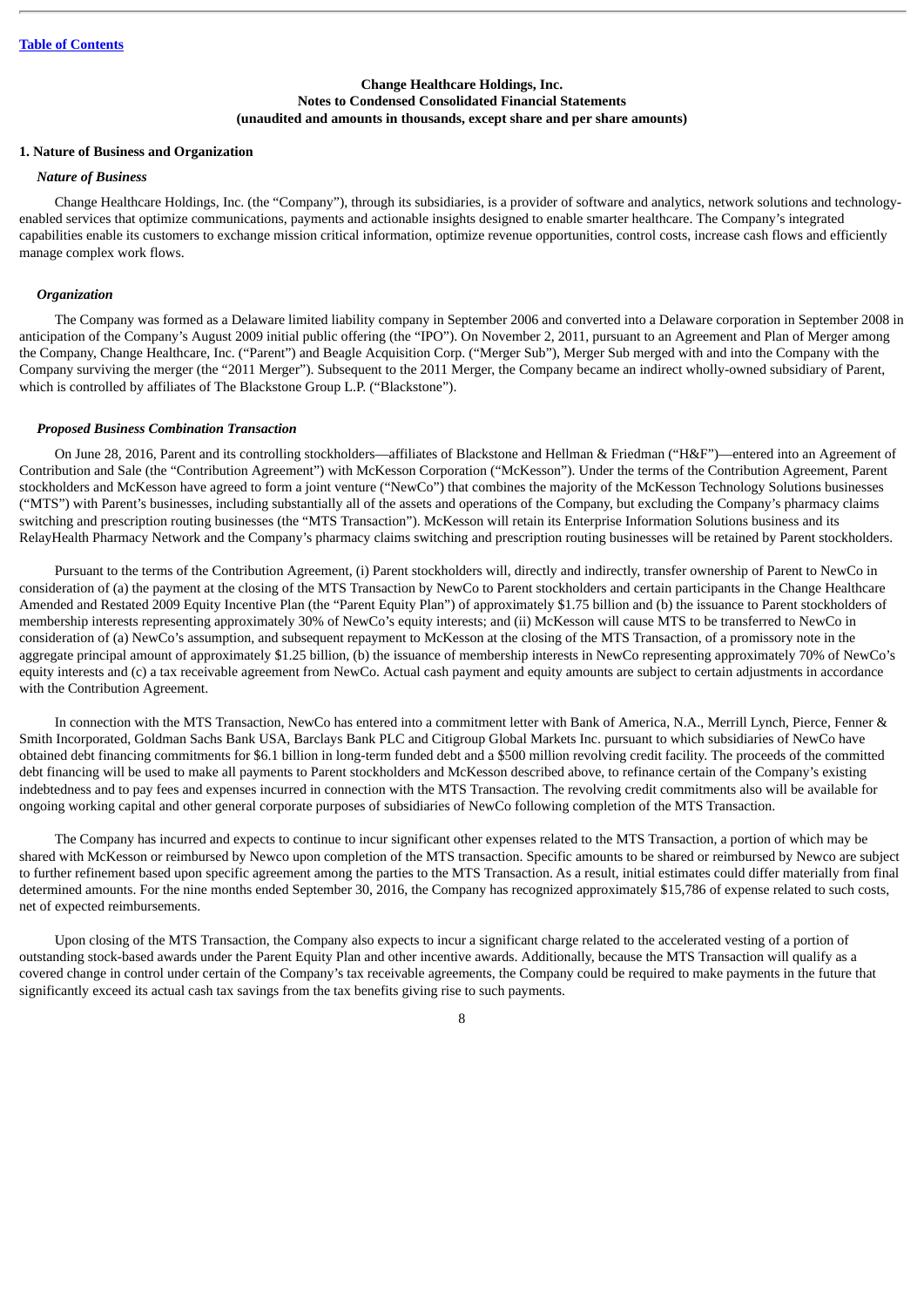The MTS Transaction is subject to various closing conditions, including the expiration or termination of the waiting period under applicable antitrust laws, the completion of the committed debt financing described above, the delivery of audited financial statements for MTS, the separation of the Company's pharmacy claims switching and prescription routing businesses and other customary closing conditions. The Contribution Agreement may be terminated by McKesson and/or Parent under certain circumstances, including if the MTS Transaction is not consummated by June 28, 2017, or if there is a change in tax law or certain relevant facts such that a party's respective tax advisor will be unable to render a favorable tax opinion at the closing of the MTS Transaction as to the tax-free nature of certain elements of the MTS Transaction affecting such party.

On August 31, 2016, McKesson received a request for additional information and documentary materials from the U.S. Department of Justice pursuant to the Hart-Scott-Rodino Antitrust Improvements Act of 1976. The Company continues to anticipate that the MTS Transaction will be completed in the first half of calendar year 2017.

### *Restatement of Previously Issued Financial Statements*

In connection with the MTS Transaction, prior conclusions regarding the Company's accounting for certain historical transactions have been reevaluated. As part of this re-evaluation, the Company has determined that a restatement of its condensed consolidated financial statements as of and for the three and nine months ended September 30, 2016 and 2015 is appropriate. The restatement relates to accounting treatment of certain items and results in an increase of our net income and reduction of balance sheet liabilities. There is no impact on cash flows for the related periods and EBITDA calculations under our credit agreement and indentures are not affected by the restatement.

In January 2014, the Company effected a change in the tax status of EBS Master LLC ("EBS Master") from a partnership to a corporation. Prior to the tax status change, the Company recognized a deferred tax liability for the difference in the book and tax basis of its investment in EBS Master (i.e. outside basis). Following the tax status change, the Company's deferred tax balances were required to reflect the differences in the book and tax bases of the individual assets and liabilities included in the corporation (i.e. inside basis).

In January 2017, following the re-evaluation in connection with the MTS Transaction, the Company determined that a portion of the deferred tax liability previously related to the outside basis was attributable to the excess of book over tax basis goodwill for which no deferred tax liability would be permitted under generally accepted accounting principles when calculated using the inside basis. Because the Company's consolidated financial statements as of and for the year ended December 31, 2014 and 2015 included such a deferred tax liability, the Company has restated its consolidated financial statements as of and for the year ended December 31, 2014 to reflect the removal of this deferred tax liability and restated its condensed consolidated financial statements and related notes (including Notes 8 and 12) as of and for the three and nine months ended September 30, 2016 and 2015 to reflect the effect of this 2014 adjustment on the subsequent periods

The Company also corrected immaterial other tax adjustments in the periods presented that impacted reported goodwill and deferred tax accounts.

The following table presents the effect on the Company's condensed consolidated balance sheets and the Company's condensed consolidated statements of operations, comprehensive income (loss) and cash flows for the periods indicated.

|                                                                | Previously<br>Reported | <b>Restatement</b><br>Adjustments | As<br>Restated        |
|----------------------------------------------------------------|------------------------|-----------------------------------|-----------------------|
| <b>Consolidated Balance Sheets</b>                             |                        |                                   |                       |
| As of September 30, 2016                                       |                        |                                   |                       |
| Goodwill                                                       | \$2,229,228            | (16,330)<br>\$                    | \$2,212,898           |
| Deferred income tax liabilities                                | \$ 370,233             | \$(212,704)                       | \$157,529             |
| Accumulated deficit                                            | $$$ (367,715)          | \$196,374                         | \$(171,341)           |
| As of December 31, 2015                                        |                        |                                   |                       |
| Goodwill                                                       | \$2,230,100            | (16, 330)<br>\$                   | \$2,213,770           |
| Deferred income tax liabilities                                | \$430,383              | \$(215,786)                       | \$ 214,597            |
| Accumulated deficit                                            | $$$ (341,409)          | \$199,456                         | \$(141,953)           |
| <b>Consolidated Statements of Operations</b>                   |                        |                                   |                       |
| For the three months ended September 30, 2016                  |                        |                                   |                       |
| Income tax provision (benefit)                                 | (33,765)<br>\$         | \$<br>1,061                       | (32,704)<br>\$        |
| Net income (loss)                                              | \$<br>2,485            | \$<br>(1,061)                     | $\mathbb{S}$<br>1,424 |
| For the three months ended September 30, 2015                  |                        |                                   |                       |
| Income tax provision (benefit)                                 | \$<br>(10, 278)        | $\mathfrak{F}$<br>472             | (9,806)<br>\$         |
| Net income (loss)                                              | (32,906)               | \$<br>(472)                       | \$<br>(33, 378)       |
| For the nine months ended September 30, 2016                   |                        |                                   |                       |
| Income tax provision (benefit)                                 | (57, 438)<br>\$        | 3.082<br>\$                       | (54,356)<br>\$        |
| Net income (loss)                                              | \$<br>(26, 306)        | \$<br>(3,082)                     | \$<br>(29, 388)       |
| For the nine months ended September 30, 2015                   |                        |                                   |                       |
| Income tax provision (benefit)                                 | \$<br>(32, 264)        | \$<br>1,194                       | \$<br>(31,070)        |
| Net income (loss)                                              | \$<br>(30, 728)        | \$<br>(1, 194)                    | (31, 922)<br>\$       |
| <b>Consolidated Statements of Comprehensive Income (Loss):</b> |                        |                                   |                       |
| For the three months ended September 30, 2016                  |                        |                                   |                       |
| Net income (loss)                                              | \$<br>2,485            | \$<br>(1,061)                     | 1,424<br>S.           |
| Total comprehensive income (loss)                              | \$<br>2,745            | \$<br>(1,061)                     | $\mathbb{S}$<br>1,684 |
|                                                                |                        |                                   |                       |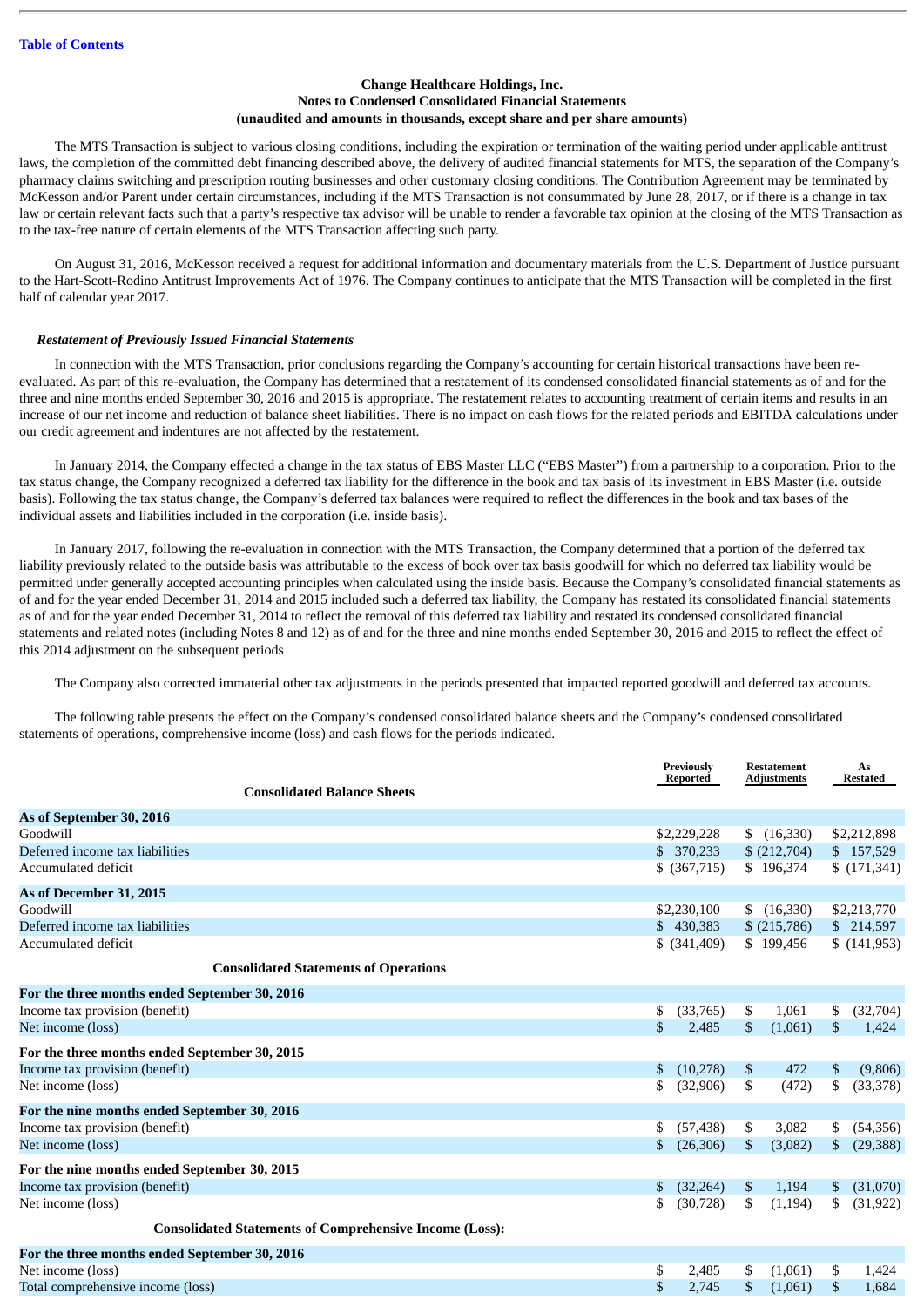| For the three months ended September 30, 2015 |    |           |    |          |              |           |
|-----------------------------------------------|----|-----------|----|----------|--------------|-----------|
| Net income (loss)                             | S. | (32,906)  | S. | (472)    | S.           | (33,378)  |
| Total comprehensive income (loss)             | \$ | (33, 247) | \$ | (472)    | \$           | (33,719)  |
| For the nine months ended September 30, 2016  |    |           |    |          |              |           |
| Net income (loss)                             | \$ | (26, 306) | \$ | (3,082)  | SS.          | (29, 388) |
| Total comprehensive income (loss)             |    | (28, 369) | \$ | (3,082)  | $\mathbb{S}$ | (31, 451) |
| For the nine months ended September 30, 2015  |    |           |    |          |              |           |
| Net income (loss)                             |    | (30,728)  | S. | (1,194)  | \$.          | (31, 922) |
| Total comprehensive income (loss)             | \$ | (31,704)  | \$ | (1, 194) | S.           | (32,898)  |
| <b>Consolidated Statements of Cash Flows:</b> |    |           |    |          |              |           |
| For the nine months ended September 30, 2016  |    |           |    |          |              |           |
| Net income (loss)                             |    | (26, 306) | \$ | (3,082)  | S.           | (29, 388) |
| Deferred income tax expense (benefit)         |    | (57,713)  | S. | 3,082    | S.           | (54, 631) |
| For the nine months ended September 30, 2015  |    |           |    |          |              |           |
| Net income (loss)                             |    | (30, 728) | S. | (1, 194) | SS.          | (31, 922) |
| Deferred income tax expense (benefit)         |    | (28,837)  | S  | 1,194    | S.           | (27, 643) |

# **2. Basis of Presentation**

### *Principles of Consolidation*

The accompanying unaudited condensed consolidated financial statements have been prepared in accordance with United States generally accepted accounting principles ("GAAP") for interim financial information and with the instructions to Form 10-Q and Rule 10-01 of Regulation S-X of the Securities and Exchange Commission ("SEC") Guidelines, Rules and Regulations ("Regulation S-X") and, in the opinion of management, reflect all normal recurring adjustments necessary for a fair presentation of results for the unaudited interim periods presented. Certain information and footnote disclosures normally included in financial statements prepared in accordance with GAAP have been condensed or omitted. The results of operations for the interim period are not necessarily indicative of the results to be obtained for the full fiscal year. All material intercompany accounts and transactions have been eliminated in the unaudited condensed consolidated financial statements.

# *Reclassifications*

Certain reclassifications have been made to the prior period financial statements to conform to the current period presentation.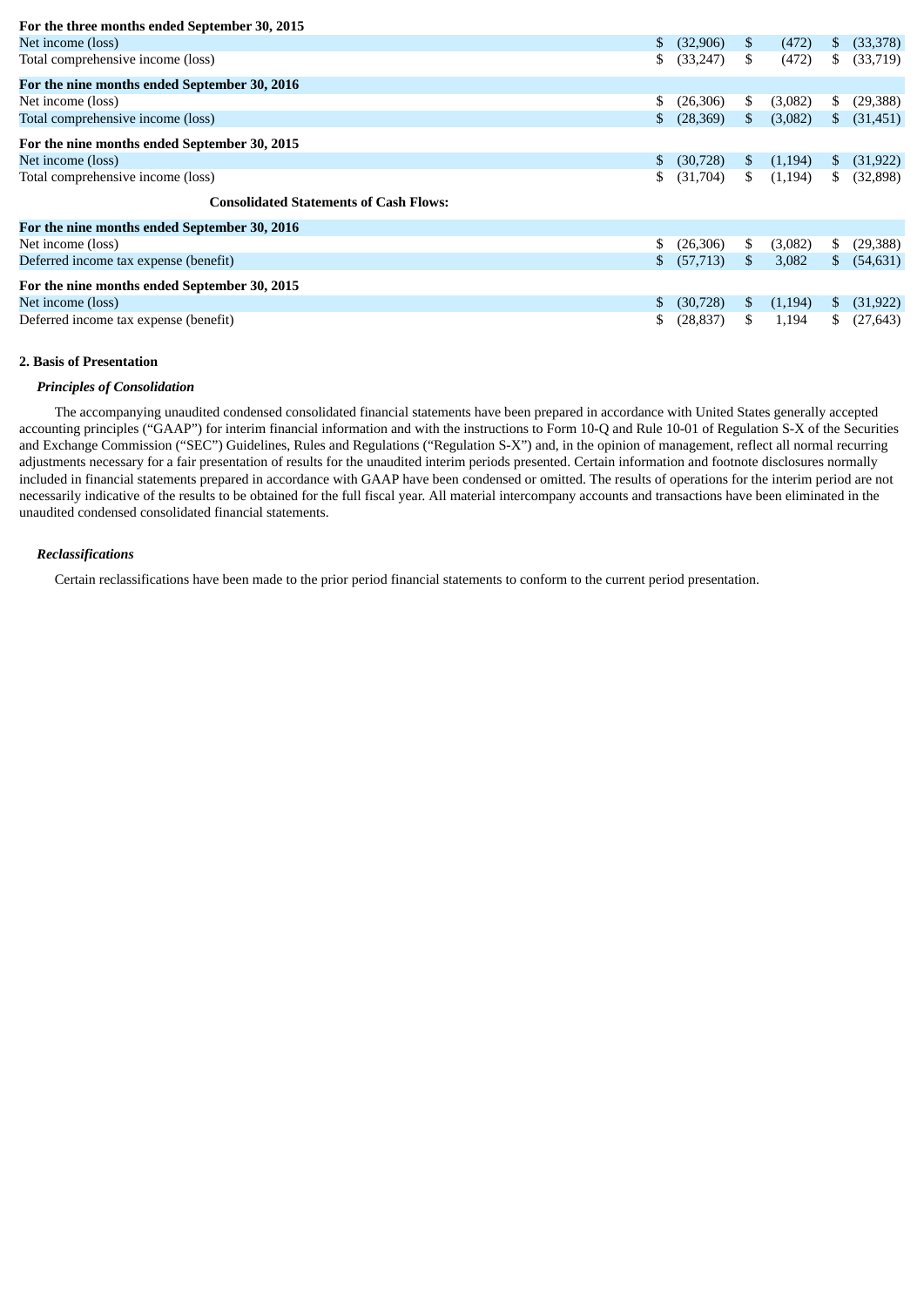#### *Accounting Estimates*

The preparation of financial statements in conformity with GAAP requires management to make estimates and assumptions that affect the amounts reported in the consolidated financial statements and accompanying notes. The Company bases its estimates on historical experience, current business factors and various other assumptions that the Company believes are necessary to consider in order to form a basis for making judgments about the carrying values of assets and liabilities, the recorded amounts of revenue and expenses and disclosure of contingent assets and liabilities. The Company is subject to uncertainties such as the impact of future events, economic, environmental and political factors and changes in the Company's business environment; therefore, actual results could differ materially from these estimates. Accordingly, the accounting estimates used in the preparation of the Company's financial statements will change as new events occur, as more experience is acquired, as additional information is obtained and as the Company's operating environment changes. Changes in estimates are made when circumstances warrant. Such changes in estimates and refinements in estimation methodologies are reflected in the reported results of operations; and if material, the effects of changes in estimates are disclosed in the notes to the consolidated financial statements. Estimates and assumptions by management affect: the allowance for doubtful accounts; the fair value assigned to assets acquired and liabilities assumed in business combinations; tax receivable agreement obligations; the fair value of interest rate swap obligations; contingent consideration; loss accruals; the carrying value of long-lived assets (including goodwill and intangible assets); the amortization period of long-lived assets (excluding goodwill); the carrying value, capitalization and amortization of software development costs; the provision and benefit for income taxes and related deferred tax accounts; certain accrued expenses; revenue recognition; contingencies; and the value attributed to equity awards.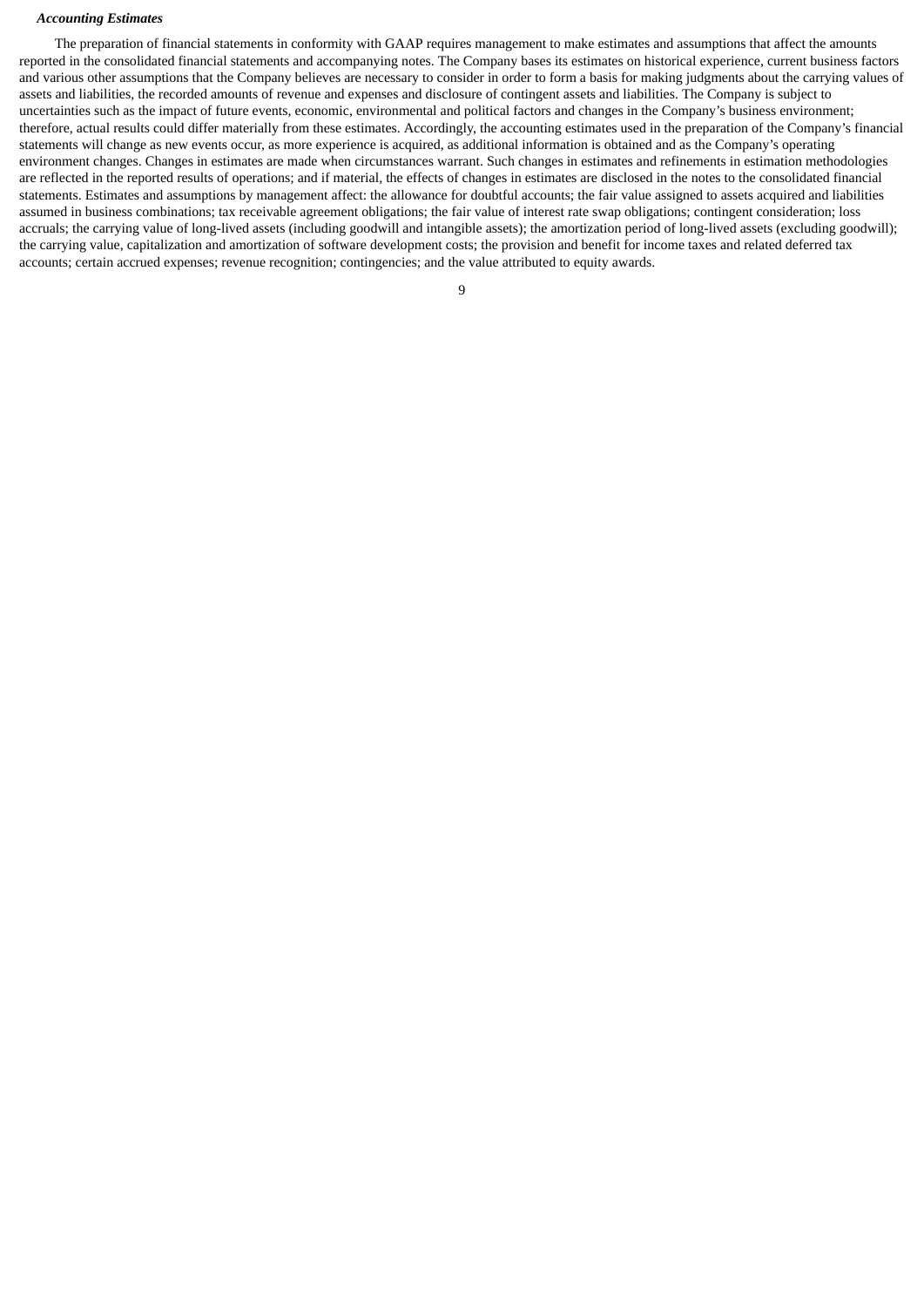#### *Recent Accounting Pronouncements*

In May 2014, the Financial Accounting Standards Board ("FASB") issued Accounting Standards Update ("ASU") No. 2014-09, which replaces most prior general and industry specific revenue recognition guidance with a principles-based comprehensive revenue recognition framework. Under this revised framework, a company will recognize revenue to depict the transfer of promised goods and services to customers in an amount that reflects the consideration to which the company expects to be entitled in exchange for those goods and services. This update is effective for fiscal years and interim periods beginning in those years after December 15, 2017. Early adoption is permitted in years beginning after December 15, 2016. Upon adoption, a company may elect to either retrospectively restate each prior reporting period or reflect the cumulative effect of initially applying the update with an adjustment to retained earnings at the date of adoption. While the Company cannot yet determine the transition method or the effect the adoption of this update will have on its financial statements, the Company believes that significant changes to its accounting policies, estimation processes, internal controls and information systems, as well as significant implementation costs prior to adoption, will be necessary to comply with this update. Such changes are expected to be necessary to accumulate information and data required to estimate the transaction prices in our contracts, and to allocate such transaction prices to the specific performance obligations in our contracts, as a result of variability from volume-based pricing, price increases, contingent fees, service level agreements and other arrangements.

In January 2016, the Company adopted FASB ASU No. 2014-12, which clarifies, in the context of share-based payment awards, that a performance target that affects vesting and could be achieved after the requisite service period has been rendered should be treated as a performance condition. Prior to this update, because there was no explicit guidance, there was diversity in practice among companies. The adoption of this update had no material effect on the Company's consolidated financial statements.

In February 2016, the FASB issued ASU No. 2016-02, which generally requires that all lease obligations be recognized on the balance sheet at the present value of the remaining lease payments with a corresponding lease asset. This update is scheduled to be effective for fiscal years and interim periods beginning in those years after December 15, 2018. The Company is currently assessing the potential effects this update may have on its consolidated financial statements.

In March 2016, the FASB issued ASU No. 2016-09, which generally requires that all income tax effects of share-based payment awards be recognized in the statement of operations when the awards vest or are settled. It also will allow an employer to repurchase more of an employee's shares than it can today for tax withholding purposes without triggering liability accounting and to make a policy election to account for forfeitures as they occur. This update is scheduled to be effective for fiscal years and interim periods beginning in those years after December 15, 2016, with early adoption permitted. The Company is currently assessing the potential effects this update may have on its consolidated financial statements.

In June 2016, the FASB issued ASU No. 2016-13, which requires that a financial asset (or group of financial assets) measured at amortized cost be presented at the net amount expected to be collected based on relevant information about past events, including historical experience, current conditions and reasonable and supportable forecasts that affect the collectability of the reported amount. This update is scheduled to be effective for fiscal years and interim periods beginning in those years after December 15, 2019, with early adoption permitted beginning with fiscal years beginning after December 15, 2018. The Company is currently assessing the potential effects this update may have on its consolidated financial statements.

In August 2016, the Company adopted FASB ASU No. 2016-15, which specifies the treatment within the statement of cash flows of eight specific matters including the treatment of debt prepayment or debt extinguishment costs and contingent consideration payments made after a business combination, among other matters. The adoption of this update had no material effect on the Company's consolidated financial statements.

#### **3. Concentration of Credit Risk**

The Company's revenue is primarily generated in the United States. Changes in economic conditions, government regulations or demographic trends, among other matters, in the United States could adversely affect the Company's revenue and results of operations.

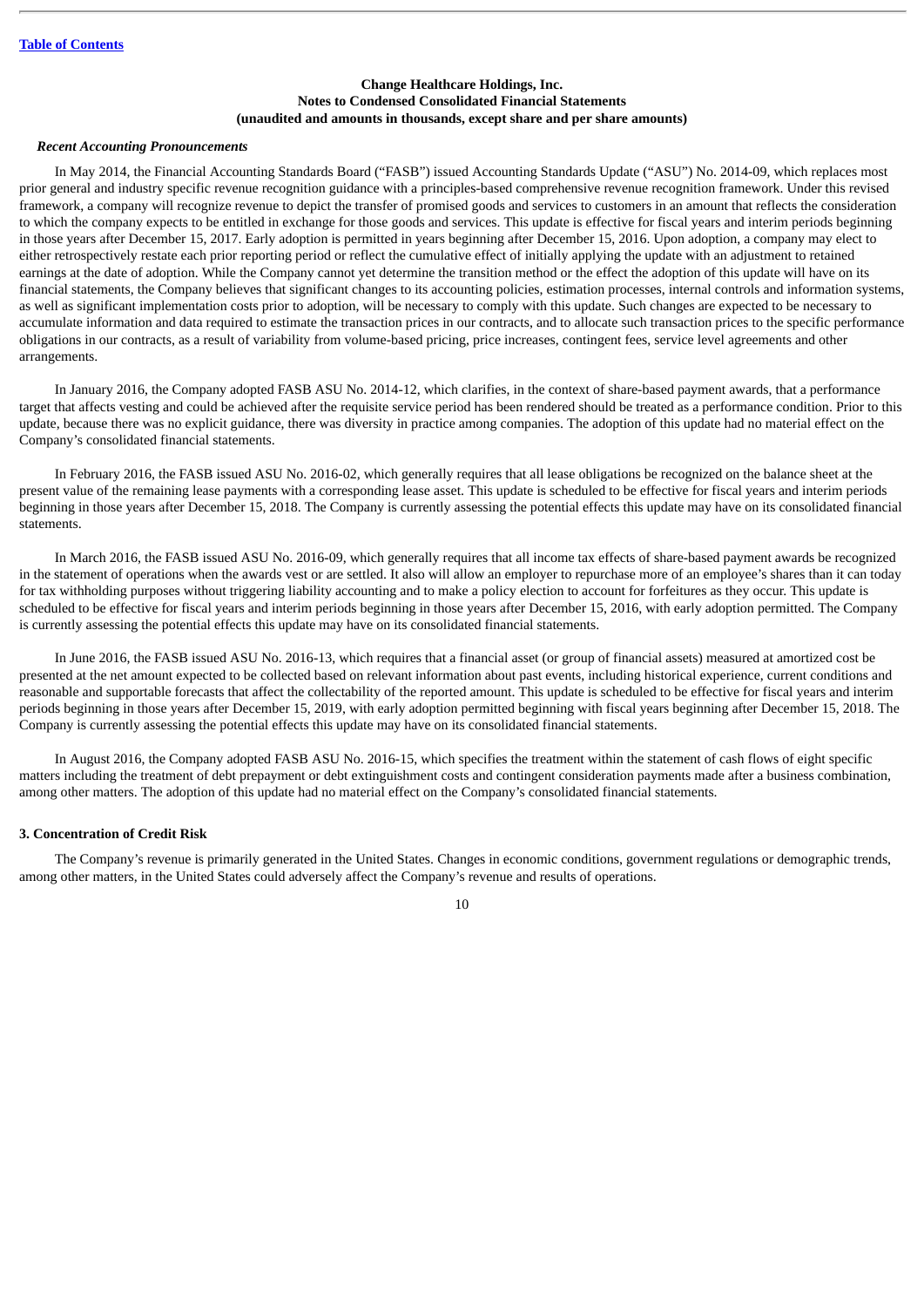The Company maintains its cash and cash equivalent balances in either insured depository accounts or money market mutual funds. The money market mutual funds are limited to investments in low-risk securities such as United States or government agency obligations, or repurchase agreements secured by such securities.

### **4. Long-Term Debt**

The Company's long-term indebtedness is comprised of a senior secured term loan facility (as amended, the "Term Loan Facility"), a revolving credit facility (the "Revolving Facility"; together with the Term Loan Facility, the "Senior Credit Facilities"), 11% senior notes due 2019 (the "2019 Notes"), 11.25% senior notes due 2020 (the "2020 Notes") and 6% senior notes due 2021 (the "2021 Notes"; together with the 2019 Notes and 2020 Notes, the "Senior Notes").

Long-term debt as of September 30, 2016 and December 31, 2015 consisted of the following:

|                                                                                                                                                                                                                               | September 30,<br>2016 | December 31,<br>2015 |
|-------------------------------------------------------------------------------------------------------------------------------------------------------------------------------------------------------------------------------|-----------------------|----------------------|
| <b>Senior Credit Facilities</b>                                                                                                                                                                                               |                       |                      |
| \$1,696 million Senior Secured Term Loan facility, due November 2, 2018, net of unamortized discount of \$17,494<br>and \$23,511 at September 30, 2016 and December 31, 2015, respectively (effective interest rate of 4.29%) | \$1,615,308           | \$1,621,981          |
| \$160 million Senior Secured Term Loan facility, due November 2, 2018, net of unamortized discount of \$2,483 and<br>\$3,334 at September 30, 2016 and December 31, 2015, respectively (effective interest rate of 4.54%)     | 154,317               | 154,666              |
| \$125 million Senior Secured Revolving Credit facility, \$28.4 million expiring on November 2, 2016 and \$96.6<br>million expiring on August 3, 2018, and bearing interest at a variable base rate plus a spread rate         |                       |                      |
| <b>Senior Notes</b>                                                                                                                                                                                                           |                       |                      |
| \$375 million 11% Senior Notes due December 31, 2019, net of unamortized discount of \$5,327 and \$6,299 at<br>September 30, 2016 and December 31, 2015, respectively (effective interest rate of 11.53%)                     | 369,673               | 368,701              |
| \$375 million 11.25% Senior Notes due December 31, 2020, net of unamortized discount of \$7,496 and \$8,471 at<br>September 30, 2016 and December 31, 2015, respectively (effective interest rate of 11.85%)                  | 367,504               | 366,529              |
| \$250 million 6% Senior Notes due February 15, 2021, net of unamortized discount of \$5,382 and \$6,161 at<br>September 30, 2016 and December 31, 2015, respectively (effective interest rate of 6.57%)                       | 244,618               | 243,839              |
| Obligation under data sublicense agreement                                                                                                                                                                                    | 10,810                | 10,810               |
| Other                                                                                                                                                                                                                         | 8,487                 | 7,427                |
| Less current portion                                                                                                                                                                                                          | (30, 163)             | (32, 775)            |
| Long-term debt                                                                                                                                                                                                                | \$2,740,554           | \$2,741,178          |

#### *Senior Credit Facilities*

The credit agreement governing the Senior Credit Facilities (the "Senior Credit Agreement") provides that, subject to certain conditions, the Company may request additional tranches of term loans, increase commitments under the Revolving Facility or the Term Loan Facility or add one or more incremental revolving credit facility tranches (provided that the revolving credit commitments outstanding at any time have no more than three different maturity dates) in an aggregate amount not to exceed (a) \$300,000 plus (b) an unlimited amount at any time, subject to compliance on a pro forma basis with a first lien net leverage ratio of no greater than 4.00 to 1.00. Availability of such additional tranches of term loans or revolving credit facilities and/or increased commitments is subject to, among other conditions, the absence of any default under the Senior Credit Agreement and the receipt of commitments by existing or additional financial institutions. Proceeds of the Revolving Facility, including up to \$30,000 in the form of borrowings on same-day notice, referred to as swingline loans, and up to \$50,000 in the form of letters of credits (\$2,985 outstanding as of September 30, 2016), are available to provide financing for working capital and general corporate purposes.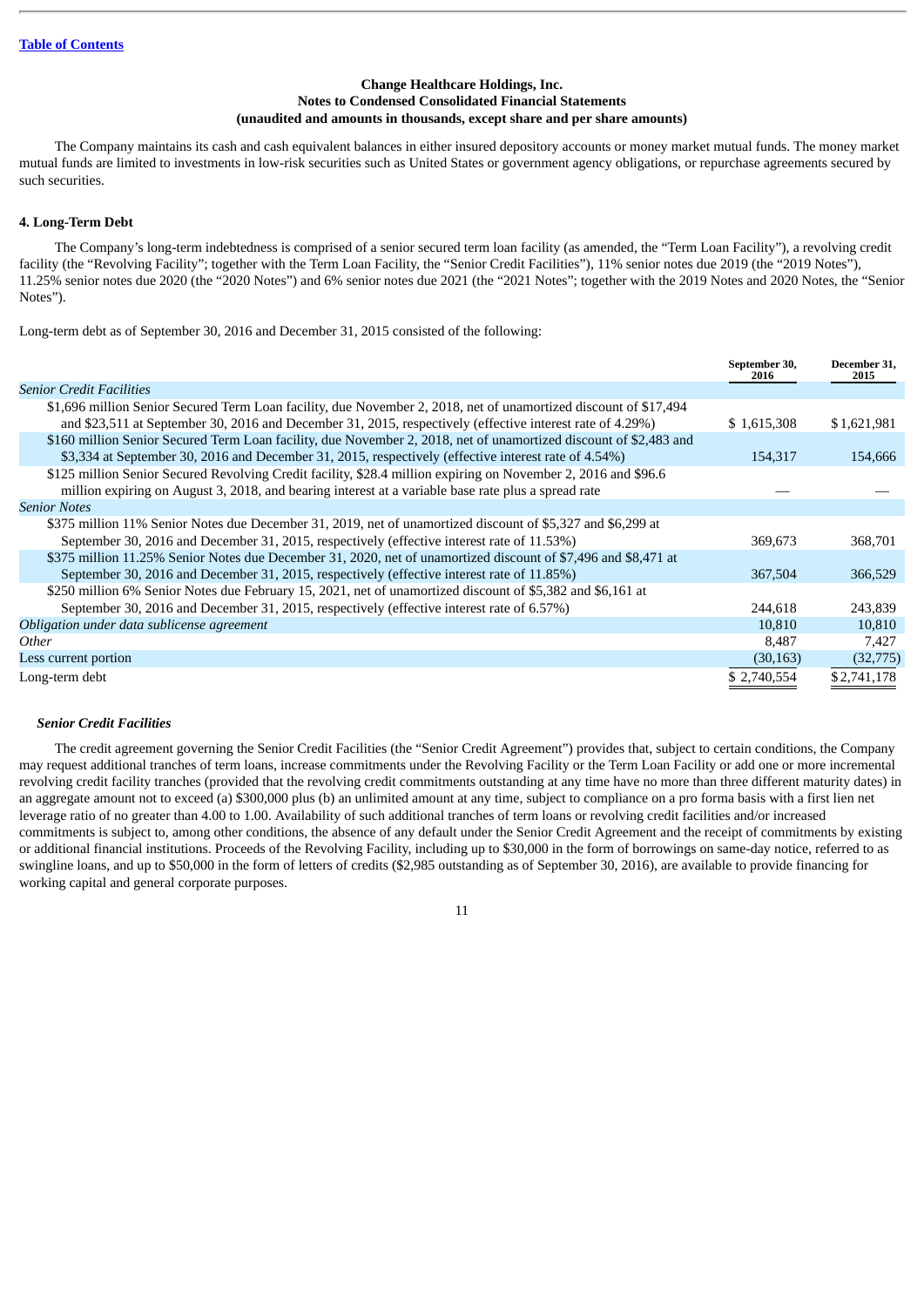Borrowings under the Senior Credit Facilities bear interest at an annual rate equal to an applicable margin plus, at the Company's option, either (a) a base rate determined by reference to the highest of (i) the applicable prime rate, (ii) the federal funds rate plus 0.50% and (iii) a LIBOR rate determined by reference to the costs of funds for United States dollar deposits for an interest period of one month, adjusted for certain additional costs, plus 1.00%, which base rate, in the case of the Term Loan Facility only, shall be no less than 2.25%, or (b) a LIBOR rate determined by reference to the costs of funds for United States dollar deposits for the interest period relevant to such borrowing, adjusted for certain additional costs, which, in the case of the Term Loan Facility only, shall be no less than 1.25%.

The interest rate on both the Term Loan Facility and Revolving Facility is LIBOR plus 2.50%. The Term Loan Facility is subject to a LIBOR floor of 1.25%, and there is no LIBOR floor on the Revolving Facility.

In August 2015, through an amendment to the Senior Credit Agreement, the Company borrowed an additional \$395,000 under incremental term loan facilities on identical terms and having the same rights and obligations as the existing term loans under the Senior Credit Agreement.

In September 2016, through an amendment to the Senior Credit Agreement, the Company extended the maturity date in respect of \$96.6 million of the Revolving Facility to August 2018. The remaining \$28.4 million of the Revolving Facility that was available as of September 30, 2016, subsequently expired on November 2, 2016.

In addition to paying interest on outstanding principal under the Senior Credit Facilities, the Company is required to pay customary agency fees, letter of credit fees and a 0.50% commitment fee in respect of the unutilized commitments under the Revolving Facility.

The Senior Credit Agreement requires that the Company prepay outstanding loans under the Term Loan Facility, subject to certain exceptions, with (a) 100% of the net cash proceeds of any incurrence of debt other than debt permitted under the Senior Credit Agreement, (b) 50% (which percentage will be reduced to 25% and 0% based on the Company's first lien net leverage ratio) of the Company's annual excess cash flow and (c) 100% of the net cash proceeds of certain asset sales and casualty and condemnation events, subject to reinvestment rights and certain other exceptions.

The Company generally may voluntarily prepay outstanding loans under the Senior Credit Facilities at any time without premium or penalty other than breakage costs with respect to LIBOR loans.

The Company is required to make quarterly payments equal to 0.25% of the aggregate principal amount of the loans under the Term Loan Facility, with the balance due and payable on November 2, 2018. Any principal amount outstanding under the Revolving Facility is due and payable on August 3, 2018.

Certain of the Company's United States wholly-owned restricted subsidiaries, together with the Company, are co-borrowers and jointly and severally liable for all obligations under the Senior Credit Facilities. Such obligations of the co-borrowers are unconditionally guaranteed by Change Healthcare Intermediate Holdings, Inc. (a direct wholly-owned subsidiary of Parent), the Company and each of its existing and future United States wholly-owned restricted subsidiaries (with certain exceptions including immaterial subsidiaries). These obligations are secured by a perfected security interest in substantially all of the assets of the co-borrowers and guarantors now owned or later acquired, including a pledge of all of the capital stock of the Company and its United States wholly-owned restricted subsidiaries and 65% of the capital stock of its foreign restricted subsidiaries, subject in each case to the exclusion of certain assets and additional exceptions.

The Senior Credit Agreement requires the Company to comply with a maximum first lien net leverage ratio financial maintenance covenant at 5.35 to 1.00 for the remaining term of the Senior Credit Facilities, to be tested on the last day of each fiscal quarter. A breach of the first lien net leverage ratio covenant is subject to certain equity cure rights. In addition, the Senior Credit Facilities contain a number of negative covenants that, among other things and subject to certain exceptions, restrict the Company's ability and the ability of its subsidiaries to:

- incur additional indebtedness or guarantees;
- incur liens;
- make investments, loans and acquisitions;
- consolidate or merge;
- sell assets, including capital stock of subsidiaries;

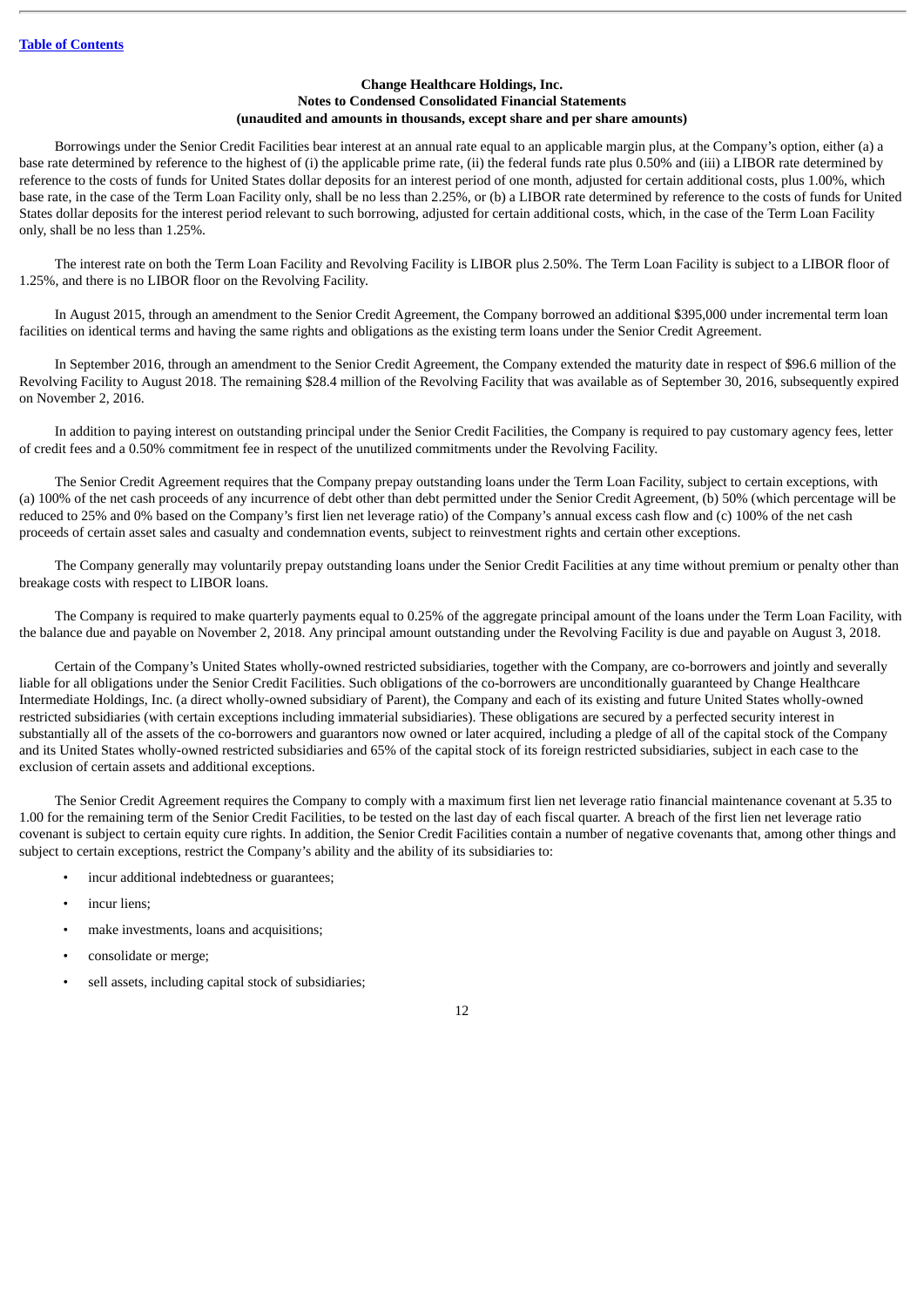- pay dividends on capital stock or redeem, repurchase or retire capital stock of the Company or any restricted subsidiary;
- alter the business of the Company;
- amend, prepay, redeem or purchase subordinated debt;
- engage in transactions with affiliates; and
- enter into agreements limiting dividends and distributions of certain subsidiaries.

The Senior Credit Agreement also contains certain customary representations and warranties, affirmative covenants and provisions relating to events of default (including upon change of control).

As of September 30, 2016, the Company believes it was in compliance with all of the applicable debt covenants under the Senior Credit Agreement.

#### *Senior Notes*

The 2019 Notes bear interest at an annual rate of 11.00% with interest payable semi-annually on June 30 and December 31 of each year. The 2019 Notes mature on December 31, 2019. The 2020 Notes bear interest at an annual rate of 11.25% with interest payable quarterly on March 31, June 30, September 30 and December 31 of each year. The 2020 Notes mature on December 31, 2020. The 2021 Notes bear interest at an annual rate of 6.00% with interest payable semi-annually on April 15 and October 15 of each year. The 2021 Notes mature on February 15, 2021.

The Company may redeem the 2019 Notes, the 2020 Notes or both, in whole or in part, at any time on or after December 31, 2015 at the applicable redemption price, plus accrued and unpaid interest.

The Company may redeem the 2021 Notes, in whole or in part, at any time on or after August 15, 2017 at the applicable redemption price, plus accrued and unpaid interest. At any time prior to August 15, 2017, the Company may, at its option and on one or more occasions, redeem up to 40% of the aggregate principal amount of the 2021 Notes at a redemption price equal to 100% of the aggregate principal amount, plus a premium and accrued and unpaid interest with the net cash proceeds of certain equity offerings. At any time prior to August 15, 2017, the Company may redeem the 2021 Notes, in whole or in part, at its option and on one or more occasions, at a redemption price equal to 100% of the principal amount, plus a "make-whole premium" and accrued and unpaid interest.

If the Company experiences specific kinds of changes in control, it must offer to purchase the Senior Notes at a purchase price equal to 101% of the principal amount, plus accrued and unpaid interest.

The Senior Notes are senior unsecured obligations and rank equally in right of payment with all of the Company's existing and future indebtedness and senior in right of payment to all of its existing and future subordinated indebtedness. The Company's obligations under the Senior Notes are guaranteed on a senior basis by all of its existing and subsequently acquired or organized wholly-owned United States restricted subsidiaries that guarantee the Senior Credit Facilities or its other indebtedness or indebtedness of any affiliate guarantor. The Senior Notes and the related guarantees are effectively subordinated to the Company's existing and future secured obligations and that of its affiliate guarantors to the extent of the value of the collateral securing such obligations, and are structurally subordinated to all existing and future indebtedness and other liabilities of any of the Company's subsidiaries that do not guarantee the Senior Notes.

The indentures governing the Senior Notes (the "Indentures") contain customary covenants that restrict the ability of the Company and its restricted subsidiaries to:

- pay dividends on capital stock or redeem, repurchase or retire capital stock of the Company, subject to customary exceptions, including compliance with a fixed charge coverage ratio and subject to limitation based on net income generated during the term of the Indentures;
- incur additional indebtedness or issue certain capital stock;
- incur certain liens;
- make investments, loans, advances and acquisitions;

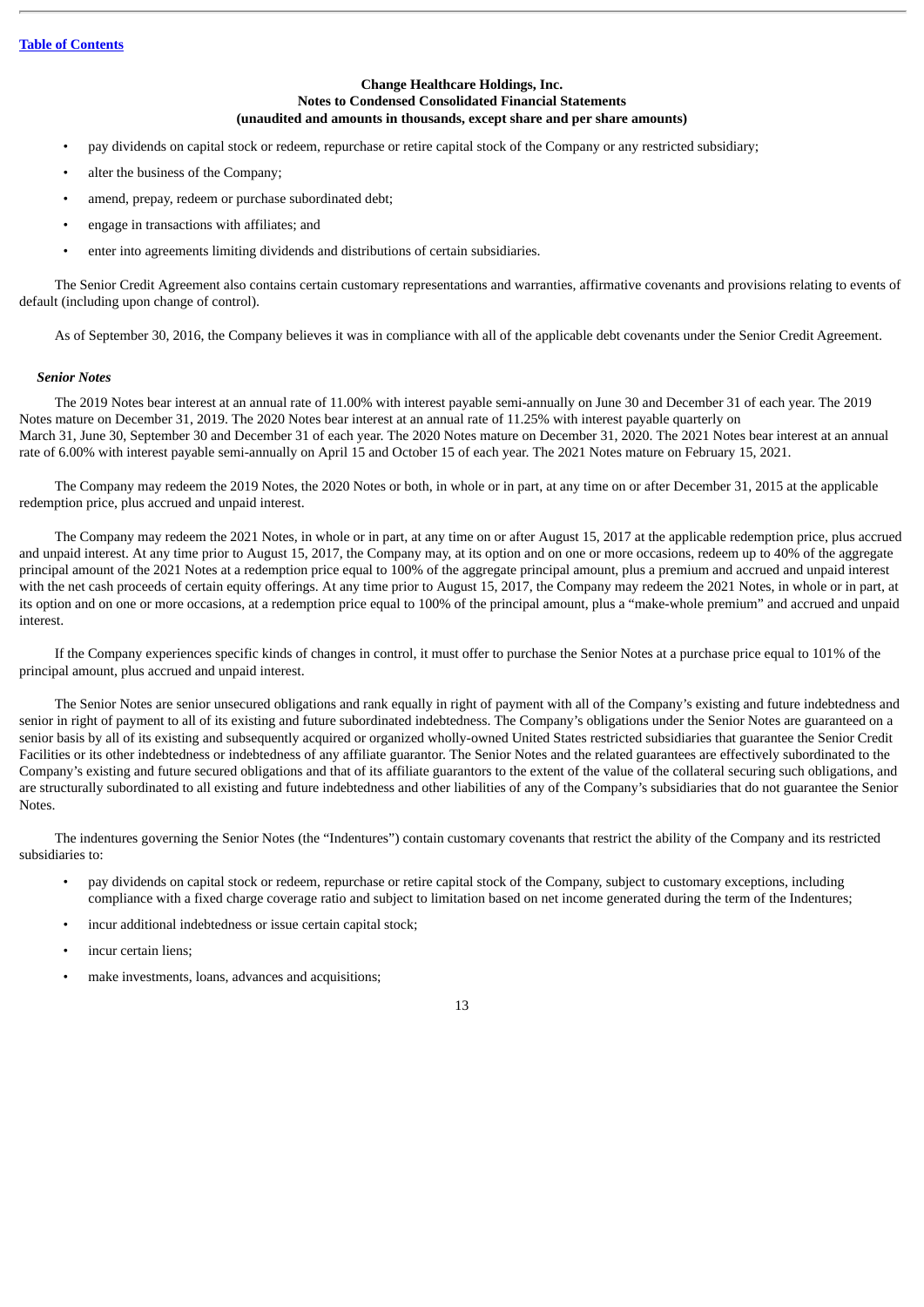- consolidate, merge or transfer all or substantially all of their assets and the assets of their subsidiaries;
- prepay subordinated debt;
- engage in certain transactions with affiliates; and
- enter into agreements restricting the subsidiaries' ability to pay dividends.

The Indentures also contain certain customary affirmative covenants and events of default.

As of September 30, 2016, the Company believes it was in compliance with all of the applicable debt covenants under the Senior Notes.

#### *Obligation Under Data Sublicense Agreement*

In 2009 and 2010, the Company acquired certain additional rights to specified uses of its data from the former owner of the Company's business in order to broaden the Company's ability to pursue business intelligence and data analytics solutions for payers and providers. The Company previously licensed exclusive rights to this data to the former owner of the Company's business. In connection with these data rights acquisitions, the Company recorded amortizable intangible assets and corresponding obligations at inception based on the present value of the scheduled annual payments through 2018, which totaled \$65,000 in the aggregate (approximately \$12,700 remained payable at September 30, 2016). In connection with the 2011 Merger, the Company was required to adjust this obligation to its fair value.

#### *Other*

From time to time, the Company enters into deferred financing arrangements with certain vendors. The obligations under such arrangements are generally recorded at the present value of the scheduled payments. Such future payments totaled approximately \$8,500 at September 30, 2016.

#### **5. Interest Rate Swap**

#### *Risk Management Objective of Using Derivative Financial Instruments*

The Company is exposed to certain risks arising from both its business operations and economic conditions. The Company principally manages its exposures to a wide variety of business and operational risks through management of its core business activities. The Company manages economic risks, including interest rate, liquidity and credit risk, primarily by managing the amount, sources and duration of its debt funding and the use of derivative financial instruments. Specifically, the Company enters into derivative financial instruments to manage exposures that arise from business activities that result in the receipt or payment of future known and uncertain cash amounts, the value of which are determined by interest rates. The Company's derivative financial instruments are used to manage differences in the amount, timing and duration of the Company's known or expected cash receipts and its known or expected cash payments principally related to the Company's borrowings.

#### *Cash Flow Hedges of Interest Rate Risk*

The Company's objectives in using interest rate derivative financial instruments are to add stability to interest expense and to manage its exposure to interest rate movements. To accomplish this objective, the Company primarily uses interest rate swap and cap agreements as part of its interest rate risk management strategy. During the three months ended September 30, 2016, such derivative financial instruments were used to hedge the variable cash flows associated with existing variable-rate debt pursuant to the Term Loan Facility.

In January 2012, the Company executed three interest rate swap agreements with an aggregate notional amount of \$640,000 to reduce the variability of interest payments associated with the Term Loan Facility. The interest rate swap agreements expire in February 2017. In March 2016, the Company executed two annuitized interest rate cap agreements with a combined notional amount of \$650,000 to limit the exposure of the variable component of interest rates under the Term Loan Facility or future variable rate indebtedness to a maximum of 1.25%, beginning in March 2017 and expiring in March 2020. As of September 30, 2016, the Company's outstanding interest rate swap agreements and interest rate cap agreements were designated as cash flow hedges of interest rate risk and determined to be highly effective.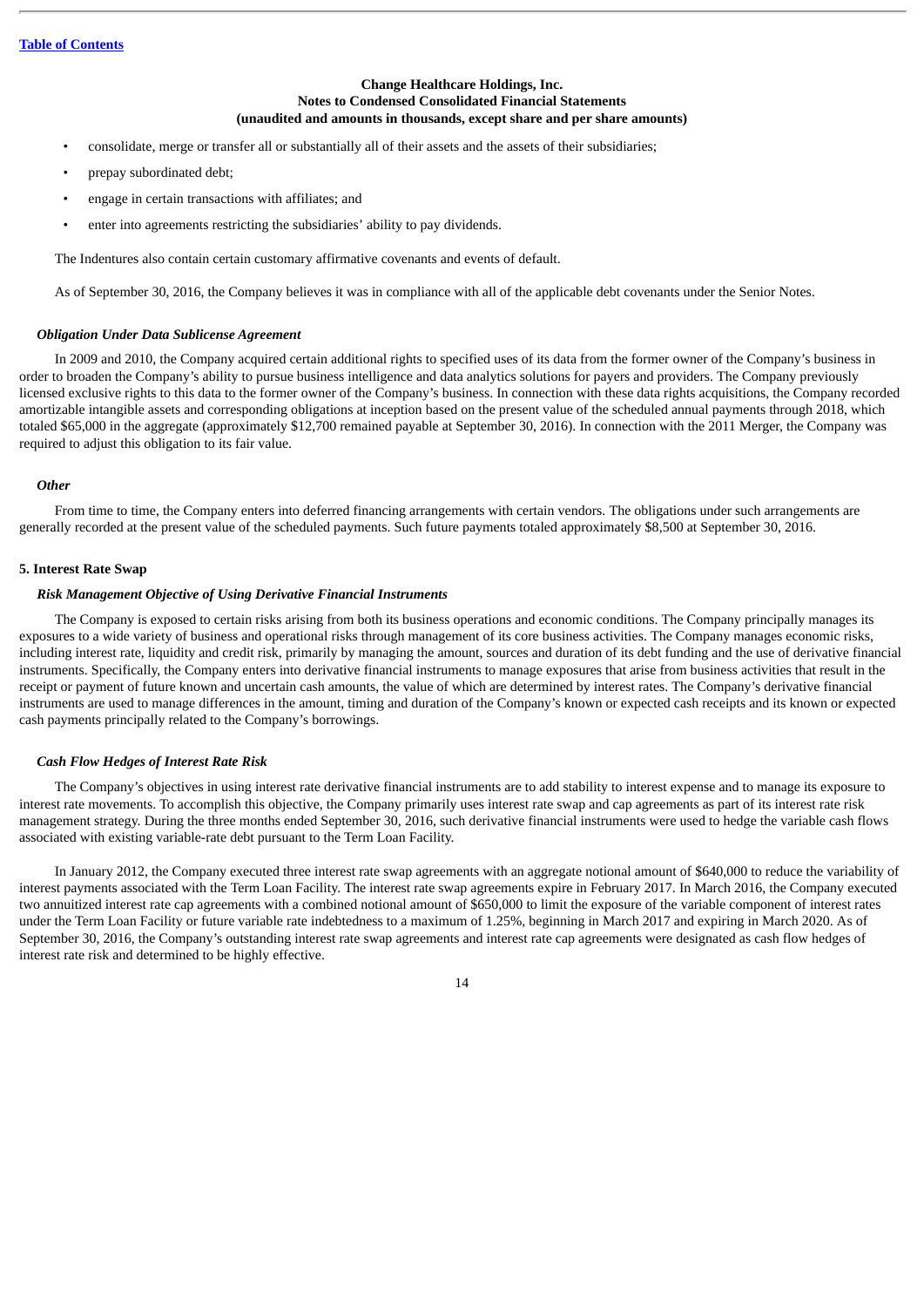The effective portion of changes in the fair value of derivative financial instruments designated and that qualify as cash flow hedges is recorded in accumulated other comprehensive income and is subsequently reclassified into earnings in the period that the hedged forecasted transaction affects earnings. The ineffective portion of the change in fair value of the derivative financial instruments is recognized directly in earnings. Amounts reported in accumulated other comprehensive income related to derivative financial instruments will be reclassified to interest expense as interest payments are made on the Company's variable-rate debt. During the next twelve months, the Company estimates that an additional \$1,427 will be reclassified as an increase to interest expense.

The following table summarizes the fair value of the Company's derivative financial instruments at September 30, 2016 and December 31, 2015:

|                                                        |                               | <b>Fair Values of Derivative Financial Instruments</b><br><b>Asset (Liability)</b> |         |  |                      |  |  |  |  |  |
|--------------------------------------------------------|-------------------------------|------------------------------------------------------------------------------------|---------|--|----------------------|--|--|--|--|--|
|                                                        | <b>Balance Sheet Location</b> | September 30,<br>2016                                                              |         |  | December 31,<br>2015 |  |  |  |  |  |
| Derivative financial instruments designated as hedging |                               |                                                                                    |         |  |                      |  |  |  |  |  |
| instruments:                                           |                               |                                                                                    |         |  |                      |  |  |  |  |  |
| Interest rate swap and cap agreements                  | Accrued expenses              |                                                                                    | (2,527) |  | (1,870)              |  |  |  |  |  |
| Interest rate swap and cap agreements                  | Other long-term liabilities   |                                                                                    | (3,897) |  | (556)                |  |  |  |  |  |
|                                                        |                               |                                                                                    | (6,424) |  | (2, 426)             |  |  |  |  |  |

#### *Tabular Disclosure of the Effect of Derivative Financial Instruments on the Statement of Operations*

The effect of the derivative financial instruments on the accompanying unaudited condensed consolidated statements of operations for the three and nine months ended September 30, 2016 and 2015, respectively, is summarized in the following table:

| Derivative financial instruments in cash flow hedging relationships:                                                                                           | <b>Three Months</b><br>Ended<br>September 30,<br>2016 | <b>Three Months</b><br>Ended<br>September 30,<br>2015 | <b>Nine Months</b><br>Ended<br>September 30,<br>2016 | <b>Nine Months</b><br>Ended<br>September 30,<br>2015 |
|----------------------------------------------------------------------------------------------------------------------------------------------------------------|-------------------------------------------------------|-------------------------------------------------------|------------------------------------------------------|------------------------------------------------------|
| Gain/ (loss) related to effective portion of derivative financial<br>instruments recognized in other comprehensive loss                                        | (71)                                                  | (645)                                                 | (5,867)                                              | (2,695)                                              |
| Gain/ (loss) related to effective portion of derivative financial<br>instruments reclassified from accumulated other comprehensive<br>loss to interest expense | (652)                                                 | (652)                                                 | (1,942)                                              | (1, 935)                                             |
| Gain/ (loss) related to ineffective portion of derivative financial<br>instruments recognized in interest expense                                              | 30                                                    |                                                       | (71)                                                 |                                                      |

#### *Credit Risk-related Contingent Features*

The Company has agreements with each of its derivative financial instrument counterparties that contain a provision where if the Company defaults on any of its indebtedness, including default where repayment of the indebtedness has not been accelerated by the lender, then the Company also could be declared in default on its derivative financial instrument obligations.

As of September 30, 2016, the termination value of the Company's derivative financial instruments in a net liability position, which includes accrued interest but excludes any adjustment for nonperformance risk, related to these agreements was \$7,341. If the Company had breached any of these provisions at September 30, 2016, the Company could have been required to settle its obligations under the agreements at this termination value. The Company does not offset any derivative financial instruments, and the derivative financial instruments are not subject to collateral posting requirements.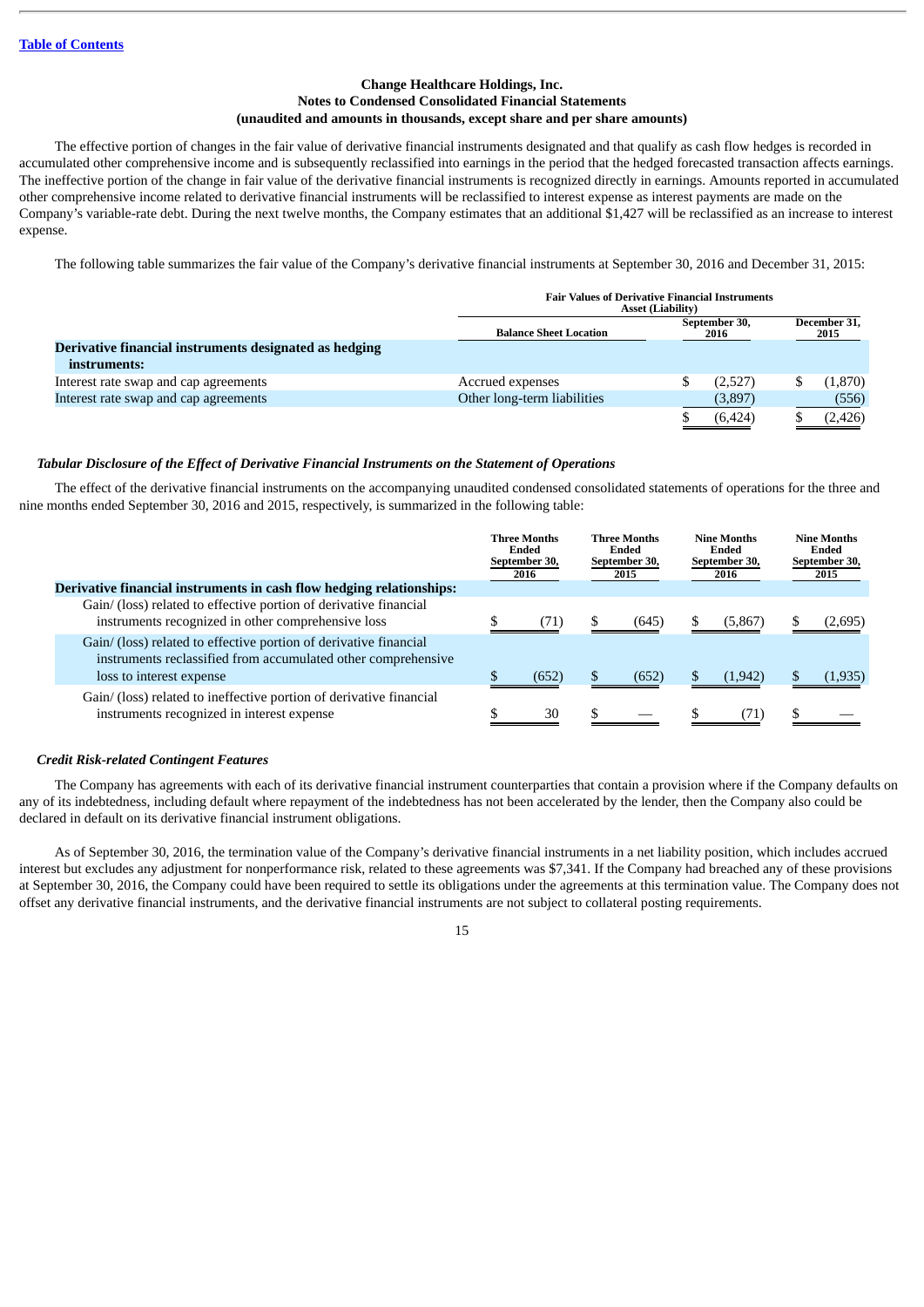#### **6. Fair Value Measurements**

#### *Assets and Liabilities Measured at Fair Value on a Recurring Basis*

The Company's assets and liabilities that are measured at fair value on a recurring basis consist of the Company's derivative financial instruments and contingent consideration associated with business combinations. The table below summarizes these items as of September 30, 2016, aggregated by the level in the fair value hierarchy within which those measurements fall.

| <b>Description</b>                    | <b>Balance</b> at<br>September 30,<br>2016 | <b>Ouoted</b> in<br>Markets<br><b>Identical (Level 1)</b> | <b>Significant Other</b><br><b>Observable</b><br><b>Inputs (Level 2)</b> | Significant<br>Unobservable<br>Inputs<br>(Level 3) |
|---------------------------------------|--------------------------------------------|-----------------------------------------------------------|--------------------------------------------------------------------------|----------------------------------------------------|
| Interest rate swap and cap agreements | (6, 424)                                   |                                                           | (6, 424)                                                                 |                                                    |
| Contingent consideration obligations  |                                            | __                                                        |                                                                          |                                                    |
| <b>Total</b>                          | (6, 424)                                   |                                                           | (6, 424)                                                                 |                                                    |

The valuation of the Company's derivative financial instruments is determined using widely accepted valuation techniques, including discounted cash flow analysis on the expected cash flows of each derivative. This analysis reflects the contractual terms of the derivative financial instrument, including the period to maturity, and uses observable market-based inputs, including interest rate curves. The fair value of the interest rate swap and cap agreements are determined using the market standard methodology of netting the discounted future fixed cash payments (or receipts) and the discounted expected variable cash receipts (or payments) using the overnight index swap rate as the discount rate.

The Company incorporates credit valuation adjustments to appropriately reflect both its own nonperformance risk and the respective counterparty's nonperformance risk in the fair value measurements. In adjusting the fair value of its derivative financial instrument contracts for the effect of nonperformance risk, the Company has considered the impact of netting and any applicable credit enhancements and measures the credit risk of its derivative financial instruments that are subject to master netting agreements on a net basis by counterparty portfolio.

Although the Company has determined that the majority of the inputs used to value its derivative financial instruments fall within Level 2 of the fair value hierarchy, the credit valuation adjustments associated with its derivative financial instruments utilize Level 3 inputs to evaluate the likelihood of default by itself and by its counterparties. As of September 30, 2016, the Company determined that the credit valuation adjustments are not significant to the overall valuation of its derivatives. As a result, the Company determined that its derivative financial instrument valuations in their entirety are classified in Level 2 of the fair value hierarchy.

The valuation of the Company's contingent consideration obligations is estimated as the present value of total expected contingent consideration payments which are determined using a Monte Carlo simulation. This analysis reflects the contractual terms of the purchase agreements and utilizes assumptions with regard to future sales, probabilities of achieving such future sales, the likelihood and timing of expected payments and a discount rate. Significant increases with respect to assumptions as to future sales and probabilities of achieving such future sales would result in a higher fair value measurement, while an increase in the discount rate would result in a lower fair value measurement.

The table below presents a reconciliation of the fair value of the liabilities that use significant unobservable inputs (Level 3).

|                                                   | <b>Three Months Ended</b><br>September 30, |           | <b>Nine Months Ended</b><br>September 30, |            |
|---------------------------------------------------|--------------------------------------------|-----------|-------------------------------------------|------------|
|                                                   | 2016                                       | 2015      | 2016                                      | 2015       |
| Balance at beginning of period                    | \$(4,650)                                  | \$(9,310) | \$(4,650)                                 | \$(17,486) |
| Adjustment of provisional amounts                 |                                            |           |                                           | (50)       |
| Settlement of contingent consideration            |                                            |           |                                           | 8,061      |
| Gain/ (loss) included in contingent consideration |                                            | 4.660     |                                           | 4.825      |
| Transfers out of Level 3 fair value measurements  | 4,650                                      |           | 4,650                                     |            |
| Balance at end of period                          |                                            | \$(4,650) |                                           | (4,650)    |

During April 2015, the Company exercised its option to terminate all future obligations under the Vieosoft, Inc. ("Vieosoft") stock purchase agreement in exchange for a cash payment of \$4,650 to the former stockholders of Vieosoft. This termination payment was not accepted, and the former stockholders of Vieosoft have filed a lawsuit against the Company.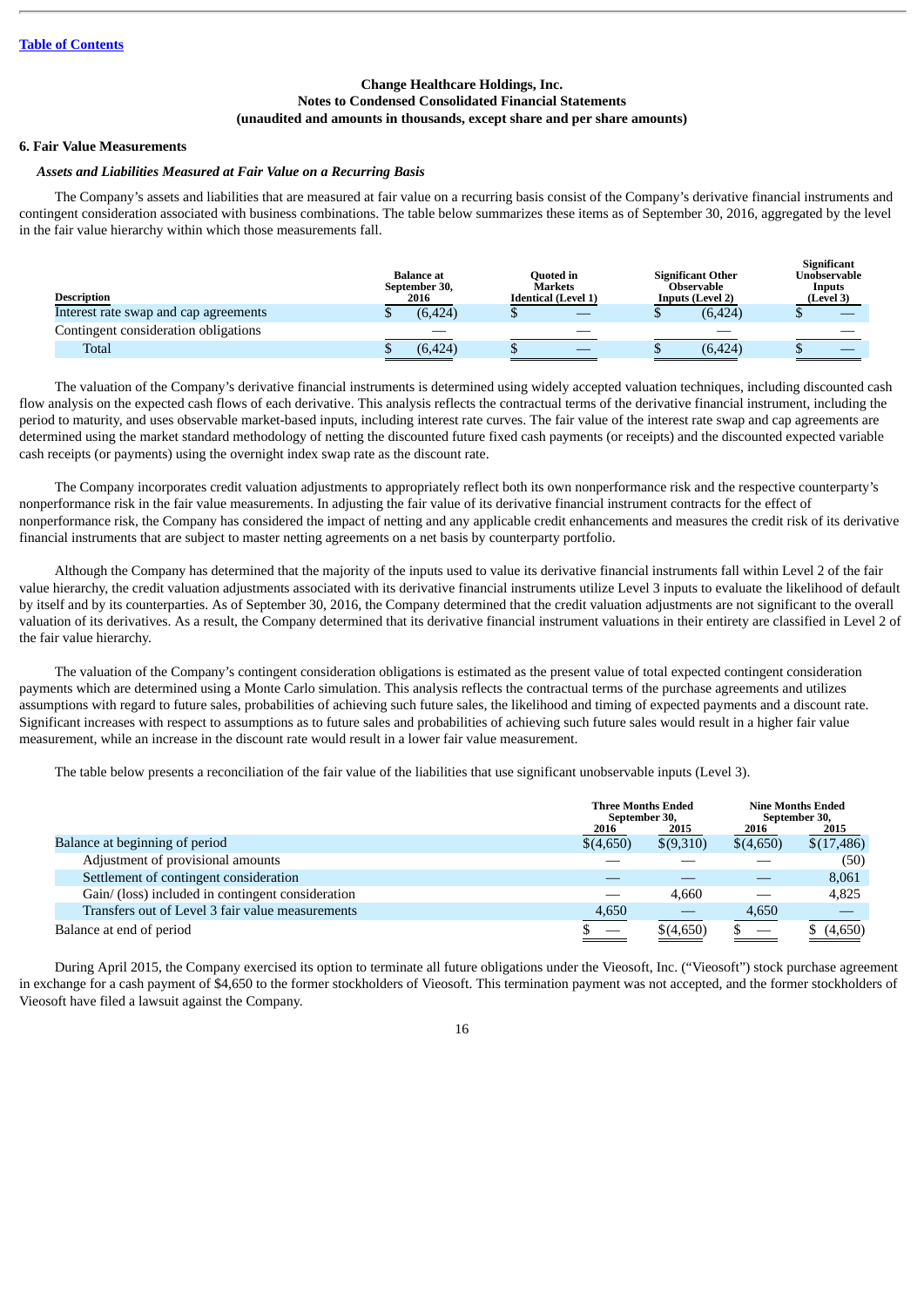Because this amount no longer represents a fair value measurement, the Company has transferred this obligation out of fair value measurements. The Company currently does not believe this lawsuit will result in additional liability that will have a material adverse effect on its business, financial condition or results of operations.

#### *Assets and Liabilities Measured at Fair Value upon Initial Recognition*

The carrying amount and the estimated fair value of financial instruments held by the Company as of September 30, 2016 were:

|                                    | Carrying       |                   |
|------------------------------------|----------------|-------------------|
|                                    | Amount         | <b>Fair Value</b> |
| Cash and cash equivalents          | 92,449<br>\$.  | 92,449            |
| Accounts receivable                | \$276,378      | \$276.378         |
| Senior Credit Facilities (Level 1) | \$1,769,625    | \$1,791,643       |
| Senior Notes (Level 2)             | 981.795<br>\$. | \$1,062,969       |

The carrying amounts of cash equivalents and accounts receivable approximate fair value because of their short-term maturities. The fair value of longterm debt is based upon market quotes and trades by investors in partial interests of these instruments.

### **7. Legal Proceedings**

In the normal course of business, the Company is involved in various claims and legal proceedings. While the ultimate resolution of these matters has yet to be determined, the Company does not believe that their outcomes will have a material adverse effect on the Company's consolidated financial position, results of operations or liquidity.

### **8. Income Taxes (Restated)**

Income taxes have been affected by both routine changes in apportionment following the filing of the Company's tax returns each year, as well as certain discrete events.

In May 2015, the state of Tennessee enacted the Tennessee Revenue Modernization Act, which changed the manner in which the Company's Tennessee apportionment is determined.

In December 2015, the Company simplified its legal organizational structure for which the primary economic effect was to enable it to realize deferred tax assets for state income tax purposes that it previously had concluded were not likely to be realized. In July 2016, the Company further simplified its legal organizational structure which affected apportionment of state income taxes.

During the nine months ended September 30, 2016, the Company incurred transaction expenses in connection with the proposed MTS Transaction for which no income tax deduction is anticipated.

After giving effect to these events, income taxes for the nine months ended September 30, 2016 amounted to an income tax benefit of \$54,356 and an effective tax rate of 64.9%. The income tax benefit for the nine months ended September 30, 2015 was \$31,070 and resulted in an effective tax rate of 49.3%.

#### **9. Tax Receivable Agreement Obligation to Related Parties**

The Company is a party to tax receivable agreements which obligate it to make payments to certain of its current and former owners, including affiliates of Blackstone, Hellman & Friedman and certain members of management (collectively, the "TRA Members"), equal to 85% of the applicable cash savings that the Company realizes as a result of tax attributes arising from certain previous transactions, including the 2011 Merger. The Company will retain the benefit of the remaining 15% of these tax savings. The Company expects cumulative remaining payments under the tax receivable agreements of approximately \$355,244. \$185,125 of this amount, which reflected the initial fair value of the tax receivable agreement obligations plus recognized accretion, was reflected as an obligation on the accompanying unaudited condensed consolidated balance sheet at September 30, 2016.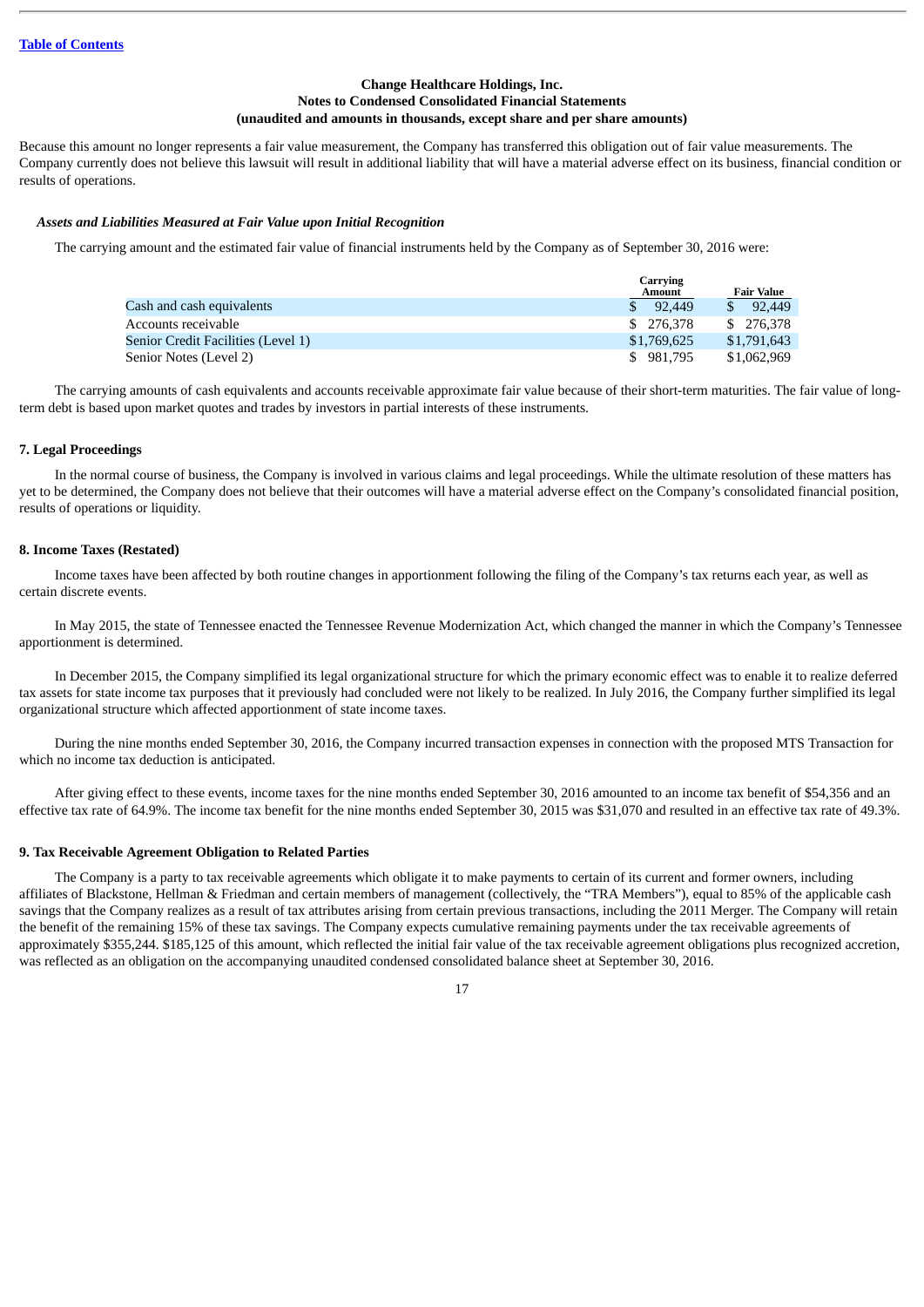### **10. Segment Reporting**

Management views the Company's operating results in three reportable segments: (a) software and analytics, (b) network solutions and (c) technologyenabled services. Listed below are the results of operations for each of the reportable segments. This information is reflected in the manner utilized by management to make operating decisions, assess performance and allocate resources. Such amounts include allocations of corporate shared services functions that are essential to the core operations of the reportable segments such as information technology, operations and product development functions. Segment assets and related depreciation expenses are not presented to management for purposes of operational decision making, and therefore are not included in the accompanying tables. The accounting policies of the operating segments are the same as those described in the summary of significant accounting policies in the notes to the Company's audited consolidated financial statements included in the Annual Report on Form 10-K for the year ended December 31, 2015 as filed with the SEC.

### *Software and Analytics*

The software and analytics segment provides revenue cycle technology, revenue optimization, payment integrity, electronic payment, risk adjustment, quality reporting, data and analytics and engagement solutions.

#### *Network Solutions*

The network solutions segment provides financial and administrative information exchange solutions for medical, pharmacy and dental claims management and other standardized healthcare transactions, including clinical information exchange capabilities.

#### *Technology-enabled Services*

The technology-enabled services segment provides communication and payment, eligibility and enrollment, healthcare consulting, payment automation and pharmacy benefits administration solutions.

### *Corporate and Eliminations*

Inter-segment revenue and expenses primarily represent claims management and communication and payment solutions provided between segments.

Corporate and eliminations includes pass-through postage costs, management, administrative and certain other shared corporate services functions such as legal, finance, human resources and marketing, as well as eliminations to remove inter-segment revenue and expenses. These administrative costs are excluded from the adjusted EBITDA measure for each respective operating segment.

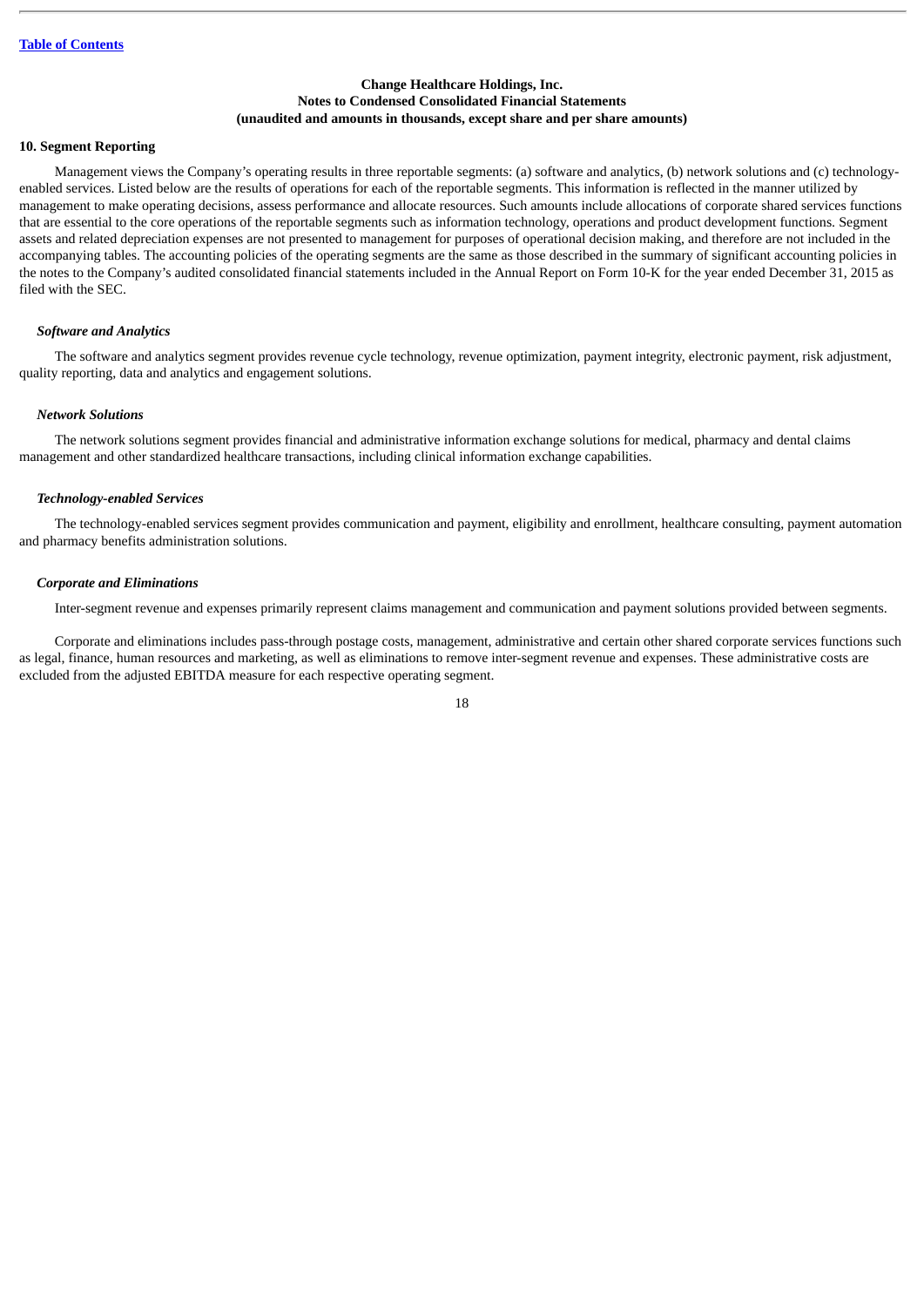The revenue and adjusted EBITDA for the operating segments are as follows:

|                                                         | Three Months Ended September 30, 2016 |                                    |                                                  |                                         |                 |
|---------------------------------------------------------|---------------------------------------|------------------------------------|--------------------------------------------------|-----------------------------------------|-----------------|
|                                                         | Software and<br><b>Analytics</b>      | <b>Network</b><br><b>Solutions</b> | <b>Technology-</b><br>enabled<br><b>Services</b> | Corporate<br>and<br><b>Eliminations</b> | Consolidated    |
| Revenue from external customers:                        |                                       |                                    |                                                  |                                         |                 |
| Solutions revenue                                       | 125,082                               | \$93,814                           | 96,455<br>\$                                     | \$<br>(7,765)                           | 307,586<br>S    |
| Postage revenue                                         |                                       |                                    |                                                  | 73,880                                  | 73,880          |
| Inter-segment revenue                                   |                                       | 198                                | 1,513                                            | (1,711)                                 |                 |
| Net revenue                                             | 125,082                               | \$94,012                           | \$<br>97,968                                     | \$<br>64,404                            | 381,466<br>\$   |
| Income (loss) before income taxes                       | 39,804                                | \$50,911                           | 30,052<br>\$                                     | \$(152,047)                             | \$<br>(31, 280) |
| Interest expense                                        |                                       |                                    |                                                  | 46,534                                  | 46,534          |
| Depreciation and amortization                           |                                       |                                    |                                                  | 65,899                                  | 65,899          |
| <b>EBITDA</b>                                           | 39,804                                | 50,911                             | 30,052                                           | (39,614)                                | 81,153          |
| Equity compensation                                     | 951                                   | 204                                | 162                                              | 1,718                                   | 3,035           |
| Acquisition accounting adjustments                      | 106                                   |                                    | 116                                              |                                         | 222             |
| Acquisition-related costs                               | 362                                   | 22                                 | 39                                               | 466                                     | 889             |
| MTS transaction-related costs                           |                                       |                                    |                                                  | 6,818                                   | 6,818           |
| Monitoring fees and related costs                       |                                       |                                    |                                                  | 1,525                                   | 1,525           |
| Strategic initiatives, duplicative and transition costs | 2,318                                 | 532                                | 582                                              | 2,509                                   | 5,941           |
| Severance costs                                         | 1,589                                 | 174                                | 213                                              | 2,429                                   | 4,405           |
| Accretion                                               |                                       |                                    |                                                  | 1,721                                   | 1,721           |
| Impairment of long-lived assets                         |                                       |                                    |                                                  | 20                                      | 20              |
| Other non-routine, net                                  | 1,180                                 | 4                                  | 14                                               | (603)                                   | 595             |
| <b>EBITDA Adjustments</b>                               | 6,506                                 | 936                                | 1,126                                            | 16,603                                  | 25,171          |
| <b>Adjusted EBITDA</b>                                  | 46,310                                | \$51,847                           | 31,178<br>\$                                     | (23,011)                                | 106,324         |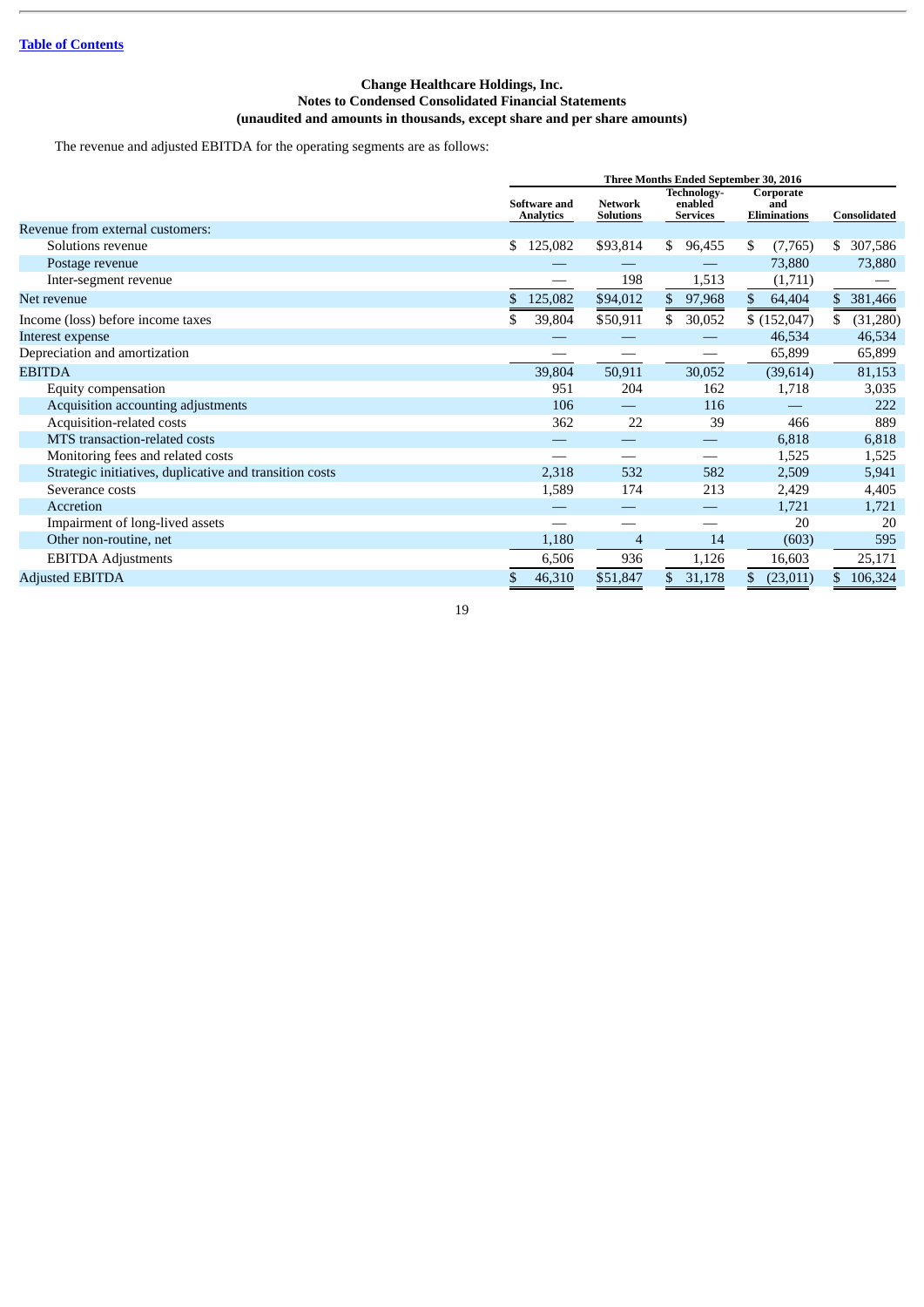|                                                         | Three Months Ended September 30, 2015 |                                         |                                    |                                                  |                                         |                          |
|---------------------------------------------------------|---------------------------------------|-----------------------------------------|------------------------------------|--------------------------------------------------|-----------------------------------------|--------------------------|
|                                                         |                                       | <b>Software and</b><br><b>Analytics</b> | <b>Network</b><br><b>Solutions</b> | <b>Technology-</b><br>enabled<br><b>Services</b> | Corporate<br>and<br><b>Eliminations</b> | Consolidated             |
| Revenue from external customers:                        |                                       |                                         |                                    |                                                  |                                         |                          |
| Solutions revenue                                       | \$.                                   | 97,766                                  | \$93,415                           | \$103,720                                        | (6,955)<br>\$                           | 287,946<br>\$            |
| Postage revenue                                         |                                       |                                         |                                    |                                                  | 89,839                                  | 89,839                   |
| Inter-segment revenue                                   |                                       |                                         | 146                                | 1,111                                            | (1,257)                                 |                          |
| Net revenue                                             |                                       | 97,766                                  | \$93,561                           | \$104,831                                        | $\mathbb{S}$<br>81,627                  | 377,785<br><sup>\$</sup> |
| Income (loss) before income taxes                       |                                       | 36,407                                  | \$49,733                           | 35,523<br>\$                                     | \$(164, 847)                            | (43, 184)<br>\$.         |
| Interest expense                                        |                                       |                                         |                                    |                                                  | 45,541                                  | 45,541                   |
| Depreciation and amortization                           |                                       |                                         |                                    |                                                  | 85,817                                  | 85,817                   |
| <b>EBITDA</b>                                           |                                       | 36,407                                  | 49,733                             | 35,523                                           | (33, 489)                               | 88,174                   |
| Equity compensation                                     |                                       | 428                                     | 187                                | 218                                              | 1,798                                   | 2,631                    |
| Acquisition accounting adjustments                      |                                       | 227                                     |                                    | 159                                              |                                         | 386                      |
| Acquisition-related costs                               |                                       | 58                                      | 12                                 | 107                                              | 3,551                                   | 3,728                    |
| Monitoring fees and related costs                       |                                       |                                         |                                    |                                                  | 1,960                                   | 1,960                    |
| Strategic initiatives, duplicative and transition costs |                                       | 879                                     | 396                                | 614                                              | 1,270                                   | 3,159                    |
| Severance costs                                         |                                       | 429                                     | 195                                | 354                                              | (131)                                   | 847                      |
| Accretion                                               |                                       |                                         |                                    |                                                  | 6,458                                   | 6,458                    |
| Impairment of long-lived assets                         |                                       |                                         |                                    |                                                  | 219                                     | 219                      |
| Contingent consideration                                |                                       | (4,660)                                 |                                    |                                                  |                                         | (4,660)                  |
| Other non-routine, net                                  |                                       | 252                                     | 385                                | (476)                                            | (1,282)                                 | (1, 121)                 |
| <b>EBITDA Adjustments</b>                               |                                       | (2,387)                                 | 1,175                              | 976                                              | 13,843                                  | 13,607                   |
| <b>Adjusted EBITDA</b>                                  |                                       | 34,020                                  | \$50,908                           | 36,499<br>S.                                     | (19, 646)<br>S.                         | 101,781<br>S.            |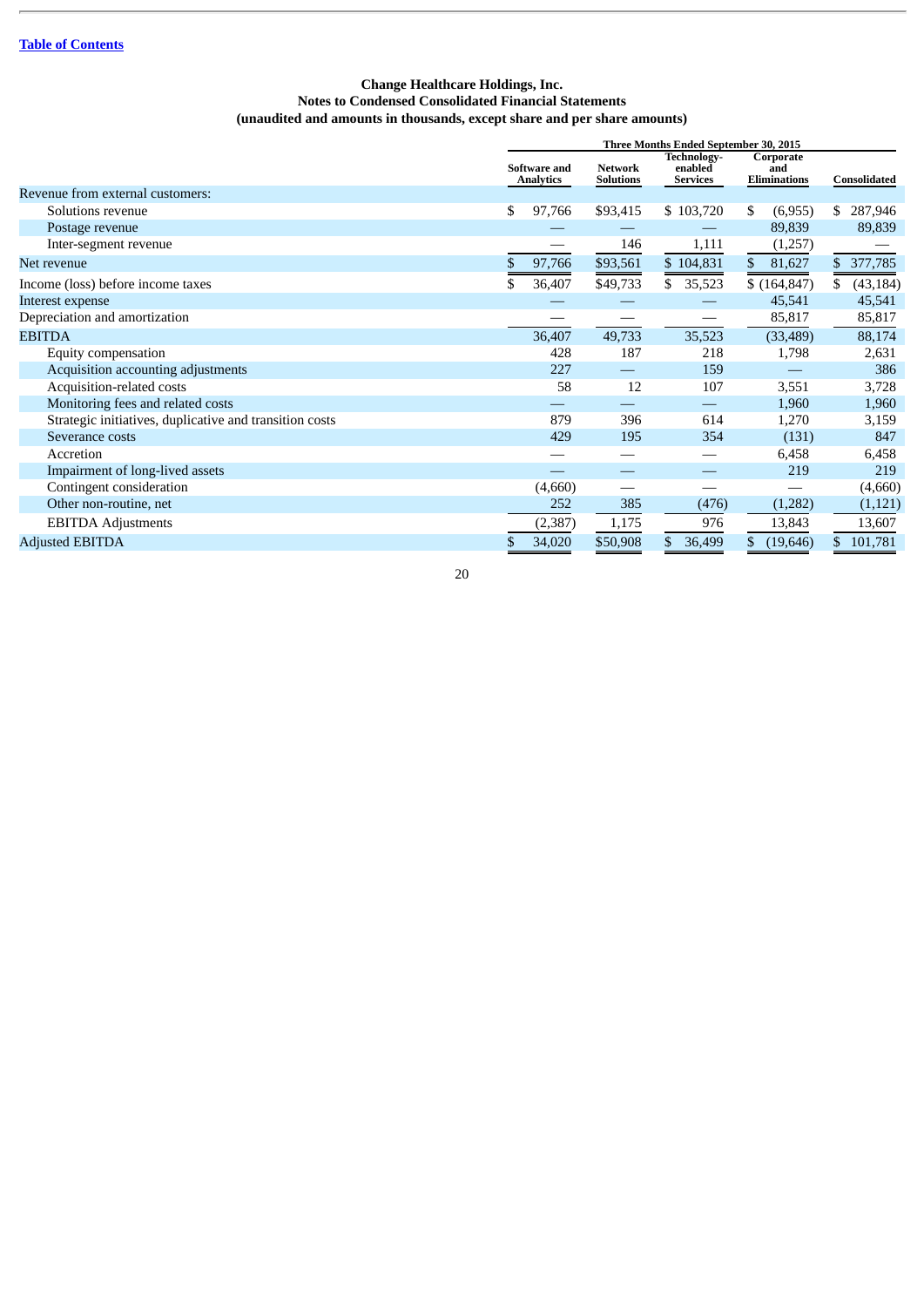|                                                         | Nine Months Ended September 30, 2016 |                                    |                                                  |                                         |               |  |
|---------------------------------------------------------|--------------------------------------|------------------------------------|--------------------------------------------------|-----------------------------------------|---------------|--|
|                                                         | Software and<br><b>Analytics</b>     | <b>Network</b><br><b>Solutions</b> | <b>Technology-</b><br>enabled<br><b>Services</b> | Corporate<br>and<br><b>Eliminations</b> | Consolidated  |  |
| Revenue from external customers:                        |                                      |                                    |                                                  |                                         |               |  |
| Solutions revenue                                       | 387,624<br>\$                        | \$282,633                          | \$295,243                                        | (23, 138)<br>S.                         | 942,362<br>\$ |  |
| Postage revenue                                         |                                      |                                    |                                                  | 234,205                                 | 234,205       |  |
| Inter-segment revenue                                   |                                      | 555                                | 4,200                                            | (4,755)                                 |               |  |
| Net revenue                                             | 387,624                              | \$283,188                          | \$299,443                                        | 206,312                                 | \$1,176,567   |  |
| Income (loss) before income taxes                       | 119,926                              | 150,849                            | 92,870                                           | (447, 389)                              | (83, 744)     |  |
| Interest expense                                        |                                      |                                    |                                                  | 139,720                                 | 139,720       |  |
| Depreciation and amortization                           |                                      |                                    |                                                  | 188,882                                 | 188,882       |  |
| <b>EBITDA</b>                                           | 119,926                              | 150,849                            | 92,870                                           | (118,787)                               | 244,858       |  |
| Equity compensation                                     | 2,290                                | 526                                | 506                                              | 4,767                                   | 8,089         |  |
| Acquisition accounting adjustments                      | 461                                  | (2)                                | 356                                              |                                         | 815           |  |
| Acquisition-related costs                               | 2,346                                | 56                                 | 82                                               | 1,270                                   | 3,754         |  |
| MTS transaction-related costs                           |                                      |                                    |                                                  | 15,787                                  | 15,787        |  |
| Monitoring fees and related costs                       |                                      |                                    |                                                  | 4,710                                   | 4,710         |  |
| Strategic initiatives, duplicative and transition costs | 5,273                                | 1,287                              | 1,367                                            | 6,605                                   | 14,532        |  |
| Severance costs                                         | 2,462                                | 1,031                              | 1,307                                            | 3,002                                   | 7,802         |  |
| Accretion                                               |                                      |                                    |                                                  | 10,645                                  | 10,645        |  |
| Impairment of long-lived assets                         |                                      |                                    |                                                  | 251                                     | 251           |  |
| Other non-routine, net                                  | 1,334                                | 238                                | 167                                              | 1,720                                   | 3,459         |  |
| <b>EBITDA Adjustments</b>                               | 14,166                               | 3,136                              | 3,785                                            | 48,757                                  | 69,844        |  |
| <b>Adjusted EBITDA</b>                                  | 134,092                              | \$153,985                          | 96,655<br>\$                                     | (70,030)                                | 314,702       |  |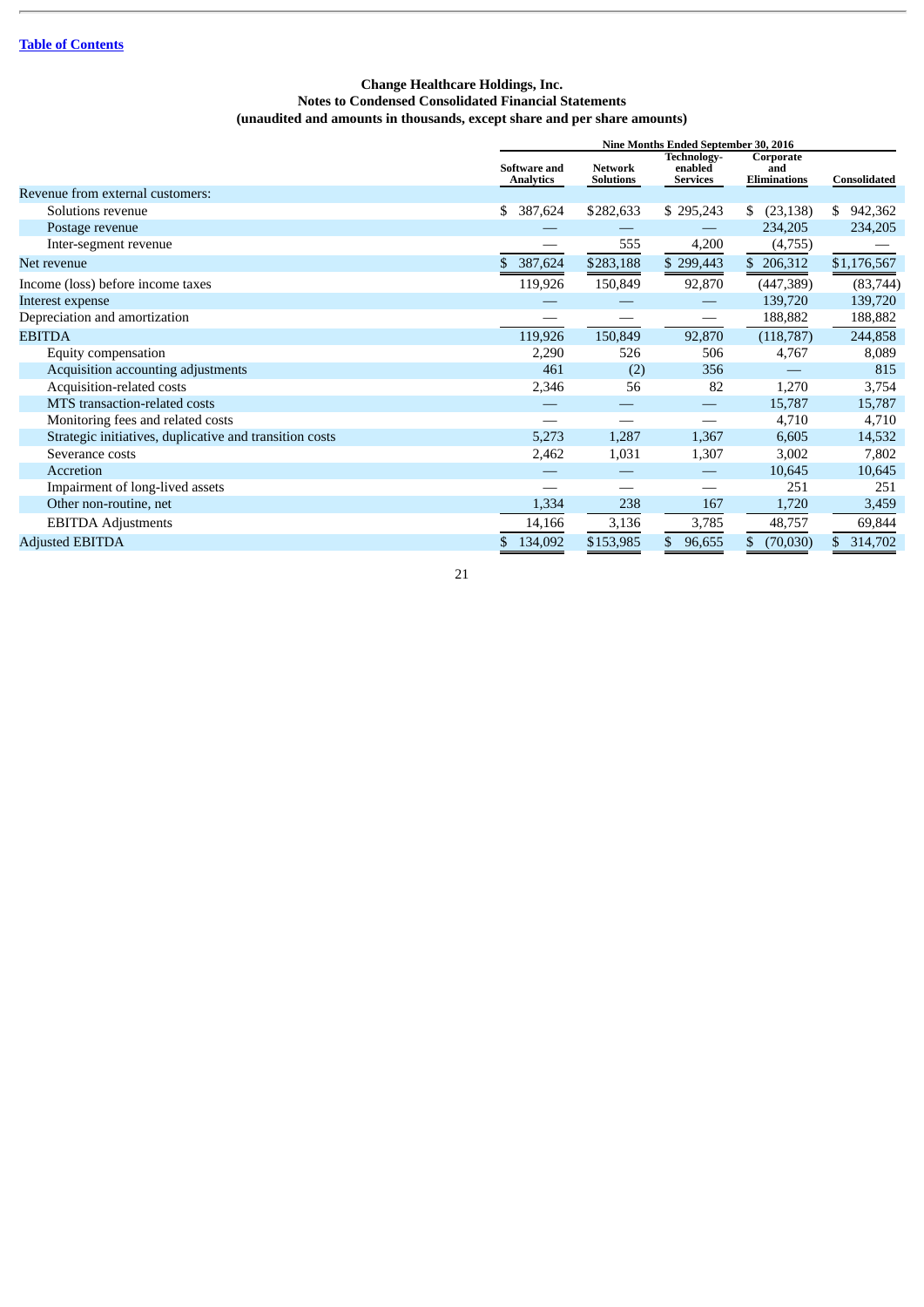|                                                         | Nine Months Ended September 30, 2015 |                                    |                                           |                                         |               |  |
|---------------------------------------------------------|--------------------------------------|------------------------------------|-------------------------------------------|-----------------------------------------|---------------|--|
|                                                         | Software and<br><b>Analytics</b>     | <b>Network</b><br><b>Solutions</b> | Technology-<br>enabled<br><b>Services</b> | Corporate<br>and<br><b>Eliminations</b> | Consolidated  |  |
| Revenue from external customers:                        |                                      |                                    |                                           |                                         |               |  |
| Solutions revenue                                       | S.<br>231,193                        | \$276,315                          | \$ 322,743                                | (20,089)<br>\$                          | 810,162<br>\$ |  |
| Postage revenue                                         |                                      |                                    |                                           | 268,119                                 | 268,119       |  |
| Inter-segment revenue                                   |                                      | 268                                | 3,282                                     | (3,550)                                 |               |  |
| Net revenue                                             | \$231,193                            | \$276,583                          | \$326,025                                 | 244,480                                 | \$1,078,281   |  |
| Income (loss) before income taxes                       | 77,416                               | 143,278                            | 112,609                                   | (396, 295)                              | (62, 992)     |  |
| Interest expense                                        |                                      |                                    |                                           | 121,685                                 | 121,685       |  |
| Depreciation and amortization                           |                                      |                                    |                                           | 183,446                                 | 183,446       |  |
| <b>EBITDA</b>                                           | 77,416                               | 143,278                            | 112,609                                   | (91, 164)                               | 242,139       |  |
| Equity compensation                                     | 1,641                                | 828                                | (350)                                     | 4,695                                   | 6,814         |  |
| Acquisition accounting adjustments                      | 834                                  | 3                                  | 478                                       |                                         | 1,315         |  |
| Acquisition-related costs                               | 91                                   | 64                                 | 935                                       | 5,792                                   | 6,882         |  |
| Monitoring fees and related costs                       |                                      |                                    |                                           | 5,138                                   | 5,138         |  |
| Strategic initiatives, duplicative and transition costs | 2,370                                | 1,162                              | 877                                       | 3,744                                   | 8,153         |  |
| Severance costs                                         | (145)                                | (151)                              | 4,075                                     | 1,185                                   | 4,964         |  |
| Accretion                                               |                                      |                                    |                                           | 15,254                                  | 15,254        |  |
| Impairment of long-lived assets                         |                                      |                                    |                                           | 1,180                                   | 1,180         |  |
| Contingent consideration                                | (4,730)                              | (95)                               |                                           |                                         | (4,825)       |  |
| Other non-routine, net                                  | 360                                  | 1,481                              | (214)                                     | (1, 410)                                | 217           |  |
| <b>EBITDA Adjustments</b>                               | 421                                  | 3,292                              | 5,801                                     | 35,578                                  | 45,092        |  |
| <b>Adjusted EBITDA</b>                                  | \$<br>77,837                         | \$146,570                          | \$118,410                                 | (55, 586)                               | 287,231       |  |
|                                                         |                                      |                                    |                                           |                                         |               |  |

# **11. Accumulated Other Comprehensive Income (Loss)**

The following is a summary of the accumulated other comprehensive income (loss) balances, net of taxes, as of and for the nine months ended September 30, 2016.

|                                                     | Foreign     |             | Accumulated   |
|-----------------------------------------------------|-------------|-------------|---------------|
|                                                     | Currency    |             | Other         |
|                                                     | Translation | Cash Flow   | Comprehensive |
|                                                     | Adjustment  | Hedge       | Income (Loss) |
| Balance at January 1, 2016                          | (1,136)     | (1,520)     | (2,656)       |
| Change associated with foreign currency translation | 240         |             | 240           |
| Change associated with current period hedging       |             | (361)       | (361)         |
| Reclassification into earnings                      |             | (1, 942)    | (1,942)       |
| Balance at September 30, 2016                       | (896)       | $$$ (3,823) | (4,719)       |
|                                                     |             |             |               |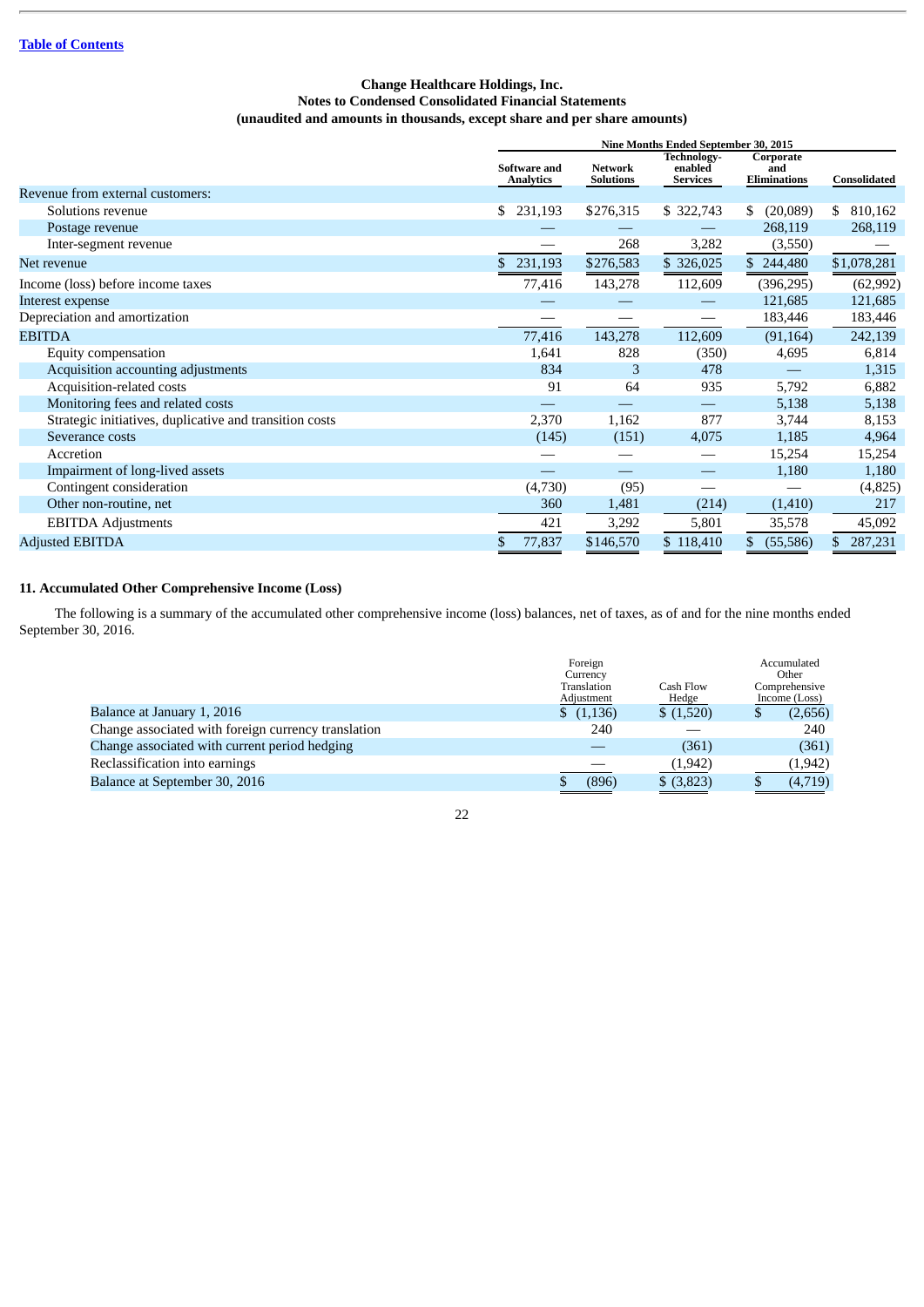### **12. Supplemental Condensed Consolidating Financial Information (Restated)**

In lieu of providing separate annual and interim financial statements for each guarantor of the Senior Notes, Regulation S-X provides companies, if certain criteria are satisfied, with the option to instead provide condensed consolidating financial information for its issuers, guarantors and non-guarantors. In the case of the Company, the applicable criteria include the following: (i) the Senior Notes are fully and unconditionally guaranteed on a joint and several basis (subject to customary release provisions), (ii) each of the guarantors of the Senior Notes is a direct or indirect 100% owned subsidiary of the Company and (iii) any non-guarantors are considered minor as that term is defined in Regulation S-X. Because each of these criteria has been satisfied by the Company, condensed consolidating balance sheets as of September 30, 2016 and December 31, 2015, condensed consolidating statements of operations and comprehensive income (loss) for the three and nine months ended September 30, 2016 and 2015, respectively, and condensed consolidating statements of cash flows for the nine months ended September 30, 2016 and 2015, respectively, for the Company, segregating the issuer, the subsidiary guarantors and consolidating adjustments, are reflected below. Prior period amounts have been reclassified to conform to the current year presentation.

|   | I  |
|---|----|
| × | ۰, |
|   |    |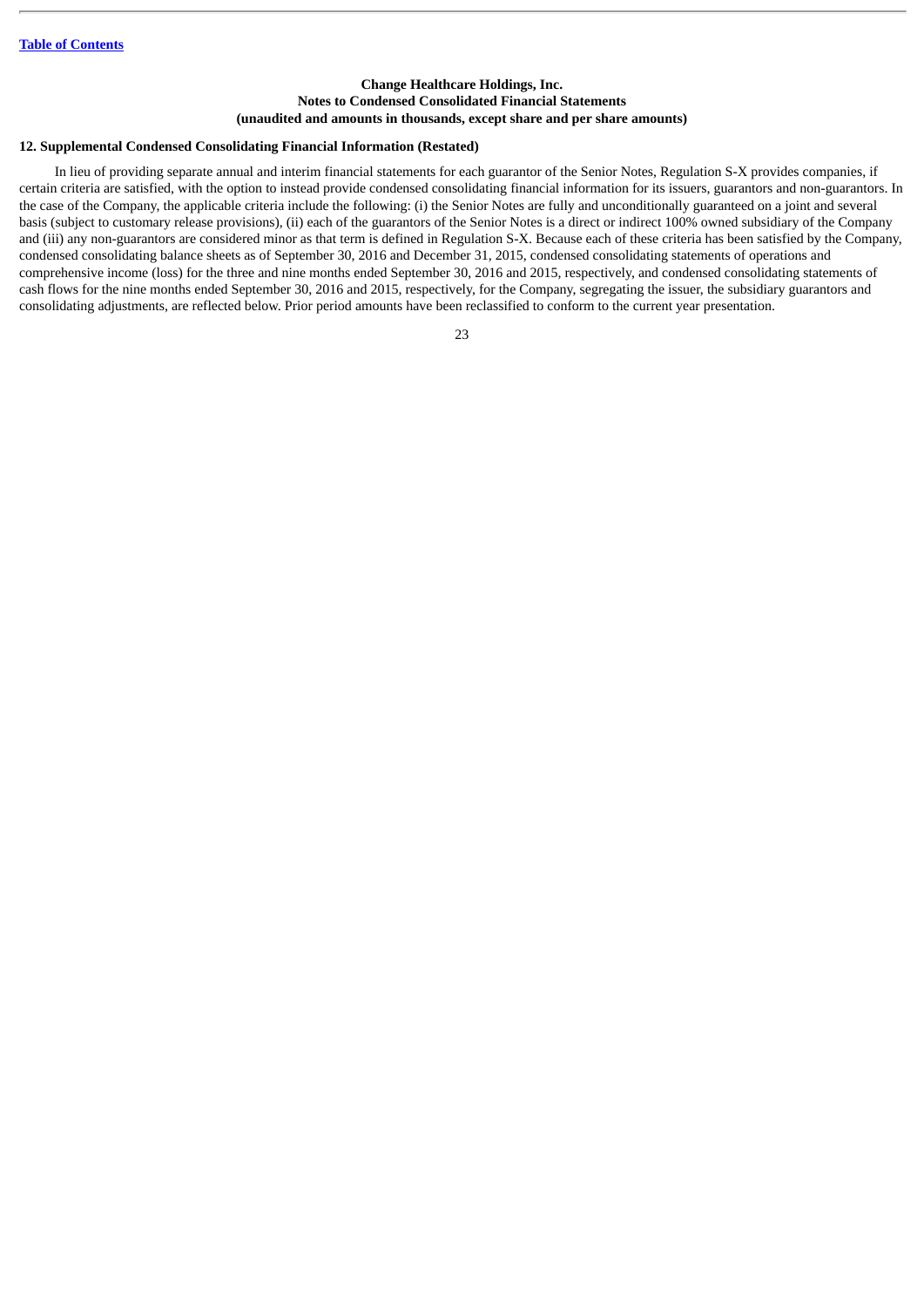# **Condensed Consolidating Balance Sheet**

|                                                             | As of September 30, 2016 |                                            |                                         |                                          |              |
|-------------------------------------------------------------|--------------------------|--------------------------------------------|-----------------------------------------|------------------------------------------|--------------|
|                                                             |                          | <b>Change Healthcare</b><br>Holdings, Inc. | <b>Guarantor</b><br><b>Subsidiaries</b> | Consolidating<br><b>Adjustments</b>      | Consolidated |
| <b>ASSETS</b>                                               |                          |                                            |                                         |                                          |              |
| Current assets:                                             |                          |                                            |                                         |                                          |              |
| Cash and cash equivalents                                   | \$                       | 799                                        | $\mathbb{S}$<br>91,650                  | $\mathbb{S}$<br>$\overline{\phantom{0}}$ | \$<br>92,449 |
| Accounts receivable, net of allowance for doubtful accounts |                          |                                            | 276,378                                 |                                          | 276,378      |
| Prepaid expenses and other current assets                   |                          | 2,512                                      | 40,047                                  |                                          | 42,559       |
| Total current assets                                        |                          | 3,311                                      | 408,075                                 |                                          | 411,386      |
| Property and equipment, net                                 |                          | $\mathbf{1}$                               | 227,669                                 |                                          | 227,670      |
| Due from affiliates                                         |                          | 75,473                                     |                                         | (75, 473)                                |              |
| Investment in consolidated subsidiaries                     |                          | 2,002,836                                  | $\overline{\phantom{m}}$                | (2,002,836)                              |              |
| Goodwill                                                    |                          |                                            | 2,212,898                               |                                          | 2,212,898    |
| Intangible assets, net                                      |                          | 99                                         | 1,638,555                               |                                          | 1,638,654    |
| Other assets, net                                           |                          | 305,925                                    | 9,326                                   | (305, 475)                               | 9,776        |
| <b>Total assets</b>                                         | \$                       | 2,387,645                                  | \$4,496,523                             | \$(2,383,784)                            | \$4,500,384  |
| <b>LIABILITIES AND EQUITY</b>                               |                          |                                            |                                         |                                          |              |
| <b>Current liabilities:</b>                                 |                          |                                            |                                         |                                          |              |
| Accounts payable                                            | \$                       | 284                                        | \$<br>26,032                            | \$                                       | 26,316<br>\$ |
| <b>Accrued</b> expenses                                     |                          | 21,471                                     | 156,325                                 |                                          | 177,796      |
| Deferred revenues                                           |                          |                                            | 18,189                                  |                                          | 18,189       |
| Current portion of long-term debt                           |                          | 8.100                                      | 22,063                                  |                                          | 30,163       |
| Total current liabilities                                   |                          | 29,855                                     | 222,609                                 | $\overline{\phantom{0}}$                 | 252,464      |
| Due to affiliates                                           |                          |                                            | 75,473                                  | (75, 473)                                |              |
| Long-term debt, excluding current portion                   |                          | 1,018,174                                  | 1,722,380                               |                                          | 2,740,554    |
| Deferred income tax liabilities                             |                          |                                            | 463,004                                 | (305, 475)                               | 157,529      |
| Tax receivable agreement obligations to related parties     |                          | 184,139                                    |                                         |                                          | 184,139      |
| Other long-term liabilities                                 |                          | 5,952                                      | 10,221                                  |                                          | 16,173       |
| Commitments and contingencies                               |                          |                                            |                                         |                                          |              |
| Equity                                                      |                          | 1,149,525                                  | 2,002,836                               | (2,002,836)                              | 1,149,525    |
| Total liabilities and equity                                | \$                       | 2,387,645                                  | \$4,496,523                             | \$(2,383,784)                            | \$4,500,384  |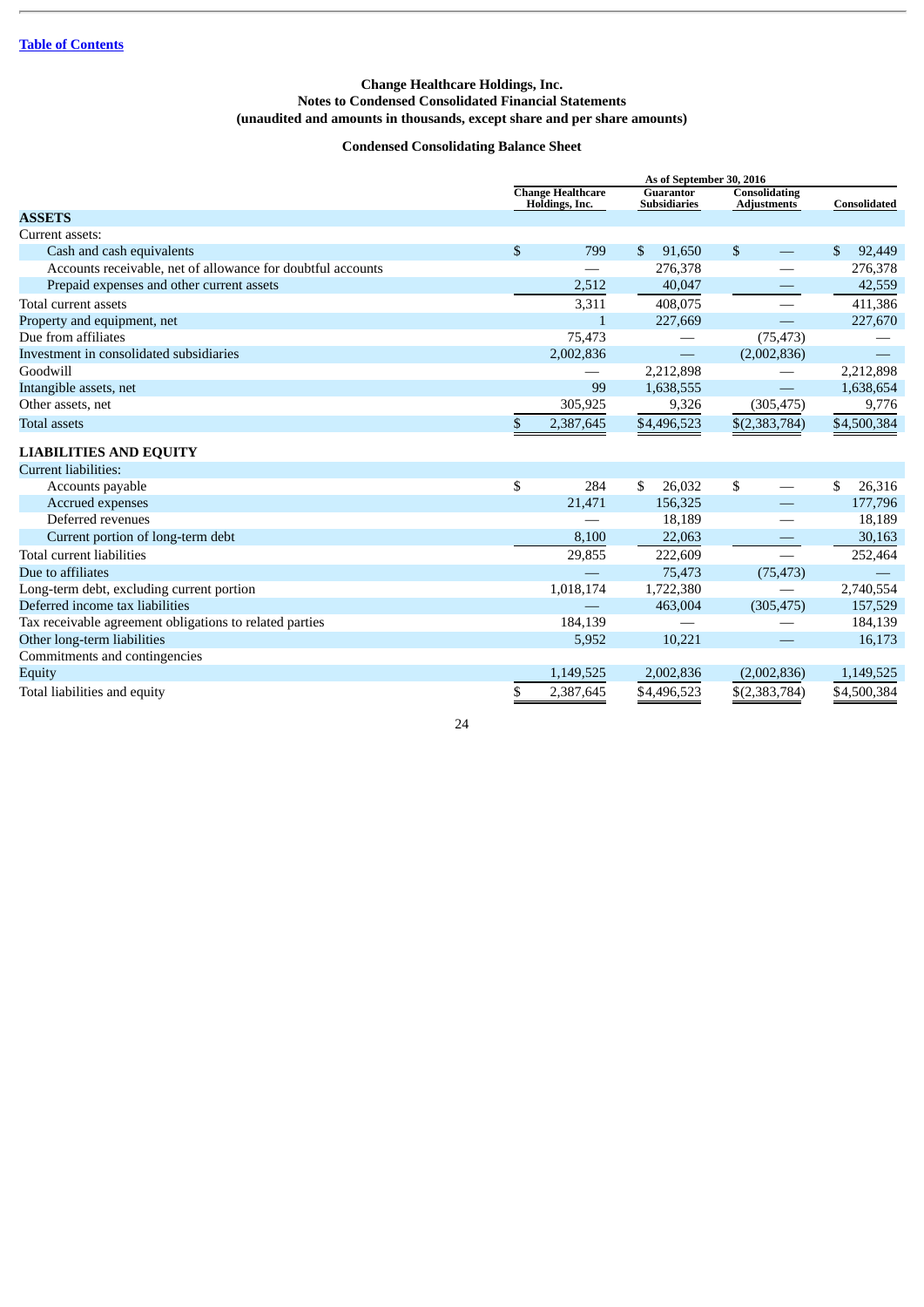# **Condensed Consolidating Balance Sheet**

|                                                             | As of December 31, 2015                    |                                         |                                            |              |  |
|-------------------------------------------------------------|--------------------------------------------|-----------------------------------------|--------------------------------------------|--------------|--|
|                                                             | <b>Change Healthcare</b><br>Holdings, Inc. | <b>Guarantor</b><br><b>Subsidiaries</b> | Consolidating<br><b>Adjustments</b>        | Consolidated |  |
| <b>ASSETS</b>                                               |                                            |                                         |                                            |              |  |
| Current assets:                                             |                                            |                                         |                                            |              |  |
| Cash and cash equivalents                                   | \$<br>738                                  | $\mathbb{S}$<br>65,917                  | $\mathfrak{S}$<br>$\overline{\phantom{0}}$ | \$<br>66,655 |  |
| Accounts receivable, net of allowance for doubtful accounts |                                            | 280,858                                 |                                            | 280,858      |  |
| Prepaid expenses and other current assets                   | 2,234                                      | 33,179                                  |                                            | 35,413       |  |
| Total current assets                                        | 2,972                                      | 379,954                                 |                                            | 382,926      |  |
| Property and equipment, net                                 | 3                                          | 244,142                                 |                                            | 244,145      |  |
| Due from affiliates                                         | 135,406                                    |                                         | (135, 406)                                 |              |  |
| Investment in consolidated subsidiaries                     | 1,976,243                                  |                                         | (1,976,243)                                |              |  |
| Goodwill                                                    |                                            | 2,213,770                               |                                            | 2,213,770    |  |
| Intangible assets, net                                      | 1,000                                      | 1,706,863                               |                                            | 1,707,863    |  |
| Other assets, net                                           | 268,137                                    | 8,050                                   | (267, 687)                                 | 8,500        |  |
| <b>Total assets</b>                                         | \$<br>2,383,761                            | \$4,552,779                             | \$(2,379,336)                              | \$4,557,204  |  |
| <b>LIABILITIES AND EQUITY</b>                               |                                            |                                         |                                            |              |  |
| <b>Current liabilities:</b>                                 |                                            |                                         |                                            |              |  |
| Accounts payable                                            | \$                                         | \$<br>27,950                            | \$                                         | \$<br>27,950 |  |
| Accrued expenses                                            | 10,689                                     | 156,480                                 |                                            | 167,169      |  |
| Deferred revenues                                           |                                            | 12,943                                  |                                            | 12,943       |  |
| Current portion of long-term debt                           | 8,099                                      | 24,676                                  |                                            | 32,775       |  |
| Total current liabilities                                   | 18,788                                     | 222,049                                 |                                            | 240,837      |  |
| Due to affiliates                                           |                                            | 135,406                                 | (135, 406)                                 |              |  |
| Long-term debt, excluding current portion                   | 1,015,243                                  | 1,725,935                               |                                            | 2,741,178    |  |
| Deferred income tax liabilities                             |                                            | 482,284                                 | (267, 687)                                 | 214,597      |  |
| Tax receivable agreement obligations to related parties     | 173,493                                    |                                         |                                            | 173,493      |  |
| Other long-term liabilities                                 | 1,092                                      | 10,862                                  |                                            | 11,954       |  |
| Commitments and contingencies                               |                                            |                                         |                                            |              |  |
| Equity                                                      | 1,175,145                                  | 1,976,243                               | (1,976,243)                                | 1,175,145    |  |
| Total liabilities and equity                                | \$<br>2,383,761                            | \$4,552,779                             | \$(2,379,336)                              | \$4,557,204  |  |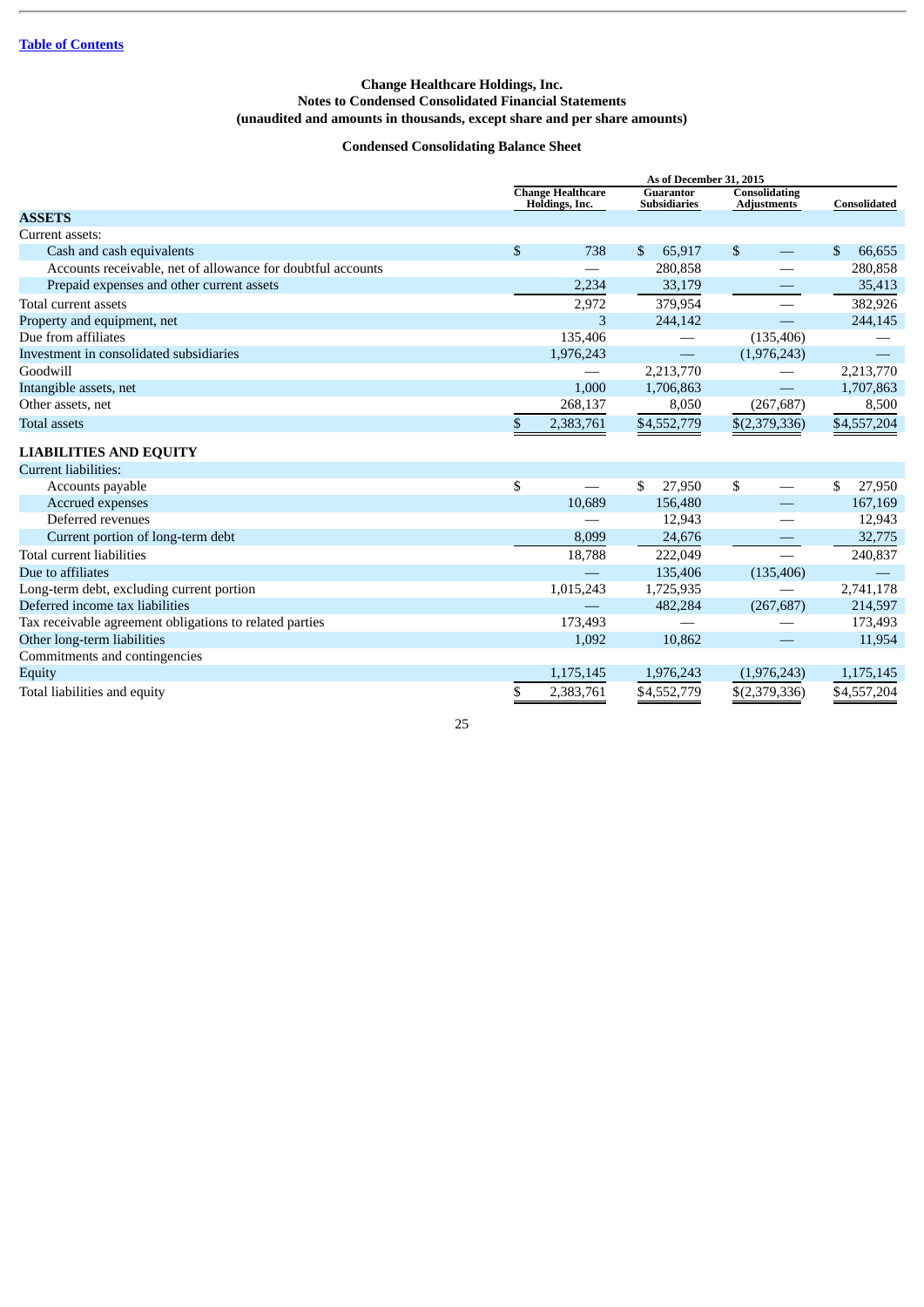# **Condensed Consolidating Statement of Operations**

|                                                                       | Three Months Ended September 30, 2016      |                                  |                                            |               |  |  |
|-----------------------------------------------------------------------|--------------------------------------------|----------------------------------|--------------------------------------------|---------------|--|--|
|                                                                       | <b>Change Healthcare</b><br>Holdings, Inc. | Guarantor<br><b>Subsidiaries</b> | <b>Consolidating</b><br><b>Adjustments</b> | Consolidated  |  |  |
| Revenue:                                                              |                                            |                                  |                                            |               |  |  |
| Solutions revenue                                                     | \$                                         | \$307,586                        | \$                                         | 307,586<br>\$ |  |  |
| Postage revenue                                                       |                                            | 73,880                           |                                            | 73,880        |  |  |
| Total revenue                                                         |                                            | 381,466                          |                                            | 381,466       |  |  |
| Costs and expenses:                                                   |                                            |                                  |                                            |               |  |  |
| Cost of operations (exclusive of depreciation and amortization below) |                                            | 138,685                          |                                            | 138,685       |  |  |
| Development and engineering                                           |                                            | 16,494                           |                                            | 16,494        |  |  |
| Sales, marketing, general and administrative                          | 1,043                                      | 68,470                           |                                            | 69,513        |  |  |
| Customer postage                                                      |                                            | 73,880                           |                                            | 73,880        |  |  |
| Depreciation and amortization                                         | 301                                        | 65,598                           |                                            | 65,899        |  |  |
| Accretion                                                             | 1,721                                      |                                  |                                            | 1,721         |  |  |
| Impairment of long-lived assets                                       |                                            | 20                               |                                            | 20            |  |  |
| Operating income (loss)                                               | (3,065)                                    | 18,319                           |                                            | 15,254        |  |  |
| Equity in earnings of consolidated subsidiaries                       | (13,956)                                   |                                  | 13,956                                     |               |  |  |
| Interest expense, net                                                 | 20,773                                     | 25,761                           |                                            | 46,534        |  |  |
| Income (loss) before income tax provision (benefit)                   | (9,882)                                    | (7, 442)                         | (13,956)                                   | (31,280)      |  |  |
| Income tax provision (benefit)                                        | (11,306)                                   | (21,398)                         |                                            | (32,704)      |  |  |
| Net income (loss)                                                     | 1,424                                      | 13,956                           | \$<br>(13,956)                             | 1,424         |  |  |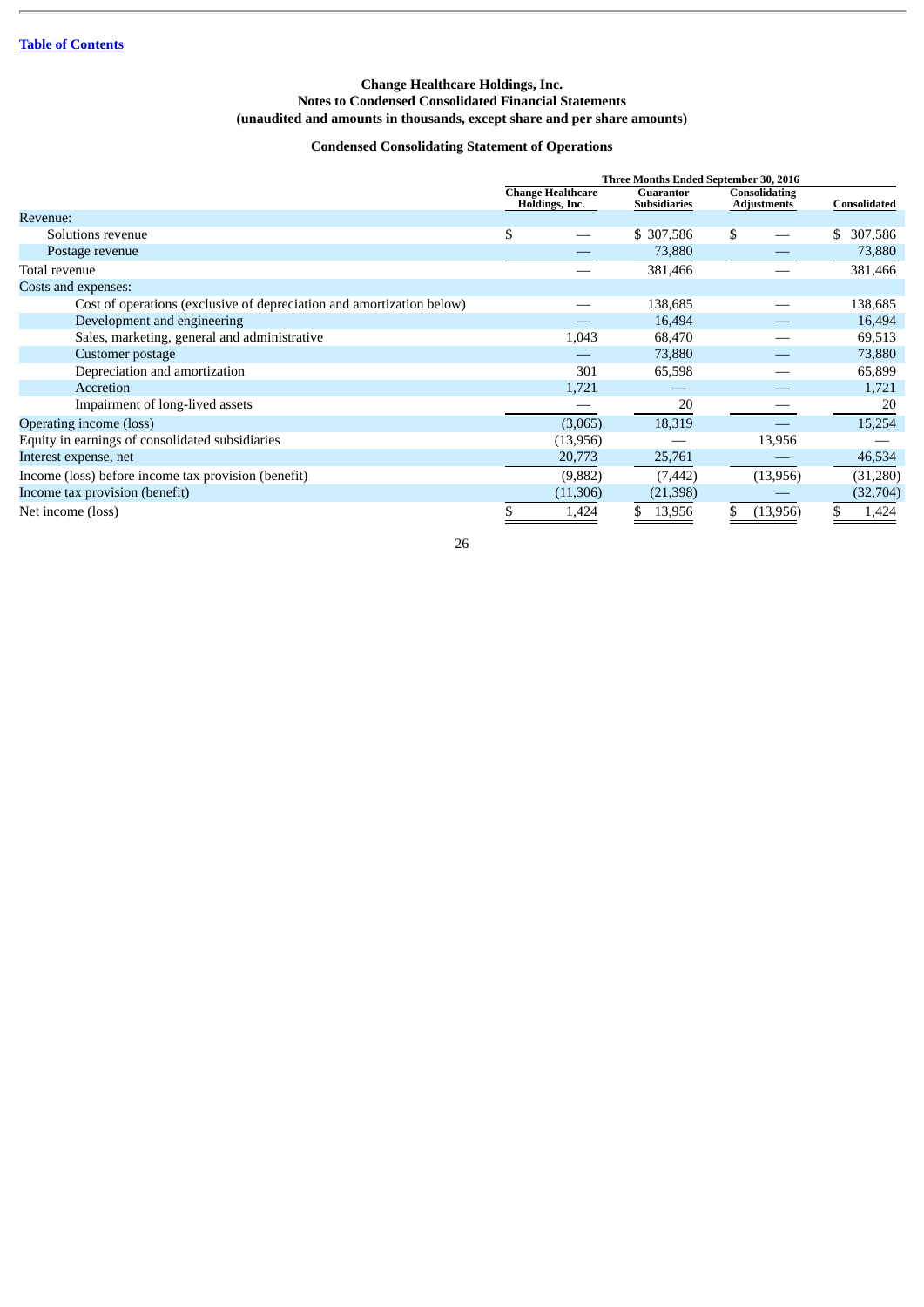# **Condensed Consolidating Statement of Operations**

|                                                                       | Three Months Ended September 30, 2015      |                                  |                                     |               |  |  |
|-----------------------------------------------------------------------|--------------------------------------------|----------------------------------|-------------------------------------|---------------|--|--|
|                                                                       | <b>Change Healthcare</b><br>Holdings, Inc. | Guarantor<br><b>Subsidiaries</b> | Consolidating<br><b>Adjustments</b> | Consolidated  |  |  |
| Revenue:                                                              |                                            |                                  |                                     |               |  |  |
| Solutions revenue                                                     | \$                                         | \$287,946                        | \$                                  | 287,946<br>\$ |  |  |
| Postage revenue                                                       |                                            | 89,839                           |                                     | 89,839        |  |  |
| Total revenue                                                         |                                            | 377,785                          |                                     | 377,785       |  |  |
| Costs and expenses:                                                   |                                            |                                  |                                     |               |  |  |
| Cost of operations (exclusive of depreciation and amortization below) | 15                                         | 129,370                          |                                     | 129,385       |  |  |
| Development and engineering                                           |                                            | 11,651                           |                                     | 11,651        |  |  |
| Sales, marketing, general and administrative                          | 1,974                                      | 54,745                           |                                     | 56,719        |  |  |
| Customer postage                                                      |                                            | 89,839                           |                                     | 89,839        |  |  |
| Depreciation and amortization                                         | 33,133                                     | 52,684                           |                                     | 85,817        |  |  |
| Accretion                                                             | 6,458                                      |                                  |                                     | 6,458         |  |  |
| Impairment of long-lived assets                                       |                                            | 219                              |                                     | 219           |  |  |
| Operating income (loss)                                               | (41,580)                                   | 39,277                           |                                     | (2,303)       |  |  |
| Equity in earnings of consolidated subsidiaries                       | (7, 126)                                   |                                  | 7,126                               |               |  |  |
| Interest expense, net                                                 | 28,108                                     | 17,433                           |                                     | 45,541        |  |  |
| Contingent consideration                                              |                                            | (4,660)                          |                                     | (4,660)       |  |  |
| Income (loss) before income tax provision (benefit)                   | (62, 562)                                  | 26,504                           | (7, 126)                            | (43, 184)     |  |  |
| Income tax provision (benefit)                                        | (29,184)                                   | 19,378                           |                                     | (9,806)       |  |  |
| Net income (loss)                                                     | (33, 378)                                  | 7,126<br>\$                      | \$<br>(7, 126)                      | (33,378)<br>S |  |  |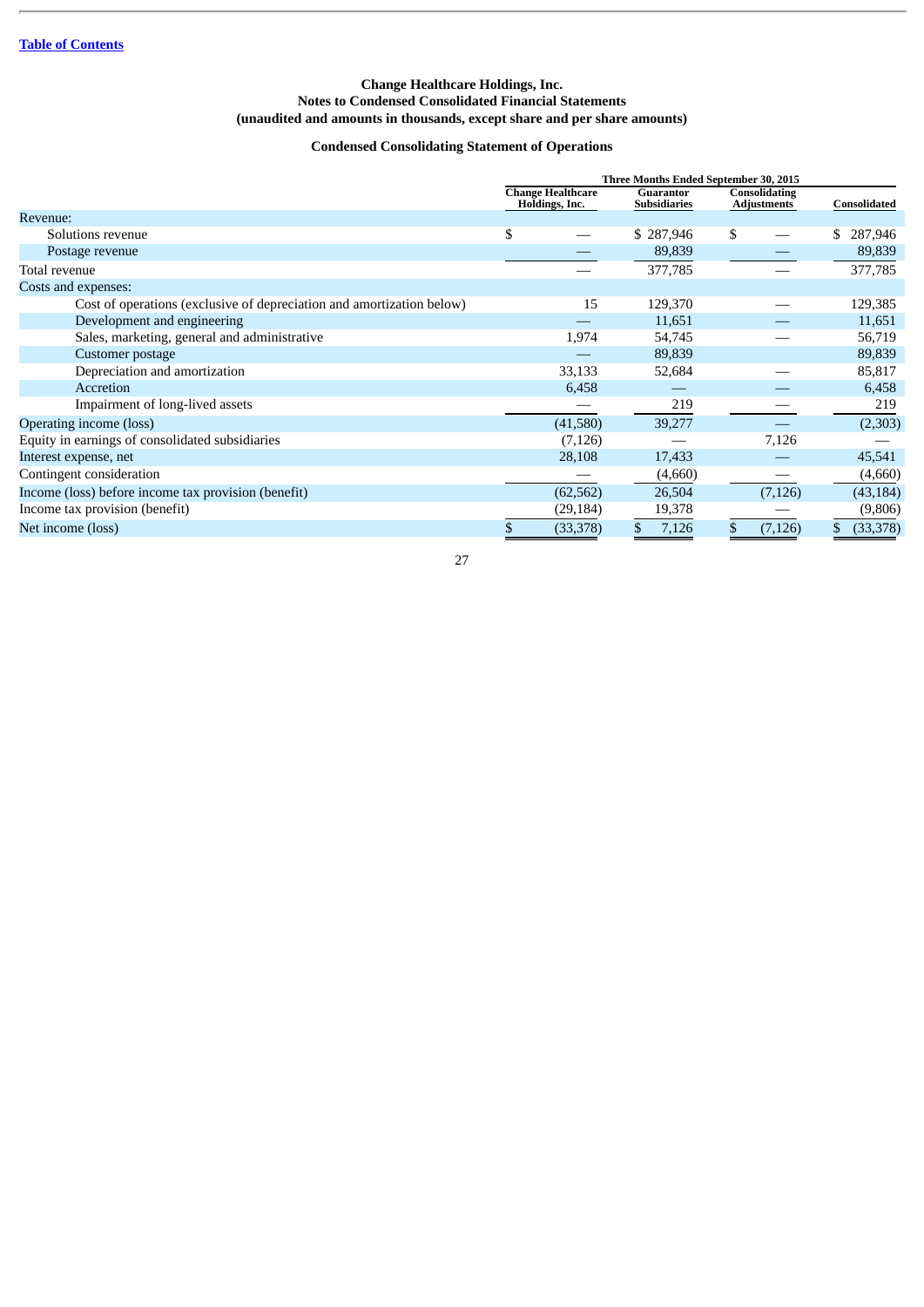# **Condensed Consolidating Statement of Operations**

|                                                                       | Nine Months Ended September 30, 2016       |                                  |                                     |                 |  |  |
|-----------------------------------------------------------------------|--------------------------------------------|----------------------------------|-------------------------------------|-----------------|--|--|
|                                                                       | <b>Change Healthcare</b><br>Holdings, Inc. | Guarantor<br><b>Subsidiaries</b> | Consolidating<br><b>Adjustments</b> | Consolidated    |  |  |
| Revenue:                                                              |                                            |                                  |                                     |                 |  |  |
| Solutions revenue                                                     | \$                                         | \$942,362                        | \$                                  | 942,362<br>\$.  |  |  |
| Postage revenue                                                       |                                            | 234,205                          |                                     | 234,205         |  |  |
| Total revenue                                                         |                                            | 1,176,567                        |                                     | 1,176,567       |  |  |
| Costs and expenses:                                                   |                                            |                                  |                                     |                 |  |  |
| Cost of operations (exclusive of depreciation and amortization below) |                                            | 430,216                          |                                     | 430,216         |  |  |
| Development and engineering                                           |                                            | 46,015                           |                                     | 46,015          |  |  |
| Sales, marketing, general and administrative                          | 7,403                                      | 202,974                          |                                     | 210,377         |  |  |
| Customer postage                                                      |                                            | 234,205                          |                                     | 234,205         |  |  |
| Depreciation and amortization                                         | 903                                        | 187,979                          |                                     | 188,882         |  |  |
| Accretion                                                             | 10,645                                     |                                  |                                     | 10,645          |  |  |
| Impairment of long-lived assets                                       |                                            | 251                              |                                     | 251             |  |  |
| Operating income (loss)                                               | (18,951)                                   | 74,927                           |                                     | 55,976          |  |  |
| Equity in earnings of consolidated subsidiaries                       | (15,868)                                   |                                  | 15,868                              |                 |  |  |
| Interest expense, net                                                 | 62,470                                     | 77,250                           |                                     | 139,720         |  |  |
| Income (loss) before income tax provision (benefit)                   | (65, 553)                                  | (2,323)                          | (15,868)                            | (83,744)        |  |  |
| Income tax provision (benefit)                                        | (36, 165)                                  | (18, 191)                        |                                     | (54, 356)       |  |  |
| Net income (loss)                                                     | (29, 388)                                  | \$<br>15,868                     | \$<br>(15, 868)                     | \$<br>(29, 388) |  |  |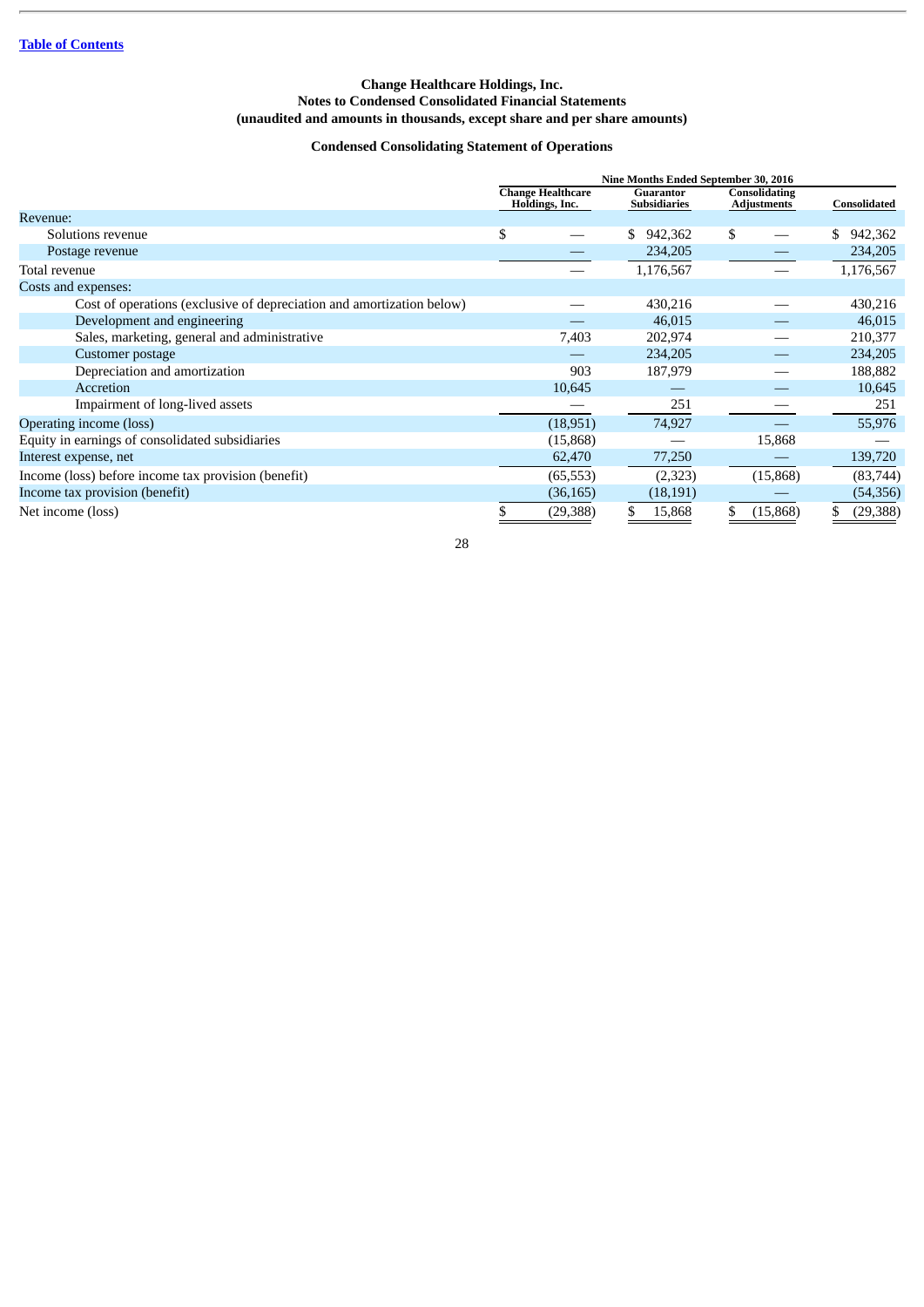# **Condensed Consolidating Statement of Operations**

|                                                                       | Nine Months Ended September 30, 2015       |           |    |                                  |    |                                            |              |           |
|-----------------------------------------------------------------------|--------------------------------------------|-----------|----|----------------------------------|----|--------------------------------------------|--------------|-----------|
|                                                                       | <b>Change Healthcare</b><br>Holdings, Inc. |           |    | Guarantor<br><b>Subsidiaries</b> |    | <b>Consolidating</b><br><b>Adjustments</b> | Consolidated |           |
| Revenue                                                               |                                            |           |    |                                  |    |                                            |              |           |
| Solutions revenue                                                     | \$                                         |           | S. | 810,162                          | \$ |                                            | \$           | 810,162   |
| Postage revenue                                                       |                                            |           |    | 268,119                          |    |                                            |              | 268,119   |
| Total revenue                                                         |                                            |           |    | 1,078,281                        |    |                                            |              | 1,078,281 |
| Costs and expenses:                                                   |                                            |           |    |                                  |    |                                            |              |           |
| Cost of operations (exclusive of depreciation and amortization below) |                                            | 15        |    | 371,844                          |    |                                            |              | 371,859   |
| Development and engineering                                           |                                            |           |    | 32,600                           |    |                                            |              | 32,600    |
| Sales, marketing, general and administrative                          |                                            | 7,828     |    | 144,127                          |    |                                            |              | 151,955   |
| Customer postage                                                      |                                            |           |    | 268,119                          |    |                                            |              | 268,119   |
| Depreciation and amortization                                         |                                            | 37,633    |    | 145,813                          |    |                                            |              | 183,446   |
| Accretion                                                             |                                            | 15,254    |    |                                  |    |                                            |              | 15,254    |
| Impairment of long-lived assets                                       |                                            |           |    | 1,180                            |    |                                            |              | 1,180     |
| Operating income (loss)                                               |                                            | (60, 730) |    | 114,598                          |    |                                            |              | 53,868    |
| Equity in earnings of consolidated subsidiaries                       |                                            | (48, 664) |    |                                  |    | 48,664                                     |              |           |
| Interest expense, net                                                 |                                            | 74,697    |    | 46,988                           |    |                                            |              | 121,685   |
| Contingent consideration                                              |                                            |           |    | (4,825)                          |    |                                            |              | (4,825)   |
| Income (loss) before income tax provision (benefit)                   |                                            | (86,763)  |    | 72,435                           |    | (48, 664)                                  |              | (62, 992) |
| Income tax provision (benefit)                                        |                                            | (54, 841) |    | 23,771                           |    |                                            |              | (31,070)  |
| Net income (loss)                                                     |                                            | (31, 922) | \$ | 48,664                           | \$ | (48, 664)                                  | \$           | (31, 922) |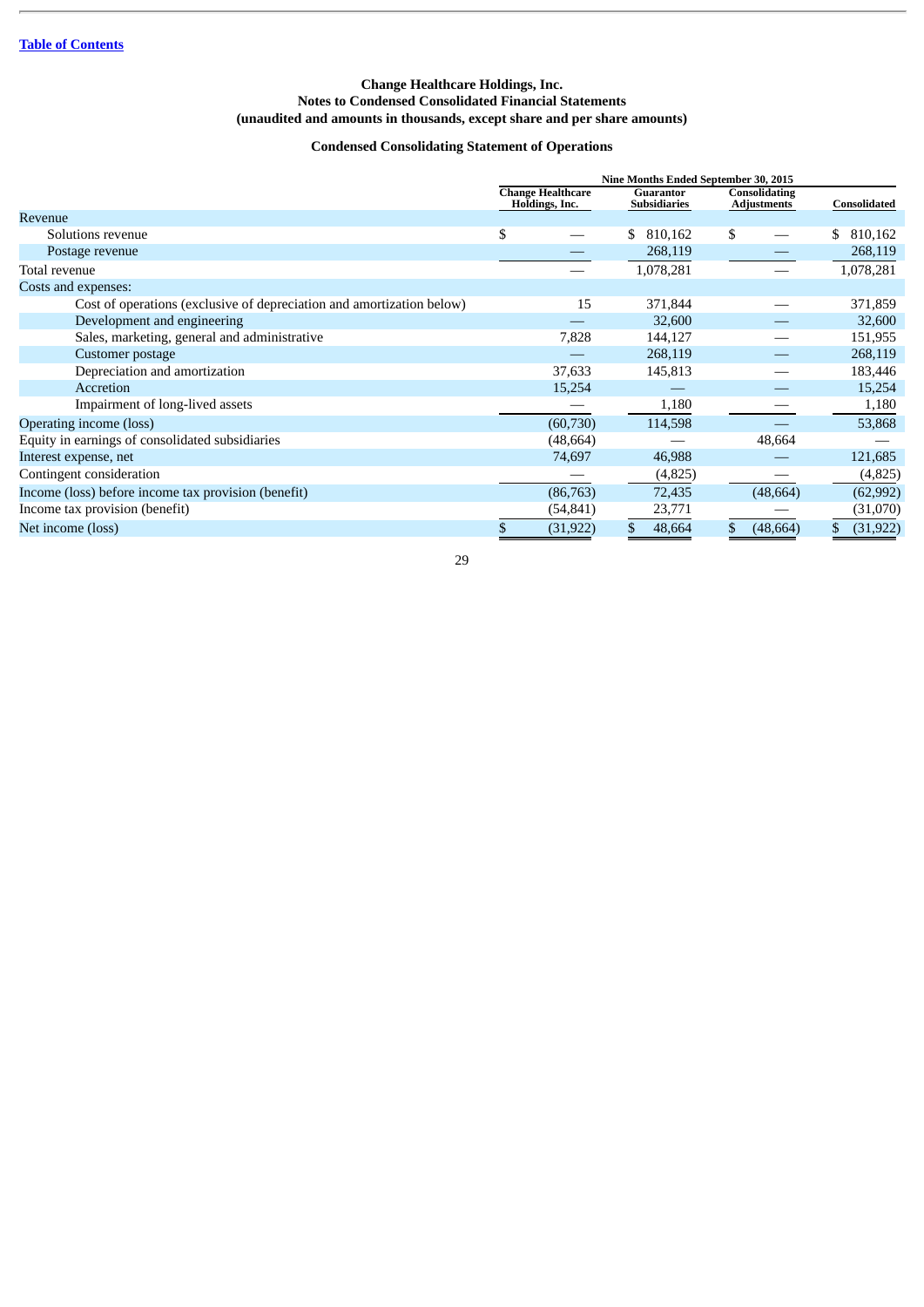# **Condensed Consolidating Statement of Comprehensive Income (Loss)**

|                                                           | Three Months Ended September 30, 2016 |                                            |                                  |                                     |  |              |
|-----------------------------------------------------------|---------------------------------------|--------------------------------------------|----------------------------------|-------------------------------------|--|--------------|
|                                                           |                                       | <b>Change Healthcare</b><br>Holdings, Inc. | Guarantor<br><b>Subsidiaries</b> | Consolidating<br><b>Adjustments</b> |  | Consolidated |
| Net income (loss)                                         |                                       | 1,424                                      | 13,956<br>S.                     | (13,956)                            |  | 1.424        |
| Other comprehensive income (loss):                        |                                       |                                            |                                  |                                     |  |              |
| Changes in fair value of interest rate swap, net of taxes |                                       | 330                                        |                                  |                                     |  | 330          |
| Foreign currency translation adjustment                   |                                       |                                            | (70)                             |                                     |  | (70)         |
| Equity in other comprehensive earnings                    |                                       | (70)                                       |                                  | 70                                  |  |              |
| Other comprehensive income (loss)                         |                                       | 260                                        | (70)                             | 70                                  |  | 260          |
| Total comprehensive income (loss)                         |                                       | 1,684                                      | 13,886                           | (13, 886)                           |  | 1,684        |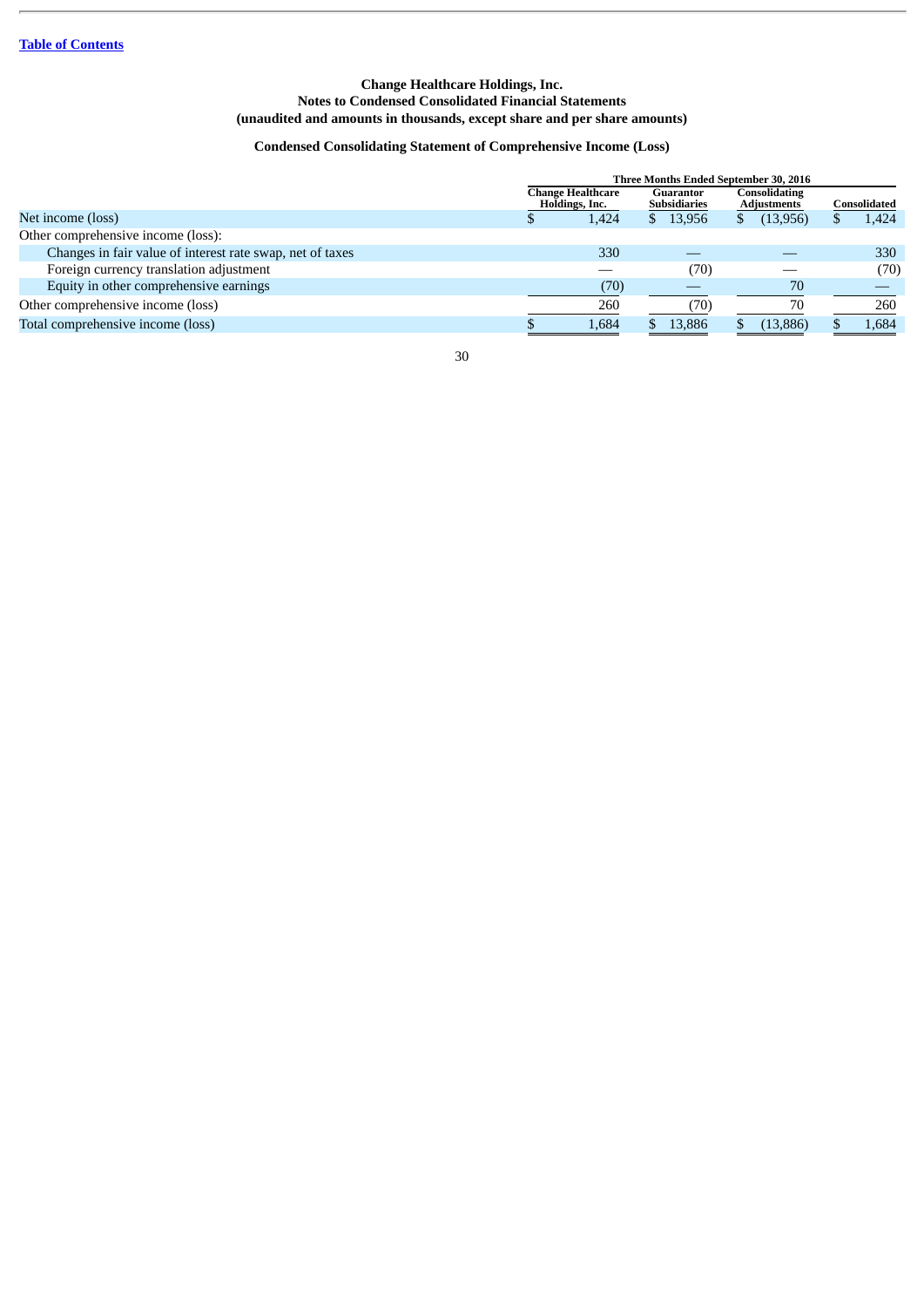# **Condensed Consolidating Statement of Comprehensive Income (Loss)**

|                                                           | Three Months Ended September 30, 2015      |           |                                  |       |  |          |  |                                     |  |              |
|-----------------------------------------------------------|--------------------------------------------|-----------|----------------------------------|-------|--|----------|--|-------------------------------------|--|--------------|
|                                                           | <b>Change Healthcare</b><br>Holdings, Inc. |           | Guarantor<br><b>Subsidiaries</b> |       |  |          |  | Consolidating<br><b>Adjustments</b> |  | Consolidated |
| Net income (loss)                                         |                                            | (33, 378) |                                  | 7,126 |  | (7, 126) |  | (33, 378)                           |  |              |
| Other comprehensive income (loss):                        |                                            |           |                                  |       |  |          |  |                                     |  |              |
| Changes in fair value of interest rate swap, net of taxes |                                            | 6         |                                  |       |  |          |  | 6                                   |  |              |
| Foreign currency translation adjustment                   |                                            |           |                                  | (347) |  |          |  | (347)                               |  |              |
| Equity in other comprehensive earnings                    |                                            | (347)     |                                  |       |  | 347      |  |                                     |  |              |
| Other comprehensive income (loss)                         |                                            | (341)     |                                  | (347) |  | 347      |  | (341)                               |  |              |
| Total comprehensive income (loss)                         |                                            | (33,719)  |                                  | 6.779 |  | (6,779)  |  | (33, 719)                           |  |              |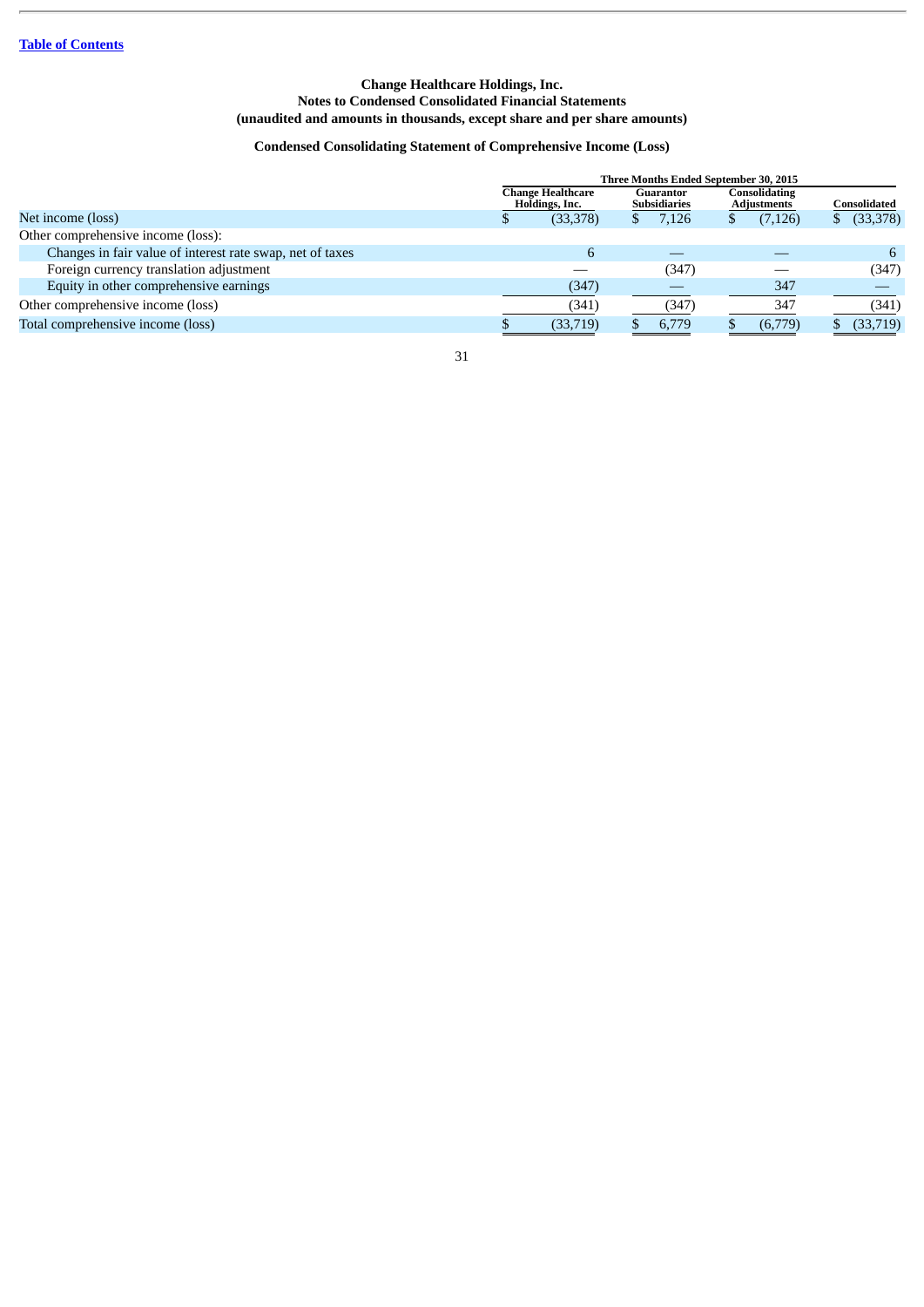# **Condensed Consolidating Statement of Comprehensive Income (Loss)**

|                                                           | Nine Months Ended September 30, 2016       |           |                                                                         |           |           |  |              |  |
|-----------------------------------------------------------|--------------------------------------------|-----------|-------------------------------------------------------------------------|-----------|-----------|--|--------------|--|
|                                                           | <b>Change Healthcare</b><br>Holdings, Inc. |           | Consolidating<br>Guarantor<br><b>Subsidiaries</b><br><b>Adjustments</b> |           |           |  | Consolidated |  |
| Net income (loss)                                         |                                            | (29, 388) | 15,868<br>S.                                                            | (15, 868) | (29, 388) |  |              |  |
| Other comprehensive income (loss):                        |                                            |           |                                                                         |           |           |  |              |  |
| Changes in fair value of interest rate swap, net of taxes |                                            | (2,303)   |                                                                         |           | (2,303)   |  |              |  |
| Foreign currency translation adjustment                   |                                            |           | 240                                                                     |           | 240       |  |              |  |
| Equity in other comprehensive earnings                    |                                            | 240       |                                                                         | (240)     |           |  |              |  |
| Other comprehensive income (loss)                         |                                            | (2,063)   | 240                                                                     | (240)     | (2,063)   |  |              |  |
| Total comprehensive income (loss)                         |                                            | (31, 451) | 16,108                                                                  | (16, 108) | (31, 451) |  |              |  |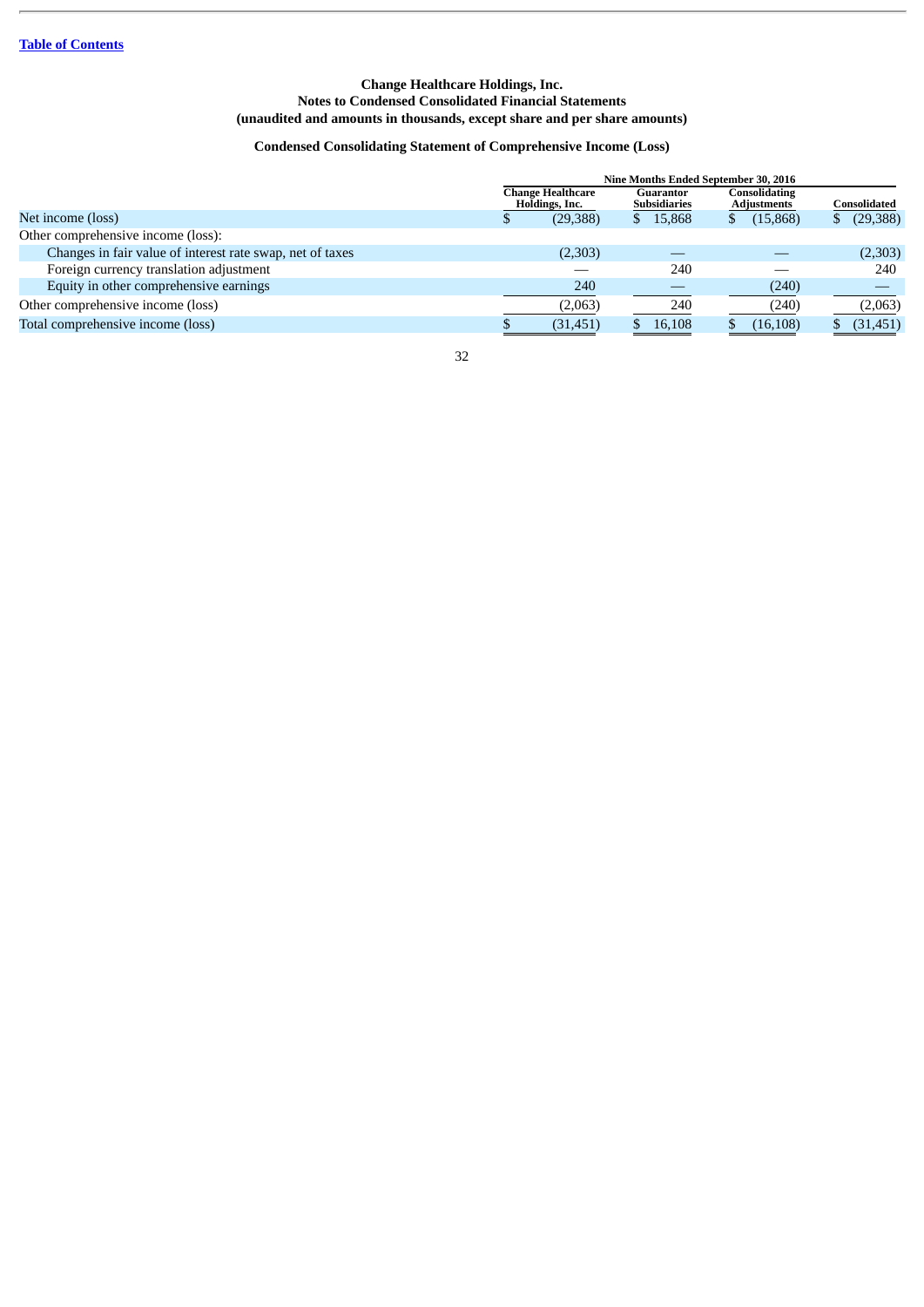# **Condensed Consolidating Statement of Comprehensive Income (Loss)**

|                                                           | Nine Months Ended September 30, 2015 |                                            |  |                                  |  |                                     |              |
|-----------------------------------------------------------|--------------------------------------|--------------------------------------------|--|----------------------------------|--|-------------------------------------|--------------|
|                                                           |                                      | <b>Change Healthcare</b><br>Holdings, Inc. |  | Guarantor<br><b>Subsidiaries</b> |  | Consolidating<br><b>Adjustments</b> | Consolidated |
| Net income (loss)                                         |                                      | (31, 922)                                  |  | 48,664                           |  | (48, 664)                           | (31, 922)    |
| Other comprehensive income (loss):                        |                                      |                                            |  |                                  |  |                                     |              |
| Changes in fair value of interest rate swap, net of taxes |                                      | (445)                                      |  |                                  |  |                                     | (445)        |
| Foreign currency translation adjustment                   |                                      |                                            |  | (531)                            |  |                                     | (531)        |
| Equity in other comprehensive earnings                    |                                      | (531)                                      |  |                                  |  | 531                                 |              |
| Other comprehensive income (loss)                         |                                      | (976)                                      |  | (531)                            |  | 531                                 | (976)        |
| Total comprehensive income (loss)                         |                                      | (32,898)                                   |  | 48,133                           |  | (48, 133)                           | (32, 898)    |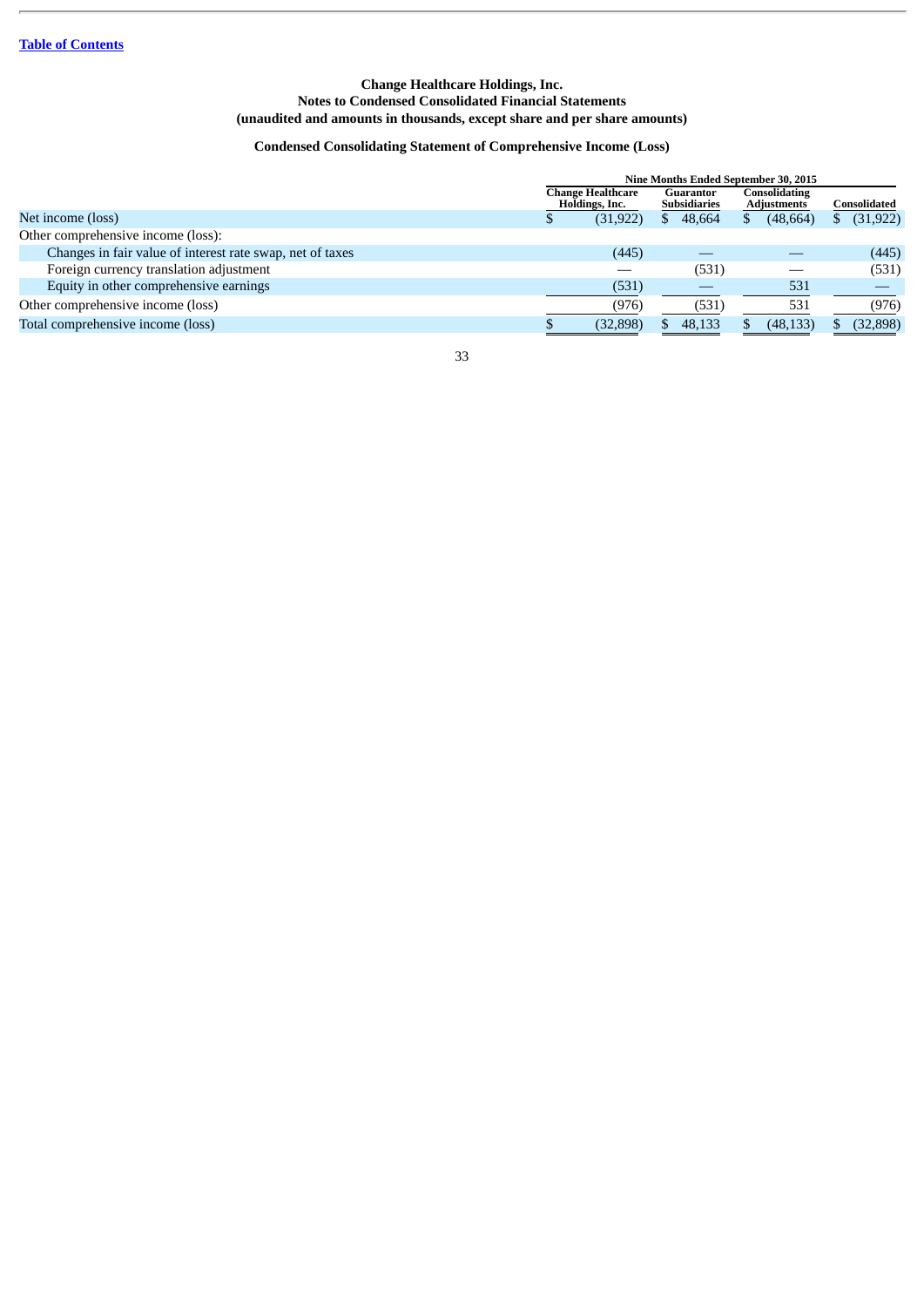# **Condensed Consolidating Statement of Cash Flows**

|                                                                              |    | Nine Months Ended September 30, 2016       |                                  |                                     |                |  |
|------------------------------------------------------------------------------|----|--------------------------------------------|----------------------------------|-------------------------------------|----------------|--|
|                                                                              |    | <b>Change Healthcare</b><br>Holdings, Inc. | Guarantor<br><b>Subsidiaries</b> | Consolidating<br><b>Adjustments</b> | Consolidated   |  |
| <b>Operating activities</b>                                                  |    |                                            |                                  |                                     |                |  |
| Net income (loss)                                                            | \$ | (29, 388)                                  | \$15,868                         | (15, 868)<br>\$.                    | (29, 388)<br>S |  |
| Adjustments to reconcile net income (loss) to net cash provided by (used in) |    |                                            |                                  |                                     |                |  |
| operating activities:                                                        |    |                                            |                                  |                                     |                |  |
| Depreciation and amortization                                                |    | 903                                        | 187,979                          |                                     | 188,882        |  |
| Accretion                                                                    |    | 10,645                                     |                                  |                                     | 10,645         |  |
| Equity compensation                                                          |    | 286                                        | 7,803                            |                                     | 8,089          |  |
| Deferred income tax expense (benefit)                                        |    | (36, 165)                                  | (18, 466)                        |                                     | (54, 631)      |  |
| Amortization of debt discount and issuance costs                             |    | 3,250                                      | 6,974                            |                                     | 10,224         |  |
| Impairment of long-lived assets                                              |    |                                            | 251                              |                                     | 251            |  |
| Equity in earnings of consolidated subsidiaries                              |    | (15,868)                                   |                                  | 15,868                              |                |  |
| Other                                                                        |    | (1, 497)                                   | 80                               |                                     | (1, 417)       |  |
| Changes in operating assets and liabilities:                                 |    |                                            |                                  |                                     |                |  |
| Accounts receivable                                                          |    |                                            | 3,489                            |                                     | 3,489          |  |
| Prepaid expenses and other                                                   |    | (323)                                      | (8,021)                          |                                     | (8, 344)       |  |
| Accounts payable                                                             |    | 284                                        | (4, 123)                         |                                     | (3,839)        |  |
| Accrued expenses, deferred revenue and other liabilities                     |    | 12,372                                     | 8,679                            |                                     | 21,051         |  |
| Due to/from affiliates                                                       |    | 60,648                                     | (60, 648)                        |                                     |                |  |
| Net cash provided (used in) by operating activities                          |    | 5,147                                      | 139,865                          |                                     | 145,012        |  |
| <b>Investing activities</b>                                                  |    |                                            |                                  |                                     |                |  |
| Purchases of property and equipment                                          |    |                                            | (53, 830)                        |                                     | (53, 830)      |  |
| Payments for acquisitions, net of cash acquired                              |    |                                            | 1,502                            |                                     | 1,502          |  |
| Purchases of technology-based intangible assets                              |    |                                            | (43, 495)                        |                                     | (43, 495)      |  |
| Investment in subsidiaries, net                                              |    | (2,930)                                    |                                  | 2,930                               |                |  |
| Net cash provided by (used in) investing activities                          |    | (2,930)                                    | (95, 823)                        | 2,930                               | (95, 823)      |  |
| <b>Financing activities</b>                                                  |    |                                            |                                  |                                     |                |  |
| Distributions from (to) Change Healthcare Holdings, Inc., net                |    |                                            | 2,930                            | (2,930)                             |                |  |
| Payments on Term Loan Facility                                               |    | (272)                                      | (13, 618)                        |                                     | (13,890)       |  |
| Payments of deferred financing obligations                                   |    |                                            | (7,621)                          |                                     | (7,621)        |  |
| Repurchase of Parent common stock                                            |    | (1,884)                                    |                                  |                                     | (1,884)        |  |
| Net cash provided by (used in) financing activities                          |    | (2, 156)                                   | (18, 309)                        | (2,930)                             | (23, 395)      |  |
| Net increase (decrease) in cash and cash equivalents                         |    | 61                                         | 25,733                           |                                     | 25,794         |  |
| Cash and cash equivalents at beginning of period                             |    | 738                                        | 65,917                           |                                     | 66,655         |  |
| Cash and cash equivalents at end of period                                   | \$ | 799                                        | $\mathsf{\$}$<br>91,650          | \$                                  | \$<br>92,449   |  |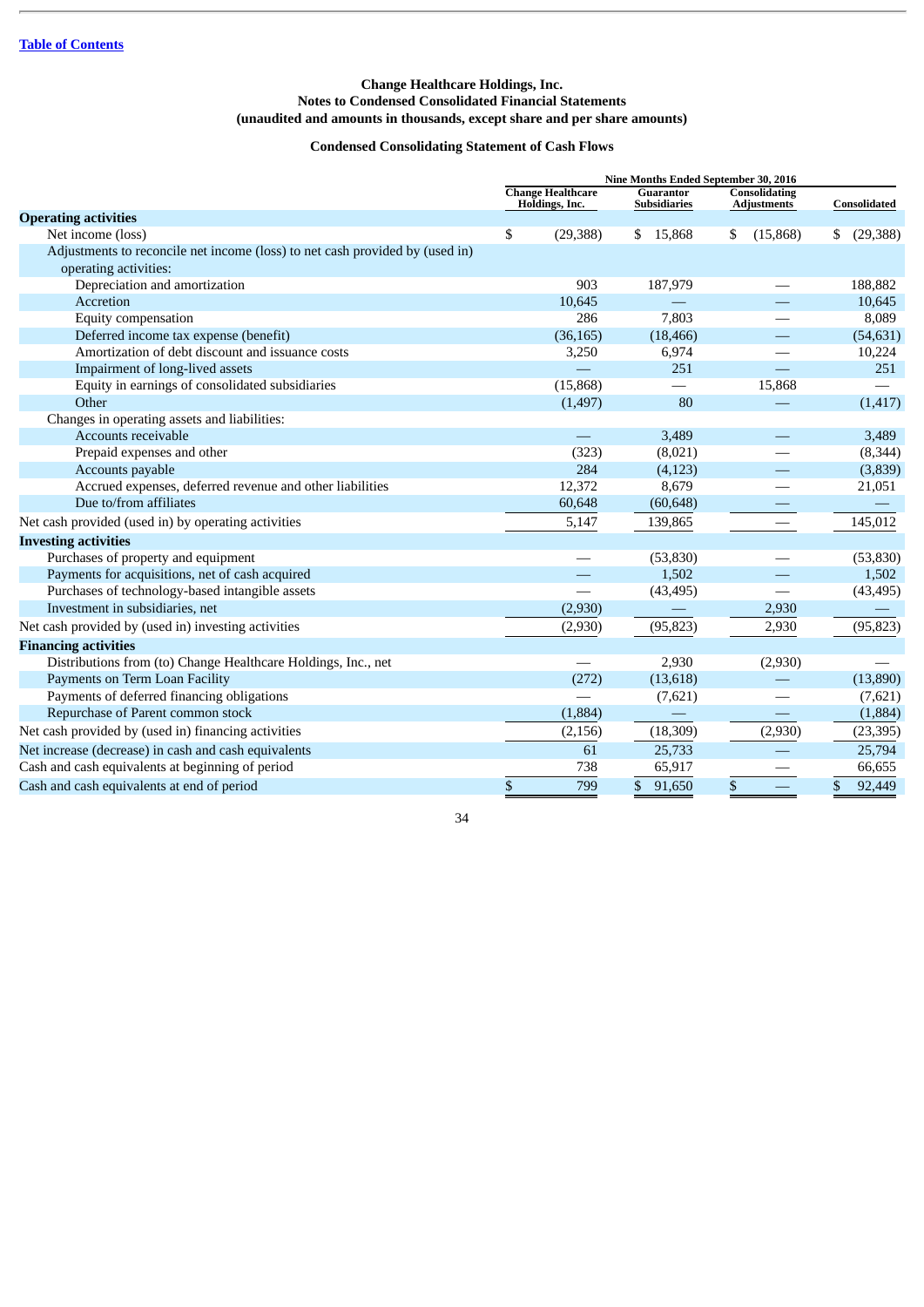# **Condensed Consolidating Statement of Cash Flows**

|                                                                              | Nine Months Ended September 30, 2015 |                                            |                                  |                                     |                 |
|------------------------------------------------------------------------------|--------------------------------------|--------------------------------------------|----------------------------------|-------------------------------------|-----------------|
|                                                                              |                                      | <b>Change Healthcare</b><br>Holdings, Inc. | Guarantor<br><b>Subsidiaries</b> | Consolidating<br><b>Adjustments</b> | Consolidated    |
| <b>Operating activities</b>                                                  |                                      |                                            |                                  |                                     |                 |
| Net income (loss)                                                            | \$                                   | (31, 922)                                  | \$48,664                         | (48, 664)<br>\$.                    | (31, 922)<br>\$ |
| Adjustments to reconcile net income (loss) to net cash provided by (used in) |                                      |                                            |                                  |                                     |                 |
| operating activities:                                                        |                                      |                                            |                                  |                                     |                 |
| Depreciation and amortization                                                |                                      | 37,633                                     | 145,813                          |                                     | 183,446         |
| Accretion                                                                    |                                      | 15,254                                     |                                  |                                     | 15,254          |
| Equity compensation                                                          |                                      | 229                                        | 6,585                            |                                     | 6,814           |
| Deferred income tax expense (benefit)                                        |                                      | (24, 167)                                  | (3, 476)                         |                                     | (27, 643)       |
| Amortization of debt discount and issuance costs                             |                                      | 2,353                                      | 5,088                            |                                     | 7,441           |
| Contingent consideration                                                     |                                      | $\equiv$                                   | (4, 825)                         |                                     | (4,825)         |
| Impairment of long-lived assets                                              |                                      |                                            | 1,180                            |                                     | 1,180           |
| Equity in earnings of consolidated subsidiaries                              |                                      | (48, 664)                                  |                                  | 48,664                              |                 |
| Other                                                                        |                                      | (1,488)                                    | 14                               |                                     | (1, 474)        |
| Changes in operating assets and liabilities:                                 |                                      |                                            |                                  |                                     |                 |
| Accounts receivable                                                          |                                      |                                            | 6,147                            |                                     | 6,147           |
| Prepaid expenses and other                                                   |                                      | (30, 546)                                  | 18,872                           |                                     | (11, 674)       |
| Accounts payable                                                             |                                      |                                            | 10,517                           |                                     | 10,517          |
| Accrued expenses, deferred revenue and other liabilities                     |                                      | 16,627                                     | (17,545)                         |                                     | (918)           |
| Due to/from affiliates                                                       |                                      | (347, 949)                                 | 347,949                          |                                     |                 |
| Net cash provided by (used in) operating activities                          |                                      | (412, 640)                                 | 564,983                          |                                     | 152,343         |
| <b>Investing activities</b>                                                  |                                      |                                            |                                  |                                     |                 |
| Purchases of property and equipment                                          |                                      |                                            | (39, 175)                        |                                     | (39, 175)       |
| Payments for acquisitions, net of cash acquired                              |                                      |                                            | (717, 669)                       |                                     | (717, 669)      |
| Purchased of technology-based intangible assets                              |                                      |                                            | (3,676)                          | $\qquad \qquad =$                   | (3,676)         |
| Investment in subsidiaries, net                                              |                                      | 1,019                                      |                                  | (1,019)                             |                 |
| Net cash provided by (used in) investing activities                          |                                      | 1,019                                      | (760, 520)                       | (1,019)                             | (760, 520)      |
| <b>Financing activities</b>                                                  |                                      |                                            |                                  |                                     |                 |
| Distributions from (to) Change Healthcare Holdings, Inc., net                |                                      |                                            | (1,019)                          | 1,019                               |                 |
| Proceeds from Term Loan Facility                                             |                                      | 8,274                                      | 377,137                          |                                     | 385,411         |
| <b>Proceeds from Senior Notes</b>                                            |                                      | 243,453                                    |                                  | $\equiv$                            | 243,453         |
| Payments on Term Loan Facility                                               |                                      | (229)                                      | (11, 641)                        |                                     | (11,870)        |
| Proceeds from Revolving Facility                                             |                                      |                                            | 60,000                           |                                     | 60,000          |
| Payments on Revolving Facility                                               |                                      |                                            | (60,000)                         |                                     | (60,000)        |
| Payment of debt assumed from acquisition                                     |                                      |                                            | (154, 469)                       |                                     | (154, 469)      |
| Payments of deferred financing obligations                                   |                                      | $\overline{\phantom{0}}$                   | (6, 173)                         |                                     | (6, 173)        |
| Repurchase of Parent common stock                                            |                                      | (4, 351)                                   |                                  |                                     | (4,351)         |
| Capital contribution from Investor Group and management                      |                                      | 166,881                                    |                                  |                                     | 166,881         |
| Payment of contingent consideration                                          |                                      |                                            | (5,553)                          |                                     | (5, 553)        |
| Other                                                                        |                                      | (2,500)                                    |                                  |                                     | (2,500)         |
| Net cash provided by (used in) financing activities                          |                                      | 411,528                                    | 198,282                          | 1,019                               | 610,829         |
| Net increase (decrease) in cash and cash equivalents                         |                                      | (93)                                       | 2,745                            |                                     | 2,652           |
| Cash and cash equivalents at beginning of period                             |                                      | 796                                        | 81,510                           |                                     | 82,306          |
| Cash and cash equivalents at end of period                                   | \$                                   | 703                                        | \$<br>84,255                     | \$                                  | \$<br>84,958    |
|                                                                              |                                      |                                            |                                  |                                     |                 |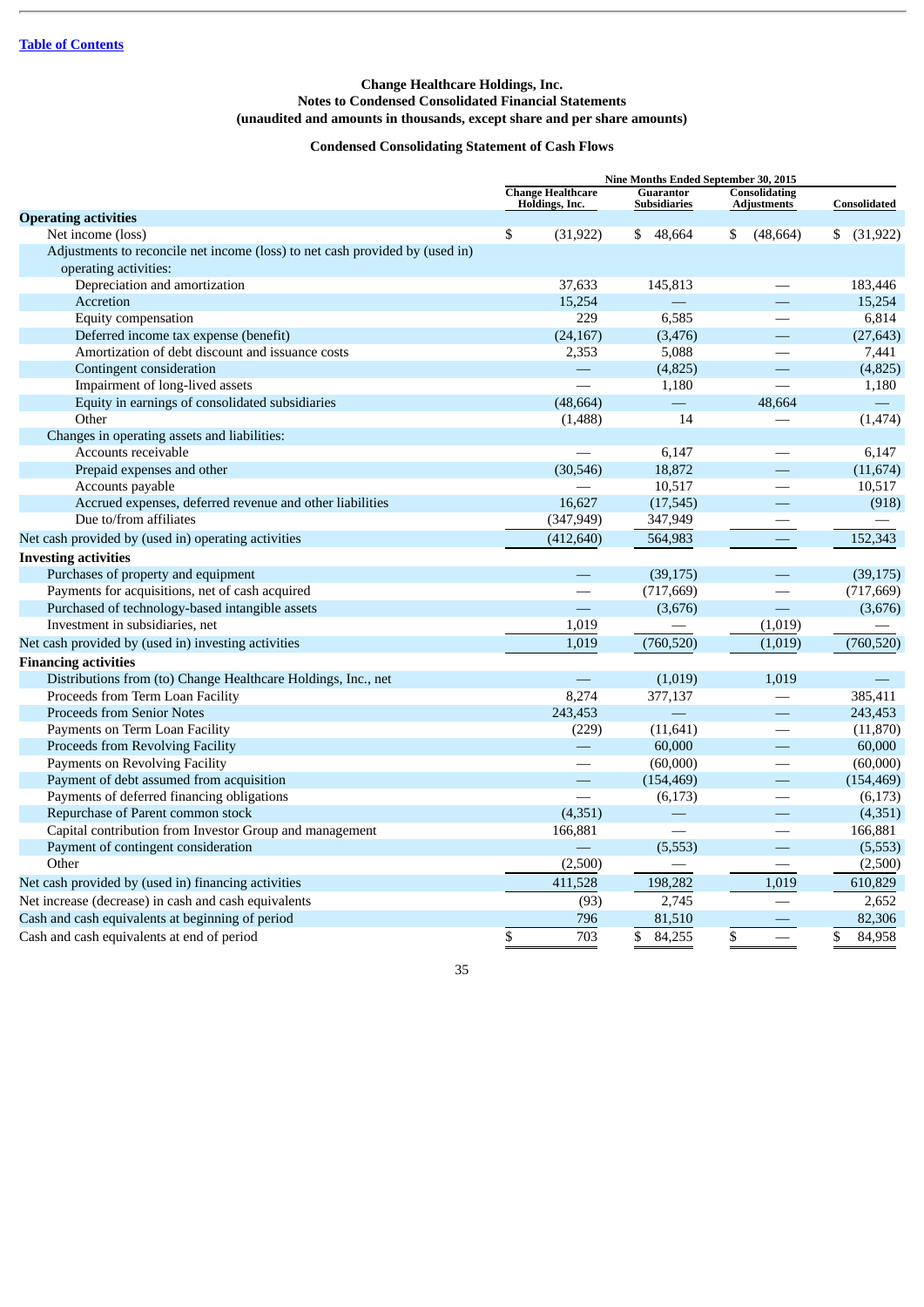#### <span id="page-38-0"></span>**ITEM 2. MANAGEMENT'S DISCUSSION AND ANALYSIS OF FINANCIAL CONDITION AND RESULTS OF OPERATIONS**

The following discussion and analysis should be read in conjunction with the unaudited condensed consolidated financial statements and the accompanying notes in Part I, Item 1 of this Quarterly Report on Form 10-Q ("Quarterly Report"), together with the risk factors contained in the section titled "Risk Factors" in our Annual Report on Form 10-K for the year ended December 31, 2015 ("Form 10-K") and Quarterly Report on Form 10-Q for the quarter ended June 30, 2016 on file with the Securities and Exchange Commission ("SEC") and elsewhere in the Quarterly Report.

Unless stated otherwise or the context otherwise requires, references in this Quarterly Report to "we", "us", "our", "Change Healthcare" and "the Company" refer to Change Healthcare Holdings, Inc. and its subsidiaries.

#### **Forward-Looking Statements**

This Quarterly Report includes certain forward-looking statements within the meaning of the federal securities laws regarding, among other things, our or our management's intentions, plans, beliefs, expectations or predictions of future events, which are considered forward-looking statements. You should not place undue reliance on those statements because they are subject to numerous uncertainties and factors relating to our operations and business environment, all of which are difficult to predict and many of which are beyond our control. Forward-looking statements include information concerning our possible or assumed future results of operations, including descriptions of our business strategy. These statements often include words such as "may," "will," "should," "believe," "expect," "anticipate," "intend," "plan," "estimate" or similar expressions. These statements are based upon assumptions that we have made in light of our experience in the industry, as well as our perceptions of historical trends, current conditions, expected future developments and other factors that we believe are appropriate under the circumstances. As you read this Quarterly Report, you should understand that these statements are not guarantees of performance or results. They involve known and unknown risks, uncertainties and assumptions, including those described under the heading "Risk Factors" in our Form 10-K, Quarterly Report on Form 10-Q for the quarter ended June 30, 2016 and elsewhere in the Quarterly Report. Although we believe that these forward-looking statements are based upon reasonable assumptions, you should be aware that many factors, including those described under the heading "Risk Factors" in our Form 10-K, Quarterly Report on Form 10-Q for the quarter ended June 30, 2016 and elsewhere in the Quarterly Report, could affect our actual financial results or results of operations and could cause actual results to differ materially from those in the forward-looking statements.

Our forward-looking statements made herein speak only as of the date on which made. We expressly disclaim any intent, obligation or undertaking to update or revise any forward-looking statements made herein to reflect any change in our expectations with regard thereto or any change in events, conditions or circumstances on which any such statements are based. All subsequent written and oral forward-looking statements attributable to us or persons acting on our behalf are expressly qualified in their entirety by the cautionary statements contained in this Quarterly Report.

#### **Overview**

We are a leading provider of software and analytics, network solutions and technology-enabled services that optimize communications, payments and actionable insights designed to enable smarter healthcare. Our integrated capabilities enable our customers to exchange mission-critical information, optimize revenue opportunities, control costs, increase cash flow and efficiently manage complex healthcare workflows. The foundation of our solutions is the Change Healthcare Intelligent Healthcare NetworkTM, which facilitates the capture and standardization of healthcare data seamlessly in our customers' workflow. Our intelligent healthcare platform underpins the United States healthcare system, benefiting all major healthcare stakeholders: commercial and governmental payers, employers, hospitals, physician practices, dentists, laboratories, pharmacies and consumers.

We deliver our solutions and operate our business in three reportable segments: (i) software and analytics, which provides payment and reimbursement optimization and decision support solutions for our customers; (ii) network solutions, which leverages our healthcare information network to optimize information exchange and workflows among healthcare system participants; and (iii) technology-enabled services, which provides communication and payment, workflow, advisory and other administrative solutions to optimize payment and reimbursement efficiencies. Through our software and analytics segment, we provide revenue cycle technology, revenue optimization, payment integrity, electronic payment, risk adjustment, quality reporting, data and analytics and engagement solutions. Through our network solutions segment, we provide financial and administrative information exchange solutions for medical, pharmacy and dental claims management and other standardized healthcare transactions, including clinical information exchange capabilities. Through our technology-enabled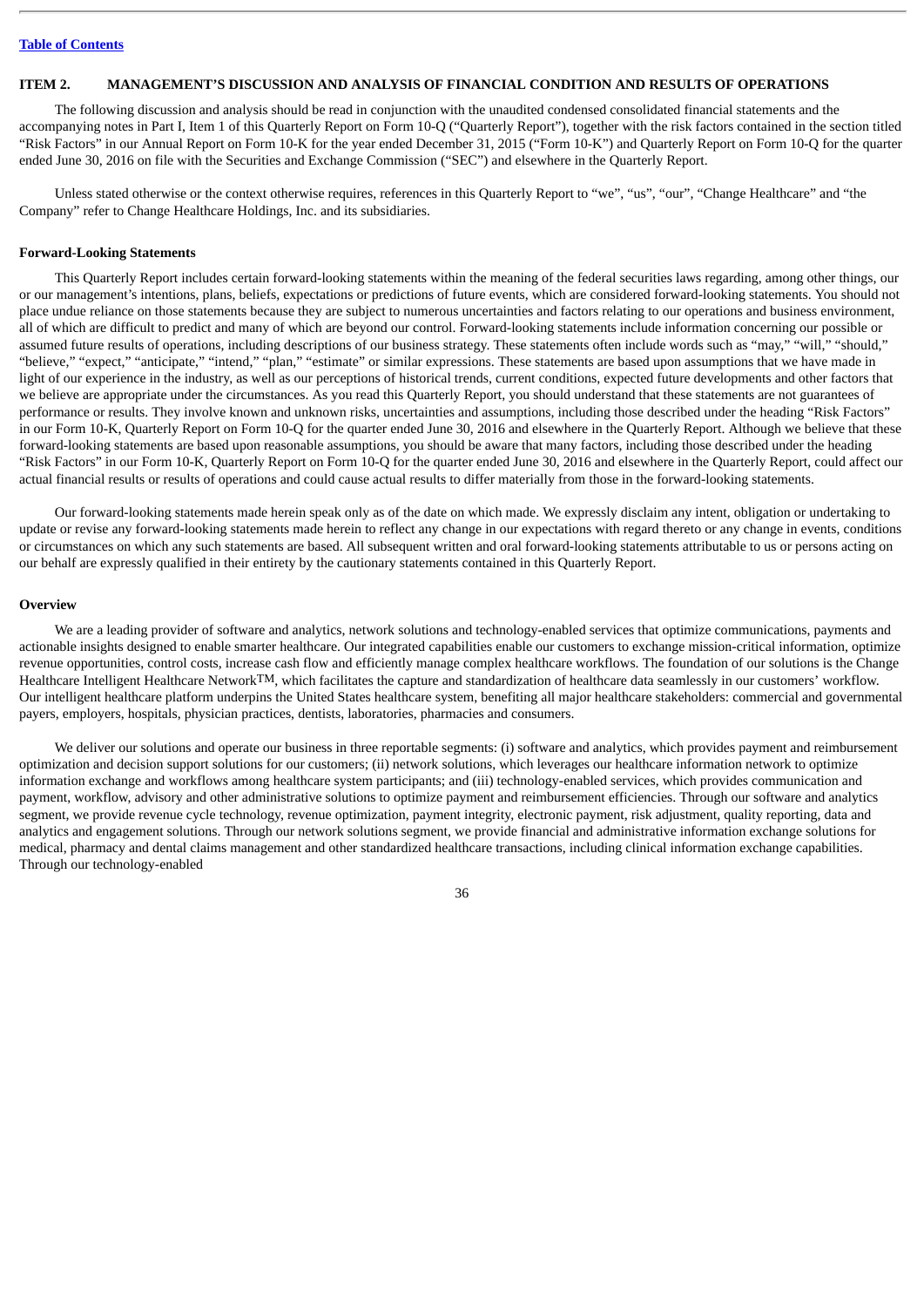services segment, we provide communication and payment, eligibility and enrollment, healthcare consulting, payment automation and pharmacy benefits administration solutions. We generally provide our solutions to payer, provider and pharmacy customers, including commercial insurance companies, third party administrators, governmental payers, self-insured employers, hospitals, physician practices, dentists, laboratories, pharmacies, pharmacy benefit management companies and government agencies.

There are a number of company-specific initiatives and industry trends that may affect our business volumes, revenues, cost of operations and margins. We encourage our customers to migrate from paper-based claim, communication, payment and other transaction processing to electronic, automated processing in order to improve efficiency. Our business is aligned with our customers to support this transition, and as they migrate from paper-based processing to electronic processing, even though our revenues for an applicable customer generally will decline, our margins and profitability will typically increase.

Our business also includes the development and introduction of new and updated solutions. Our new and updated solutions are likely to require us to incur development and engineering expenditures, both operating and capital, and related sales and marketing costs at increased levels in order to successfully develop and achieve market acceptance of such solutions. We also may acquire, or enter into agreements with third parties to assist us in providing, new solutions. For example, we offer our electronic payment solutions through banks or vendors who contract with banks and other financial service firms. The costs of these initiatives or the failure to achieve broad penetration in target markets with respect to new or updated solutions may negatively affect our results of operations, margins and cash flow. Because newly introduced solutions generally will have lower margins initially as compared to our existing and more mature solutions, our margins and margin growth may be adversely affected on a percentage basis until these new solutions achieve scale and maturity. In addition, we continue to improve the scalability and performance of our network and platform. Any improvements in our current network or platform, the development of new networks or platforms, including those leveraging cloud-based environments, may result in more operating costs and less capital expenditures as compared to prior periods.

In addition to our internal development efforts, we actively evaluate opportunities to improve and expand our solutions through strategic acquisitions. We focus on identifying acquisitions that improve and streamline the business and administrative functions of healthcare. We believe our broad customer footprint allows us to deploy acquired solutions into our installed base, which, in turn, can help accelerate the growth of our acquired businesses. We also believe our management team's ability to identify acquisition opportunities that are complementary and synergistic to our business, and to integrate them into our existing operations with minimal disruption, will continue to play an important role in the expansion of our business and growth. Our success in acquiring and integrating acquired businesses into our existing operations, the associated costs of such acquisitions, including integration costs, and the operating characteristics of the acquired businesses also may impact our results of operations and margins. Because the businesses we acquire sometimes have lower margins than our existing businesses, primarily as a result of their lack of scale and maturity, our margins on a percentage basis may be adversely affected in the periods subsequent to an acquisition from revenue mix changes and integration activities associated with these acquisitions.

We also expect to continue to be affected by general economic, regulatory and demographic factors affecting the healthcare industry. Significant changes in regulatory schemes, such as the updated Health Insurance Portability and Accountability Act of 1996, American Recovery and Reinvestment Act of 2009, the Patient Protection and Affordable Care Act ("ACA") and other federal healthcare policy initiatives, impact our customers' healthcare activities. In particular, we believe the ACA has significantly affected the regulatory environment in which we and our customers operate by changing how healthcare services are covered, delivered and reimbursed through expanded coverage of uninsured individuals, reduced federal healthcare program spending, increased efforts to link federal healthcare program payments to quality and efficiency and insurance market reforms.

While we believe the ACA, through an increased number of people with health insurance coverage, has contributed increasing transaction volumes in our network solutions segment, we believe ACA has negatively impacted our eligibility and enrollment solutions within our technology-enabled services segment as a result of expanded coverage of uninsured individuals, particularly in opt-in states, and changes in federal and state reimbursement patterns and rates. We are seeking to mitigate the impact of ACA on the market for eligibility and enrollment solutions by offering additional value-added solutions to our customers. In addition, we are unable to predict how providers, payers, pharmacies and other healthcare market participants will continue to respond to the various other reform provisions of the ACA, and we cannot be sure that the markets for our solutions will continue to exist at current levels or that we will have adequate technical, financial and marketing resources to react to changes in those markets.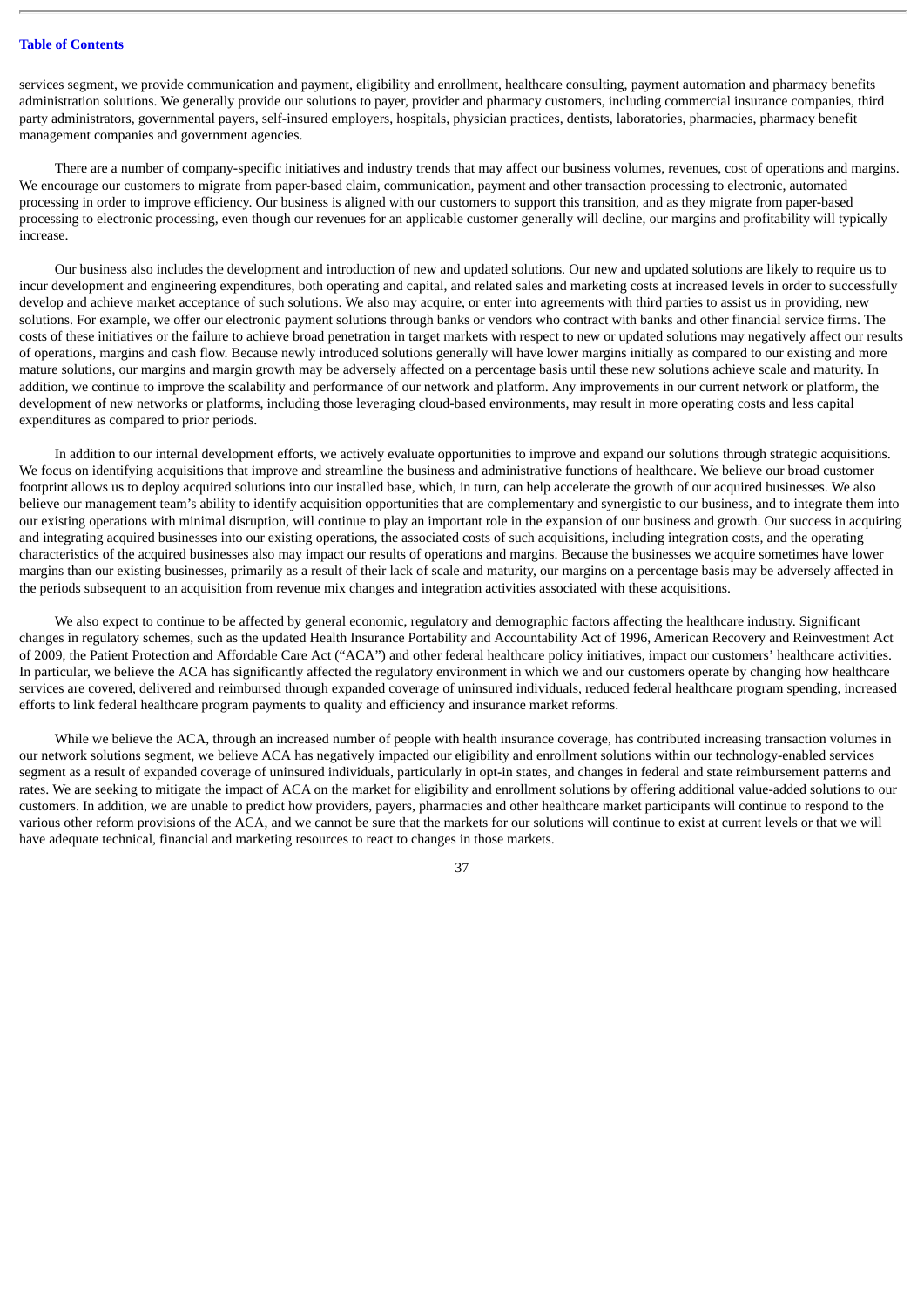Demographic trends affecting the healthcare industry, such as population growth and aging or unemployment rates, also could affect the frequency and nature of our customers' healthcare transactional activity. The impact of such changes could impact our revenues, cost of operations and infrastructure expenses and thereby affect our results of operations and the way we operate our business. For example, if an increase in the United States population is accompanied by an increase in the United States population that has health insurance benefits, or if the aging of the United States population requires an overall increased need for healthcare services, there may be an increase in our business volumes which, in turn, may increase our revenues and cost of operations. Alternatively, a general economic downturn, which reduces the number of discretionary health procedures by patients, or a persistent high unemployment rate, which lessens healthcare utilization, may decrease or offset other growth in our volumes, which, in turn, may adversely impact our revenues and cost of operations.

#### **Recent Developments**

#### *Agreement of Contribution and Sale*

On June 28, 2016, Change Healthcare, Inc., our indirect parent ("Parent"), and its controlling stockholders—affiliates of The Blackstone Group L.P. ("Blackstone") and Hellman & Friedman ("H&F")—entered into an Agreement of Contribution and Sale (the "Contribution Agreement") with McKesson Corporation ("McKesson"). Under the terms of the Contribution Agreement, Parent stockholders and McKesson have agreed to form a joint venture ("NewCo") that combines the majority of the McKesson Technology Solutions businesses ("MTS") with Change Healthcare's businesses, including substantially all of the assets and operations of the Company, but excluding the Company's pharmacy claims switching and prescription routing businesses (the "MTS Transaction"). McKesson will retain its Enterprise Information Solutions business and its RelayHealth Pharmacy Network and the Company's pharmacy claims switching and prescription routing businesses will be retained by Parent stockholders.

Pursuant to the terms of the Contribution Agreement, (i) Parent stockholders will, directly and indirectly, transfer ownership of Parent to NewCo in consideration of (a) the payment at the closing of the MTS Transaction by NewCo to Parent stockholders and certain participants in the Change Healthcare Amended and Restated 2009 Equity Incentive Plan (the "Parent Equity Plan") of approximately \$1.75 billion and (b) the issuance to Parent stockholders of membership interests representing approximately 30% of NewCo's equity interests; and (ii) McKesson will cause MTS to be transferred to NewCo in consideration of (a) NewCo's assumption, and subsequent repayment to McKesson at the closing of the MTS Transaction, of a promissory note in the aggregate principal amount of approximately \$1.25 billion, (b) the issuance of membership interests in NewCo representing approximately 70% of NewCo's equity interests and (c) a tax receivable agreement from NewCo. Actual cash payment and equity amounts are subject to certain adjustments in accordance with the Contribution Agreement.

In connection with the MTS Transaction, NewCo has entered into a commitment letter with Bank of America, N.A., Merrill Lynch, Pierce, Fenner & Smith Incorporated, Goldman Sachs Bank USA, Barclays Bank PLC and Citigroup Global Markets Inc. pursuant to which subsidiaries of NewCo have obtained debt financing commitments for \$6.1 billion in long-term funded debt and a \$500 million revolving credit facility. The proceeds of the committed debt financing will be used to make all payments to Parent stockholders and McKesson described above, to refinance certain of the Company's existing indebtedness and to pay fees and expenses incurred in connection with the MTS Transaction. The revolving credit commitments also will be available for ongoing working capital and other general corporate purposes of subsidiaries of NewCo following completion of the MTS Transaction.

We have incurred and expect to continue to incur significant other expenses related to the MTS Transaction, a portion of which may be shared with MTS or reimbursed by Newco upon completion of the MTS transaction. Specific amounts to be shared or reimbursed by Newco are subject to further refinement based upon specific agreement among the parties to the MTS Transaction. As a result, initial estimates could differ materially from final determined amounts. For the nine months ended September 30, 2016, we have recognized approximately \$15.8 million of expense related to such costs, net of expected reimbursements.

Upon closing of the MTS Transaction, we also expect to incur a significant charge related to the accelerated vesting of a portion of outstanding stockbased awards under the Parent Equity Plan and other incentive awards. Additionally, because the MTS Transaction will qualify as a covered change in control under certain of our tax receivable agreements, we could be required to make payments in the future that significantly exceed actual cash tax savings from the tax benefits giving rise to such payments.

The MTS Transaction is subject to various closing conditions, including the expiration or termination of the waiting period under applicable antitrust laws, the completion of the committed debt financing described above, the delivery of audited financial statements for MTS, the separation of our pharmacy claims switching and prescription routing businesses and other customary closing conditions. The Contribution Agreement may be terminated by McKesson and/or Parent under certain circumstances, including if the MTS Transaction is not consummated by June 28, 2017, or if there is a change in tax law or certain relevant facts such that a party's respective tax advisor will be unable to render a favorable tax opinion at the closing of the MTS Transaction as to the tax-free nature of certain elements of the MTS Transaction affecting such party.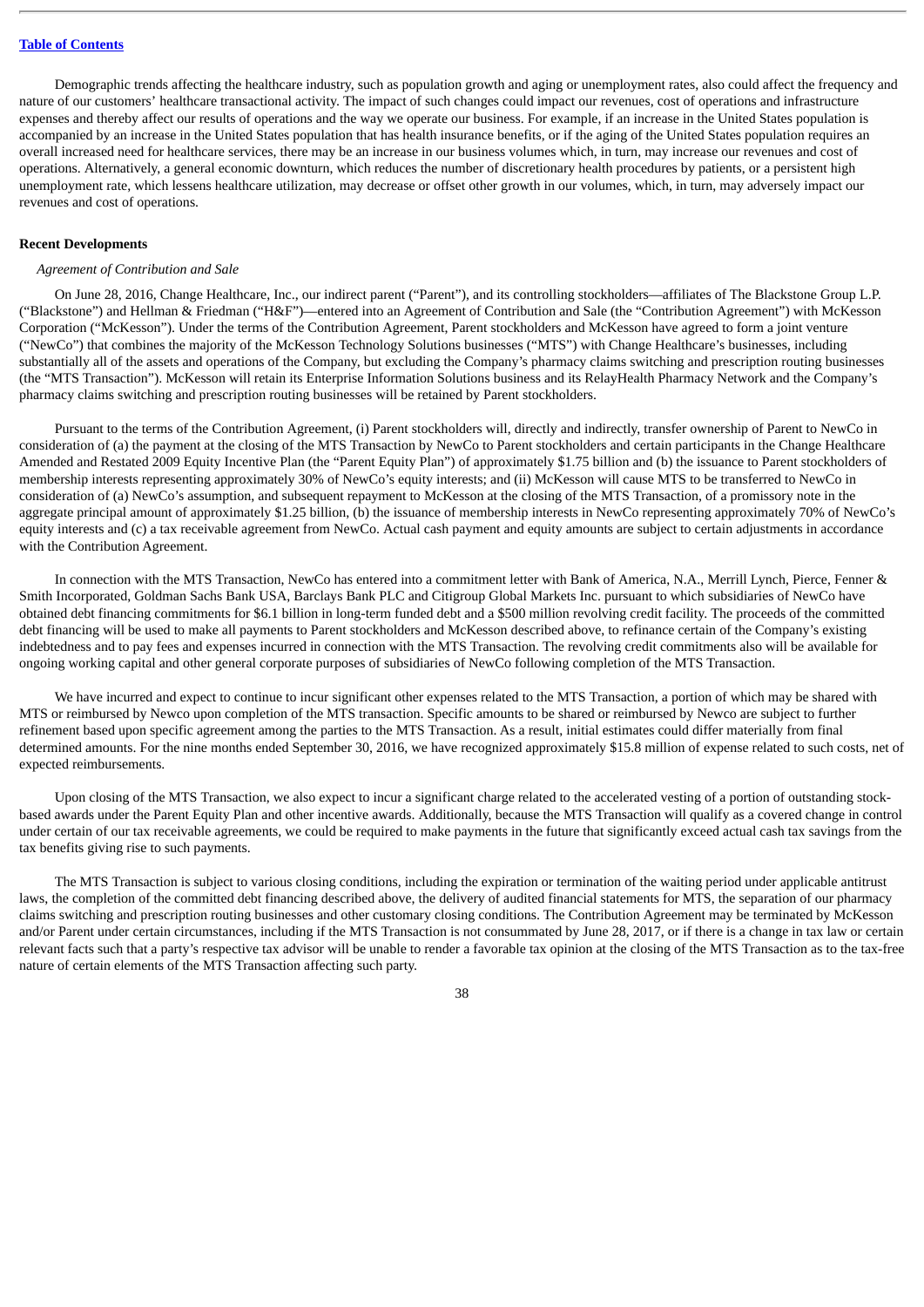On August 31, 2016, McKesson received a request for additional information and documentary materials from the U.S. Department of Justice pursuant to the Hart-Scott-Rodino Antitrust Improvements Act of 1976. We continue to anticipate that the MTS Transaction will be completed in the first half of calendar year 2017.

### *Revolver Amendment*

In September 2016, through an amendment to our senior secured credit agreement (the "Senior Credit Agreement"), we extended the maturity date in respect of \$96.6 million of our senior secured revolving credit facility (the "Revolving Facility") to August 2018. The remaining \$28.4 million of the Revolving Facility that was available as of September 30, 2016, subsequently expired on November 2, 2016.

### **Our Revenues and Expenses**

We generate virtually all of our revenue by using technology solutions that automate and simplify business and administrative functions for payers, providers and pharmacies generally on either a per transaction, per document, per communication, per member per month, per provider per month, monthly flat-fee, contingent fee or hourly basis.

Cost of operations consists primarily of costs related to services we provide to customers and costs associated with the operation and maintenance of our networks. These costs primarily include material costs related to our communication and payment solutions, rebates paid to our channel partners (net of rebates to certain customers that offset revenue) and data communications costs, all of which generally vary with our revenues and/or volumes. Cost of operations also includes personnel costs associated with production, network operations, customer support and other personnel, facilities expenses and equipment maintenance, all of which vary less directly with our revenue and/or volumes due to the fixed or semi-fixed nature of these expenses.

Rebates are paid to channel partners for electronic and other volumes delivered through our network to certain payers and can be impacted by the number of comprehensive management services agreements we execute with payers, the associated rate structure with our payer customers, the success of our direct sales efforts to providers and the extent to which direct connections to payers are developed by our channel partners. While these rebates are generally a component of our cost of operations, in cases where the channel partners are also our customers, these rebates generally are recognized as an offset to revenue.

Our data communication expense consists of telecommunication and transaction processing charges.

Our material costs relate primarily to our communication and payment solutions volumes, and consist primarily of paper and printing costs.

Development and engineering expense consists primarily of personnel costs related to the development, management and maintenance of our current and future solutions. We may invest more in this area in the future as we develop new and enhance existing solutions.

Sales, marketing, general and administrative expense consists primarily of personnel costs associated with our sales, account management and marketing functions, as well as management, administrative and other shared corporate services related to the operations of our operating segments and overall business operations.

Our development and engineering expense, sales, marketing, general and administrative expense and corporate expense, while related to our current operations, also are affected and influenced by our future plans including the development of new solutions, business strategies and enhancement and maintenance of our infrastructure.

Postage, which is generally billed as a pass-through cost to our customers, is the most significant cost incurred in the delivery of our communication and payment solutions. Our postage costs and related revenues increase as our communication and payment solutions volumes increase and are also impacted when the United States Postal Service ("USPS") changes postage rates. Although the USPS historically has increased postage rates annually, including in May 2015, postage rates decreased in April 2016. Accordingly, the frequency and nature of such changes in postage rates may not occur as regularly in the future.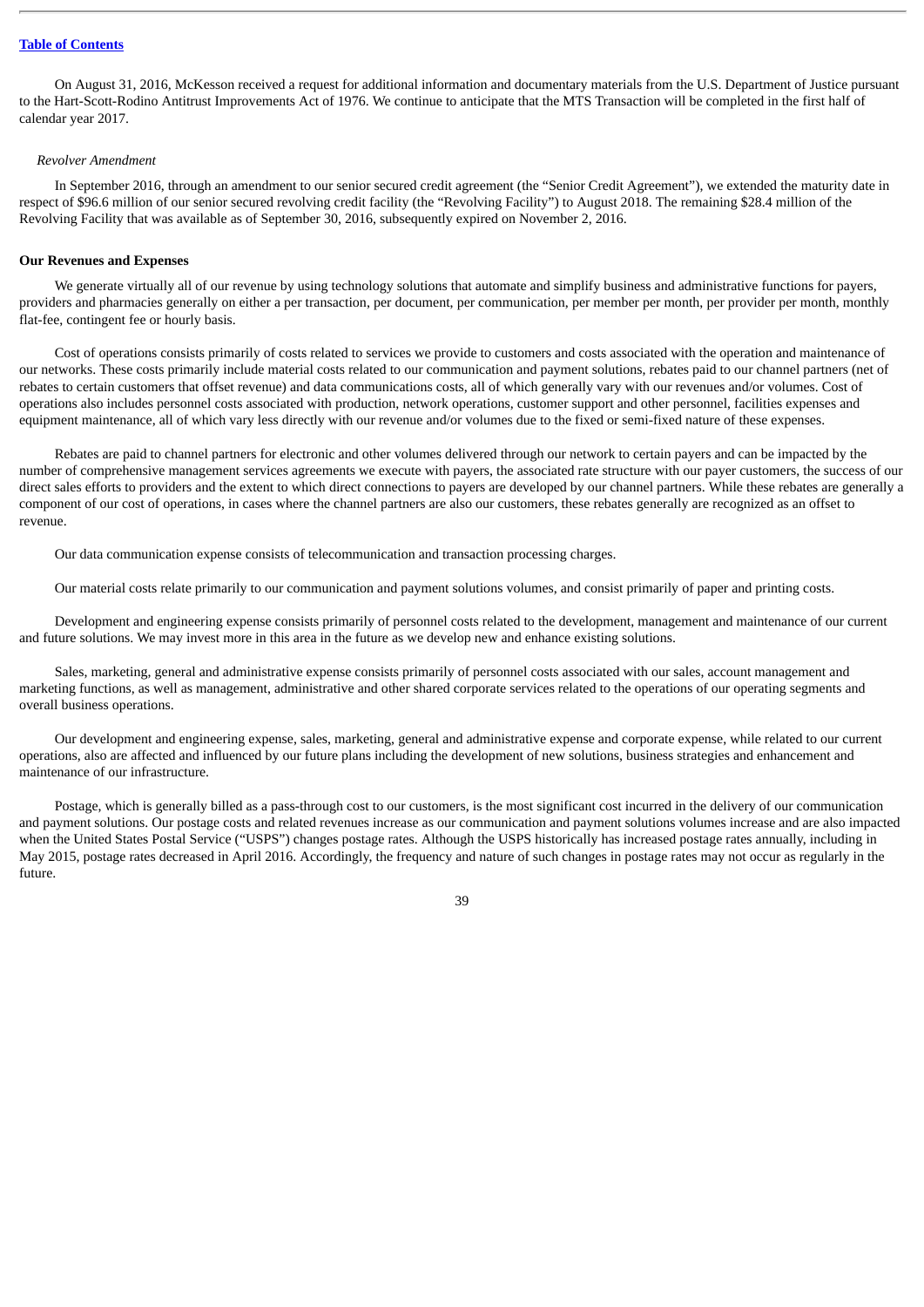Our depreciation and amortization expense is related to depreciation of our property and equipment, including technology assets, and amortization of intangible assets. The amount of depreciation and amortization expense is affected by the level of our recent investment in property and equipment, acquisition activity, asset impairments and certain changes in estimates.

Our interest expense consists principally of cash interest associated with our long-term debt obligations (including the effects of our interest rate derivative financial instruments) and non-cash interest associated with the amortization of borrowing costs and discounts related to debt issuance. If market interest rates on the variable portion of our long-term debt increase in the future, our interest expense may increase.

Our income taxes consist of federal and state income taxes. These amounts include current income taxes payable, as well as income taxes for which the payment is deferred to future periods and dependent on the occurrence of future events. Our income taxes are affected by the recognition of valuation allowances, state tax apportionment changes and other items. For additional information, see the discussion of income taxes in the section "Significant Items Affecting Comparability-Income Taxes".

#### **Significant Items Affecting Comparability**

Certain significant items or events should be considered to better understand differences in our results of operations from period to period. We believe that the following items or events have had a significant impact on our results of operations for the periods discussed below or may have a significant impact on our results of operations in future periods:

#### *Acquisitions and Divestitures*

We actively evaluate opportunities to improve and expand our business through targeted acquisitions that are consistent with our strategy. On occasion, we also may dispose of certain components of our business that no longer fit within our overall strategy. Because of our acquisition activity, our results of operations may not be directly comparable among periods. The following summarizes our significant acquisition transactions since January 1, 2015 and affected segments:

| <u>Date</u> | <b>Business</b>                            | <b>Description</b>                                                                                                                     | <b>Affected Segment</b>                                |
|-------------|--------------------------------------------|----------------------------------------------------------------------------------------------------------------------------------------|--------------------------------------------------------|
| August 2015 | Altegra Health, Inc. ("Altegra<br>Health") | Technology-enabled provider of<br>analytical and reporting solutions<br>for risk adjustment, member<br>engagement and quality analysis | Software and Analytics;<br>Technology-enabled Services |

### *MTS Transaction-related Costs*

We have incurred and expect to incur in the future significant costs in relation to the MTS Transaction. Such costs have consisted primarily of legal, tax and consulting related fees and have generally been reflected within sales, general and administrative expense in the accompanying consolidated statements of operations.

# *Efficiency Measures*

We evaluate and implement efficiency measures and other cost savings initiatives on an ongoing basis to improve our financial and operating performance through reorganization, cost savings, productivity improvements, product development and other process improvements. For instance, we continue to evaluate measures to consolidate our data centers, operations and networks, to outsource certain information technology and operations functions and to streamline and improve productivity within product development and operations. The implementation of these measures often involves upfront cash costs related to severance, professional fees, contractor costs and/or capital expenditures, with the cost savings or other improvements not realized until the measures are successfully completed. Additionally, we may recognize impairment charges as a result of such initiatives.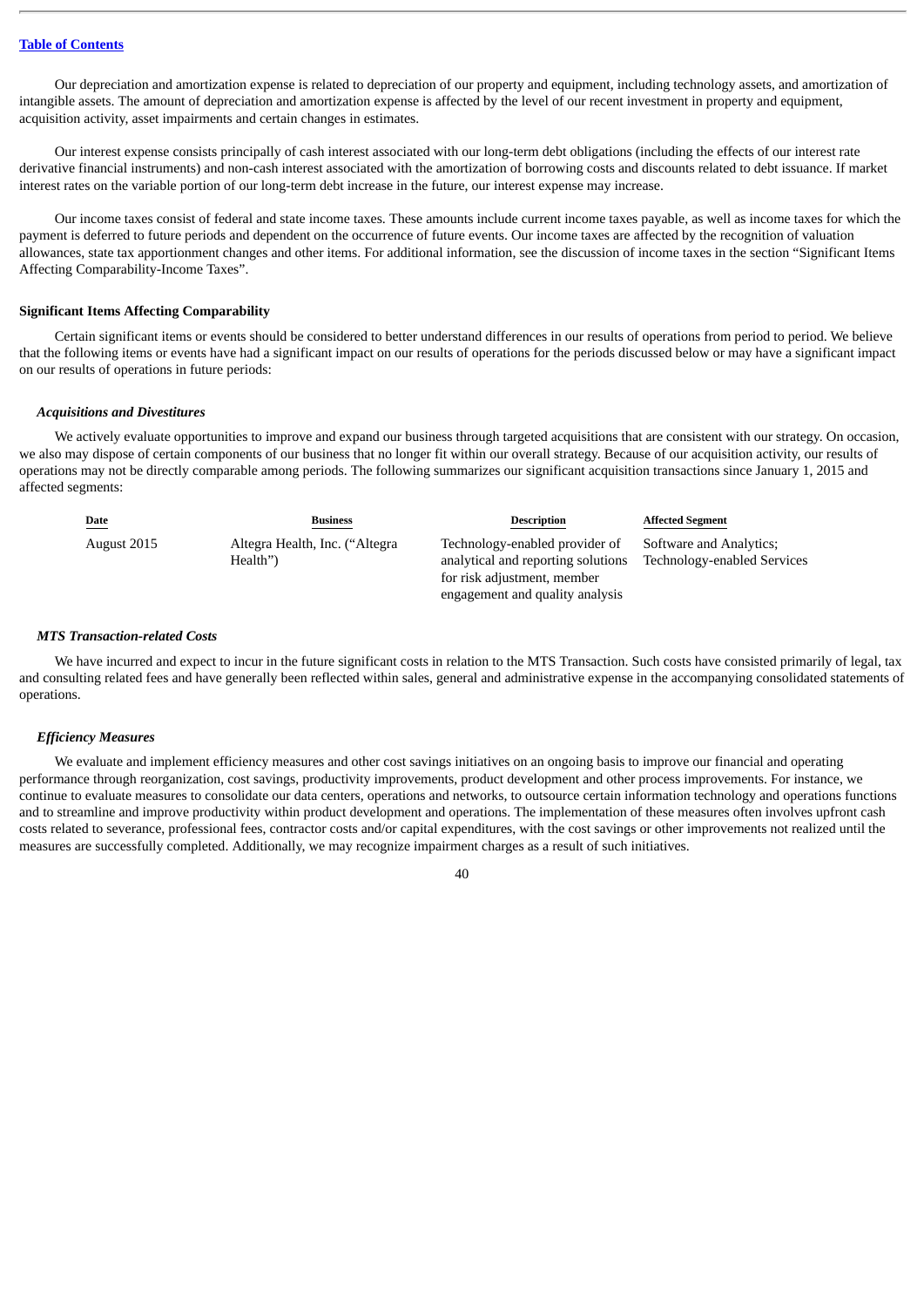#### *Income Taxes*

Our blended statutory federal and state income tax rates range from 37% to 45%. The following table and subsequent commentary reconciles our federal statutory rate to our effective income tax rate and describes the more significant reconciling factors:

|                                             | <b>Nine Months Ended</b><br>September 30, |       |  |
|---------------------------------------------|-------------------------------------------|-------|--|
|                                             | 2016                                      | 2015  |  |
| Statutory U.S. federal tax rate             | 35.0%                                     | 35.0% |  |
| State income taxes (net of federal benefit) | 30.5                                      | 15.1  |  |
| <b>MTS Transaction expenses</b>             | (3.2)                                     |       |  |
| Contingent consideration                    |                                           | 2.7   |  |
| Tax receivable agreement                    | 0.9                                       | (2.4) |  |
| Other                                       | 1.7                                       | (1.1) |  |
| Effective income tax rate                   | 64.9%                                     | 49.3% |  |

*State Income Taxes—*Our effective tax rate for state income taxes is generally impacted by changes in our apportionment following the filing of our annual tax returns, as well as the impact of discrete events.

In May 2015, the state of Tennessee enacted the Tennessee Revenue Modernization Act, which changed the manner in which our Tennessee apportionment is determined.

In December 2015, we simplified our legal organizational structure for which the primary economic effect was to enable us to realize deferred tax assets for state income tax purposes that we previously had concluded were not likely to be realized. In July 2016, the Company further simplified its legal organizational structure which affected apportionment of state income taxes.

*MTS Transaction expenses*—During the nine months ended September 30, 2016, the Company incurred transaction expenses in connection with the proposed MTS Transaction for which no income tax deduction is anticipated.

*Tax Receivable Agreement*—In connection with our tax receivable agreements, we are required to accrete the present value of the obligations to the amount of the total expected payments. This accretion, though recognized as an expense for book purposes, results in no tax deduction.

#### *Amendments to the Senior Credit Agreement and New Senior Notes*

In August 2015, we borrowed an additional \$395.0 million under incremental term loan facilities through an amendment to our Senior Credit Agreement governing our senior secured term loan facility (as amended, the "Term Loan Facility") and Revolving Facility (collectively with the Term Loan Facility, the "Senior Credit Facilities").

In August 2015, we borrowed \$250.0 million by issuing new 6% senior notes due 2021 (the "2021 Notes").

#### **Critical Accounting Estimates**

The preparation of financial statements in accordance with United States generally accepted accounting principles requires us to make estimates and assumptions that affect reported amounts and related disclosures. We consider an accounting estimate to be critical if:

- it requires assumptions to be made that were uncertain at the time the estimate was made; and
- changes in the estimate or different estimates that could have been made could have a material impact on our consolidated results of operations and financial condition.

We believe the current assumptions and other considerations used to estimate amounts reflected in our unaudited condensed consolidated financial statements are appropriate. However, if actual experience differs from the assumptions and other considerations used in estimating amounts reflected in our unaudited condensed consolidated financial statements, the resulting changes could have a material adverse effect on our unaudited condensed consolidated results of operations and financial condition.

During 2016, following further integration of engagement solutions, formerly a separate reporting unit, with the other components of the software and analytics operating segment, we determined that engagement solutions was economically similar to the other components of the software and analytics operating segment. As a result, software and analytics, network solutions and technology-enabled services now represent both our operating segments and reporting units.

Except for the change in our identified reporting units, there have been no significant changes during the nine months ended September 30, 2016 to the items we disclosed as our critical accounting estimates in "Management's Discussion and Analysis of Financial Condition and Results of Operations" in our Form  $10-K$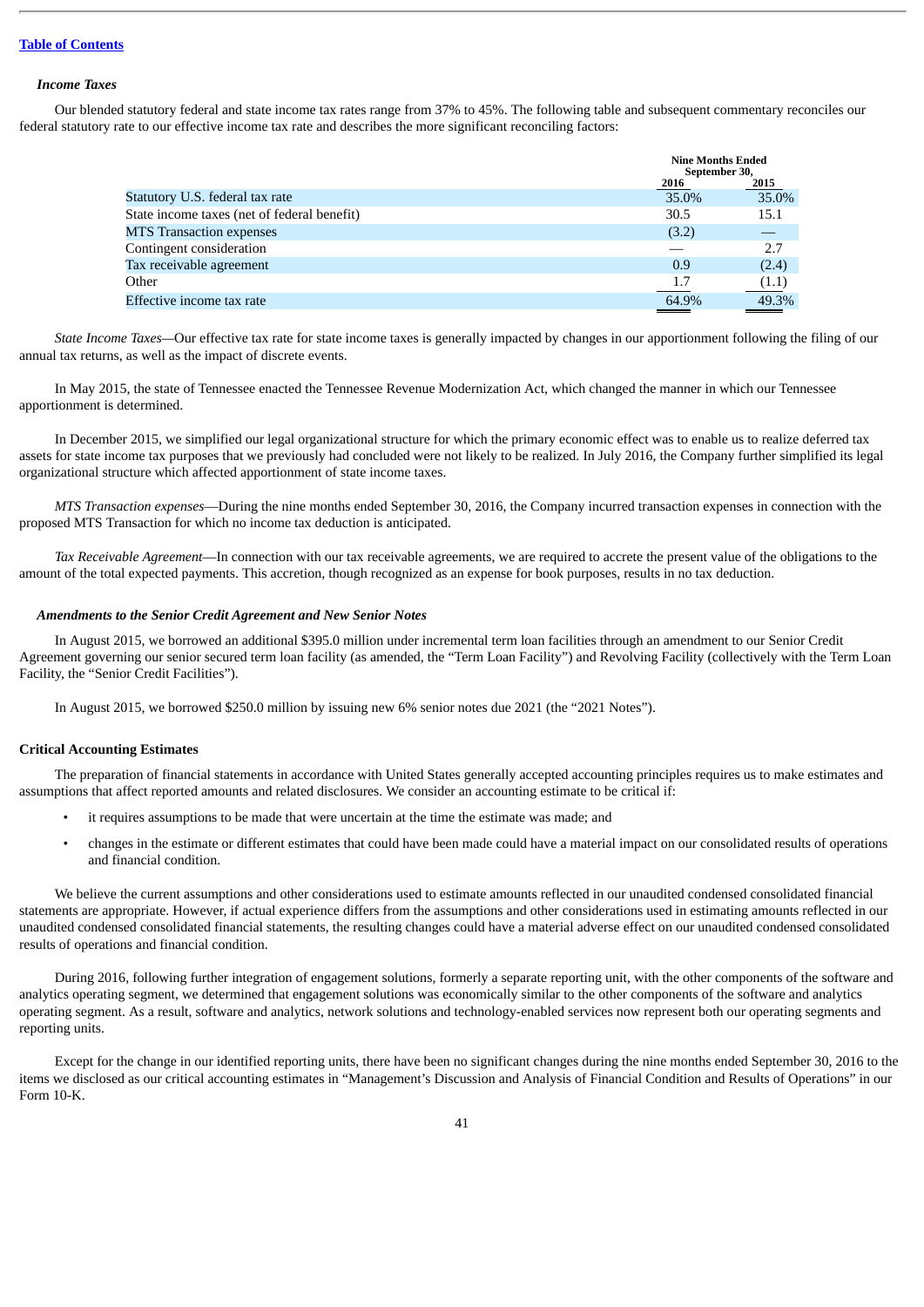### **Results of Operations**

The following table summarizes our consolidated results of operations for the three and nine months ended September 30, 2016 and 2015, respectively (amounts in thousands):

|                                                                          | <b>Three Months Ended</b><br>September 30, 2016<br>September 30, 2015 |                      |               | <b>Nine Months Ended</b><br><b>September 30, 2016</b><br>September 30, 2015 |                 |                      |                |                      |
|--------------------------------------------------------------------------|-----------------------------------------------------------------------|----------------------|---------------|-----------------------------------------------------------------------------|-----------------|----------------------|----------------|----------------------|
|                                                                          | Amount                                                                | $%$ of<br>Revenue(1) | <b>Amount</b> | $%$ of<br>Revenue(1)                                                        | <b>Amount</b>   | $%$ of<br>Revenue(1) | Amount         | $%$ of<br>Revenue(1) |
| Revenue:                                                                 |                                                                       |                      |               |                                                                             |                 |                      |                |                      |
| Solutions revenue                                                        | \$307,586                                                             | 80.6%                | \$287,946     | 76.2%                                                                       | \$<br>942,362   | 80.1%                | \$<br>810,162  | 75.1%                |
| Postage revenue                                                          | 73,880                                                                | 19.4                 | 89,839        | 23.8                                                                        | 234,205         | 19.9                 | 268,119        | 24.9                 |
| Total revenue                                                            | 381,466                                                               | 100.0                | 377,785       | 100.0                                                                       | 1,176,567       | 100.0                | 1,078,281      | 100.0                |
| Cost and expenses:                                                       |                                                                       |                      |               |                                                                             |                 |                      |                |                      |
| Cost of operations (exclusive of<br>depreciation and amortization below) | 138,685                                                               | 45.1                 | 129,385       | 44.9                                                                        | 430,216         | 45.7                 | 371,859        | 45.9                 |
| Development and engineering                                              | 16,494                                                                | 5.4                  | 11,651        | 4.0                                                                         | 46,015          | 4.9                  | 32,600         | 4.0                  |
| Sales, marketing, general and<br>administrative                          | 69,513                                                                | 22.6                 | 56,719        | 19.7                                                                        | 210,377         | 22.3                 | 151,955        | 18.8                 |
| Customer postage                                                         | 73,880                                                                | 19.4                 | 89,839        | 23.8                                                                        | 234,205         | 19.9                 | 268,119        | 24.9                 |
| Depreciation and amortization                                            | 65,899                                                                | 17.3                 | 85,817        | 22.7                                                                        | 188,882         | 16.1                 | 183,446        | 17.0                 |
| Accretion                                                                | 1,721                                                                 | 0.5                  | 6,458         | 1.7                                                                         | 10,645          | 0.9                  | 15,254         | 1.4                  |
| Impairment of long-lived assets                                          | 20                                                                    | 0.0                  | 219           | 0.1                                                                         | 251             | 0.0                  | 1,180          | 0.1                  |
| Operating income (loss)                                                  | 15,254                                                                | 4.0                  | (2,303)       | (0.6)                                                                       | 55,976          | 4.8                  | 53,868         | 5.0                  |
| Interest expense, net                                                    | 46,534                                                                | 12.2                 | 45,541        | 12.1                                                                        | 139,720         | 11.9                 | 121,685        | 11.3                 |
| Contingent consideration                                                 |                                                                       |                      | (4,660)       | (1.2)                                                                       |                 |                      | (4,825)        | (0.4)                |
| Income (loss) before income tax provision                                |                                                                       |                      |               |                                                                             |                 |                      |                |                      |
| (benefit)                                                                | (31,280)                                                              | (8.2)                | (43, 184)     | (11.4)                                                                      | (83,744)        | (7.1)                | (62, 992)      | (5.8)                |
| Income tax provision (benefit)(2)                                        | (32,704)                                                              | (8.6)                | (9,806)       | (2.6)                                                                       | (54, 356)       | (4.6)                | (31,070)       | (2.9)                |
| Net income $(\text{loss})^{(2)}$                                         | 1,424                                                                 | $0.4\%$              | $$$ (33,378)  | (8.8)%                                                                      | \$<br>(29, 388) | $(2.5)\%$            | (31, 922)<br>S | $(3.0)\%$            |

(1) Percentages of revenue for cost of operations, development and engineering and sales, marketing, general and administrative line items are based on solutions revenue.

(2) As described in Note 1 to the unaudited condensed consolidated financial statements and related notes included in this Quarterly Report, certain of this data has been restated.

# **Three Months Ended September 30, 2016 Compared to Three Months Ended September 30, 2015**

### *Solutions Revenues*

Our solutions revenues were \$307.6 million for the three months ended September 30, 2016 as compared to \$287.9 million for the three months ended September 30, 2015, an increase of \$19.6 million, or 6.8%. Factors affecting our solutions revenues are described in the various segment discussions below.

#### *Cost of Operations*

Our total cost of operations was \$138.7 million for the three months ended September 30, 2016 as compared to \$129.4 million for the three months ended September 30, 2015, an increase of \$9.3 million, or 7.2%. The increase in our cost of operations is primarily due to the impact of acquired businesses. As a percentage of solutions revenue, our cost of operations was 45.1% for the three months ended September 30, 2016 as compared to 44.9% for the three months ended September 30, 2015.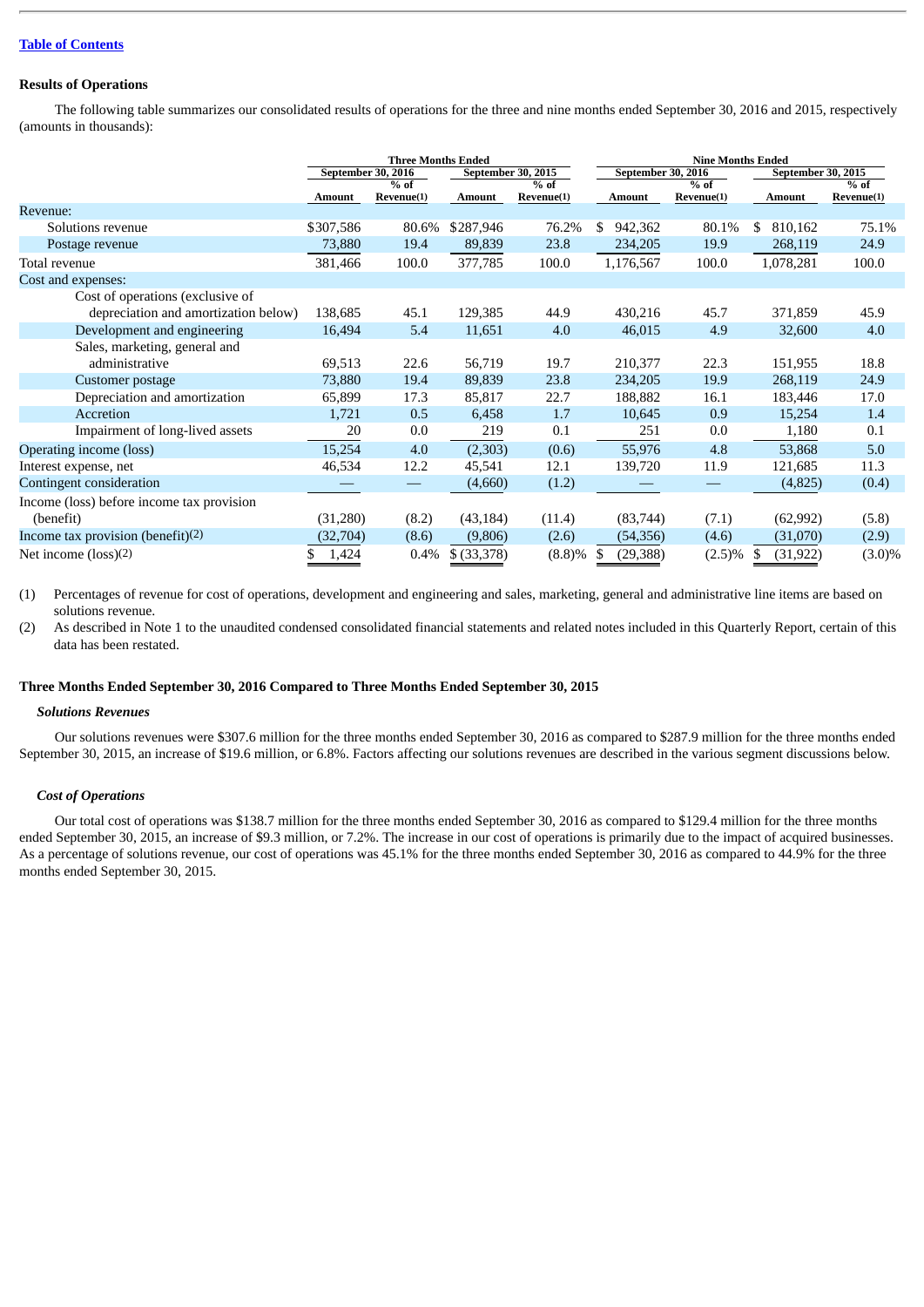# *Development and Engineering Expense*

Our total development and engineering expense was \$16.5 million for the three months ended September 30, 2016 as compared to \$11.7 million for the three months ended September 30, 2015, an increase of \$4.8 million, or 41.6%. The increase in our development and engineering expense is primarily due to the impact of acquired businesses and continued enhancements and development of existing and new solutions.

#### *Sales, Marketing, General and Administrative Expense*

Our total sales, marketing, general and administrative expense was \$69.5 million for the three months ended September 30, 2016 as compared to \$56.7 million for the three months ended September 30, 2015, an increase of \$12.8 million, or 22.6%. The increase in our sales, marketing, general and administrative expense was primarily due to costs related to the MTS Transaction, business growth, including the impact of acquired businesses, and increased strategic initiatives, partially offset by productivity improvements and efficiency measures.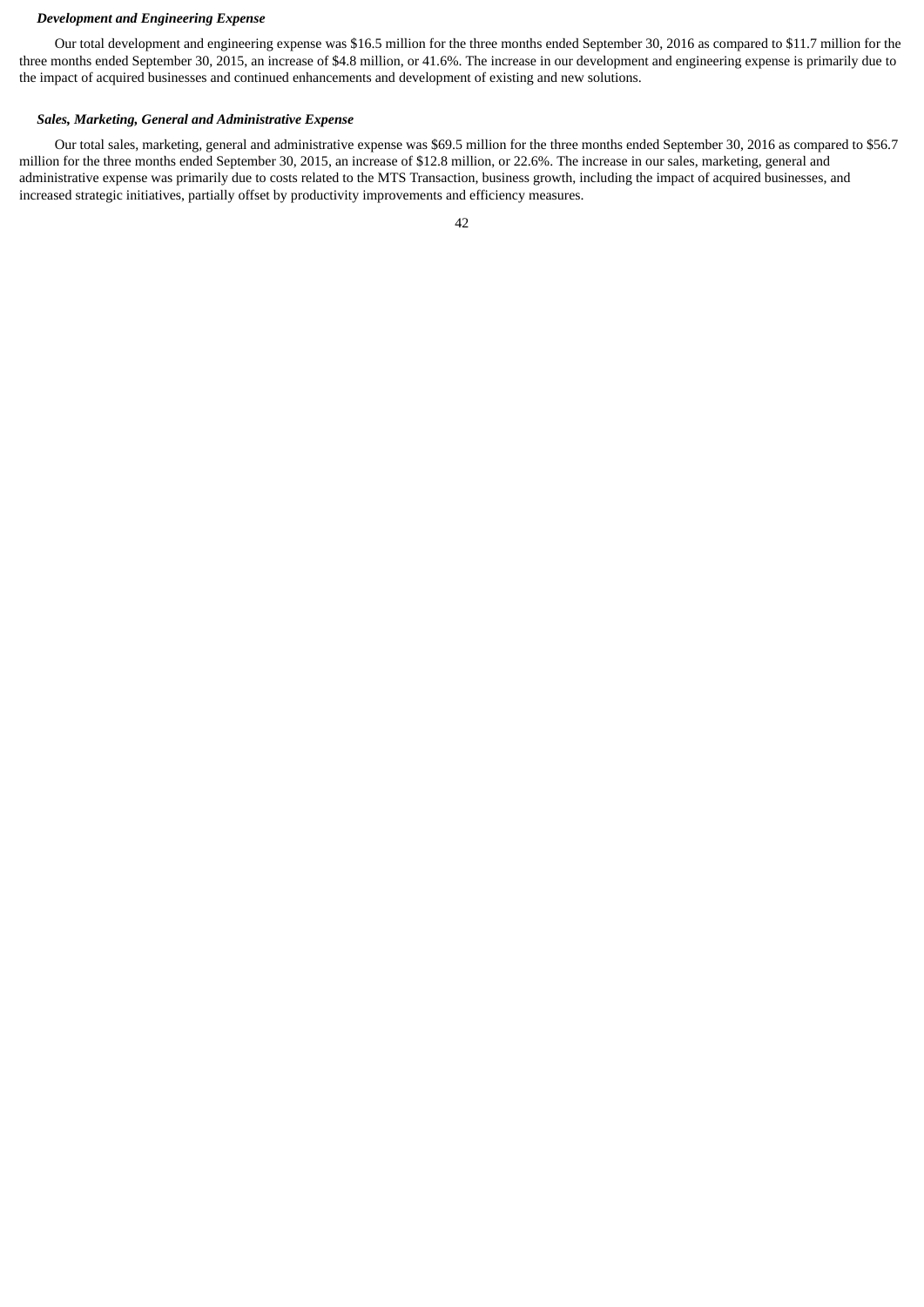#### *Postage*

Our postage revenue and customer postage expense was \$73.9 million for the three months ended September 30, 2016 as compared to \$89.8 million for the three months ended September 30, 2015, a decrease of \$16.0 million, or 17.8%. This decrease in postage revenue and corresponding expense was primarily due to volume decreases in our technology-enabled services segment and the impact of the USPS rate decrease effective in April 2016.

#### *Depreciation and Amortization Expense*

Our depreciation and amortization expense was \$65.9 million for the three months ended September 30, 2016 as compared to \$85.8 million for the three months ended September 30, 2015, a decrease of \$19.9 million, or 23.2%. This decrease was primarily due to the acceleration of amortization in the prior year period of our former tradename, which was partially offset by the impact of acquired businesses, as well as purchases of property and equipment and technology-based intangible assets.

#### *Accretion Expense*

Our accretion expense was \$1.7 million for the three months ended September 30, 2016 as compared to \$6.5 million for the three months ended September 30, 2015. The amount recognized as accretion can vary significantly from period to period due to changes in estimates related to the amount or timing of our tax receivable agreement obligation payments. Such changes can result from a variety of factors, including changes in tax rates and the expected timing of prior net operating loss utilization, which can be affected by business combinations, changes in corporate structure, leverage, operations or other factors.

#### *Interest Expense*

Our interest expense was \$46.5 million for the three months ended September 30, 2016 as compared to \$45.5 million for the three months ended September 30, 2015, an increase of \$1.0 million, or 2.2%. This increase was primarily due to the impact of the August 2015 incremental term loan and the 2021 Notes, partially offset by scheduled principal payments of term loans under the Senior Credit Facilities.

# *Income Taxes*

Our income tax benefit was \$32.7 million for the three months ended September 30, 2016 as compared to \$9.8 million for the three months ended September 30, 2015. Our effective tax rate was 104.6% for the three months ended September 30, 2016 as compared to 22.7% for the three months ended September 30, 2015. The effective tax rate for both periods was primarily affected by changes in state tax laws, rates and apportionment.

#### **Segment Revenues and Adjusted EBITDA**

We operate our business in three reportable segments: software and analytics, network solutions and technology-enabled services. We also maintain a corporate function which includes pass-through postage costs, management, administrative and certain other shared corporate services functions such as legal, finance, human resources and marketing, as well as eliminations to remove inter-segment revenue and expenses.

The segment profit measure primarily utilized by management is adjusted EBITDA which is defined as EBITDA (defined as net income (loss) before net interest expense, income tax provision (benefit) and depreciation and amortization), plus certain other non-cash or non-operating items. The non-cash or other non-operating items affecting the segment profit measure generally include MTS Transaction costs, equity compensation; acquisition accounting adjustments; acquisition-related costs; strategic initiatives, duplicative and transition costs; severance costs; impairment of long lived assets; and contingent consideration adjustments. Adjusted EBITDA for the respective segments excludes all costs and adjustments associated with the above-referenced corporate functions. Financial information, including details of our adjustments to EBITDA, for each of our segments is set forth in Note 10 to the unaudited condensed consolidated financial statements included in Item 1 of this Quarterly Report.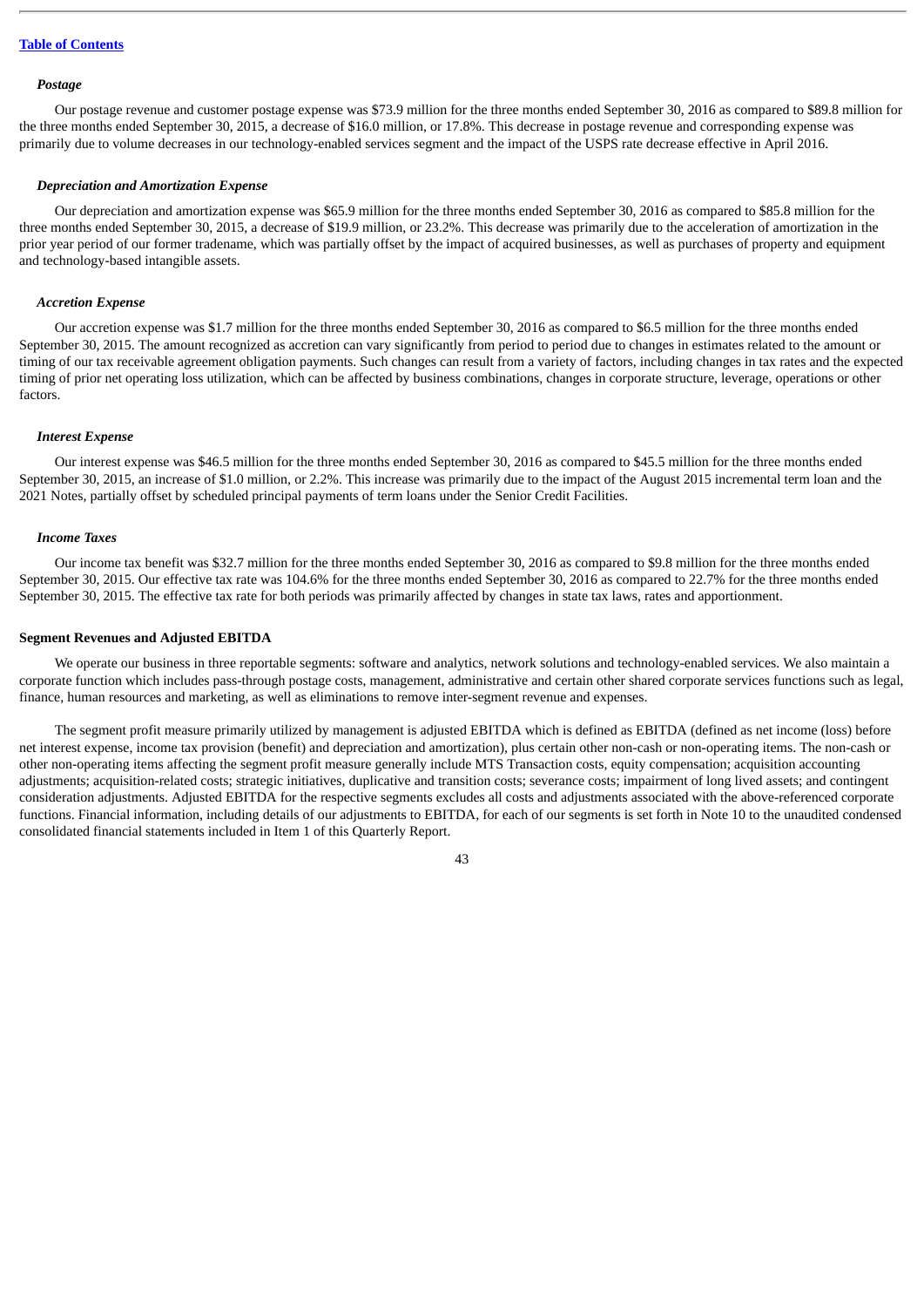#### *Software and Analytics*

Our software and analytics segment revenue and adjusted EBITDA is summarized in the following table (in thousands):

|                        | September 30,<br>2016 | September 30,<br>2015 | \$ Change |
|------------------------|-----------------------|-----------------------|-----------|
| Solutions revenue      | 125,082               | 97,766                | \$27,316  |
| <b>Adjusted EBITDA</b> | 46.310                | 34.020                | \$12,290  |

Software and analytics revenue for the three months ended September 30, 2016 increased by \$27.3 million, or 27.9%, as compared to the prior year period. This increase was primarily driven by \$18.8 million related to the impact of the Altegra Health acquisition and new sales and implementations.

Software and analytics adjusted EBITDA for the three months ended September 30, 2016 increased by \$12.3 million, or 36.1%, as compared to the prior year period. The increase in our software and analytics adjusted EBITDA is primarily due to the impact of the revenue items described above. As a percentage of solutions revenue, software and analytics adjusted EBITDA was 37.0% for the three months ended September 30, 2016 as compared to 34.8% for the three months ended September 30, 2015. The increase in our software and analytics adjusted EBITDA as a percentage of solutions revenue is primarily due to continued growth in our payment integrity and electronic payment solutions, partially offset by changes in revenue mix as a result of the Altegra Health acquisition.

#### *Network Solutions*

Our network solutions segment revenue and adjusted EBITDA is summarized in the following table (in thousands):

|                        | September 30,<br>2016 |   | September 30,<br>2015 |  | \$ Change |
|------------------------|-----------------------|---|-----------------------|--|-----------|
| Solutions revenue      | \$<br>93.814          | Φ | 93.415                |  | 399       |
| <b>Adjusted EBITDA</b> | 51.847                |   | 50,908                |  | 939       |

Network solutions revenue for the three months ended September 30, 2016 increased by \$0.4 million, or 0.4%, as compared to the prior year period primarily due to increased volumes and new sales and implementations, partially offset by customer attrition.

Network solutions adjusted EBITDA for the three months ended September 30, 2016 increased by \$0.9 million, or 1.8%, as compared to the prior year period. As a percentage of solutions revenue, network solutions adjusted EBITDA was 55.3% for the three months ended September 30, 2016 as compared to 54.5% for the three months ended September 30, 2015. The increase in network solutions adjusted EBITDA and as a percentage of solutions revenue was primarily due to the impact of the revenue items described above and efficiency measures.

#### *Technology-enabled Services*

Our technology-enabled services segment revenue and adjusted EBITDA is summarized in the following table (in thousands):

|                        | September 30,<br>2016 | September 30,<br>2015 | \$ Change  |
|------------------------|-----------------------|-----------------------|------------|
| Solutions revenue      | 96.455                | 103.720               | \$(7,265)  |
| <b>Adjusted EBITDA</b> |                       | 36.499                | \$ (5,321) |

Technology-enabled services revenue for the three months ended September 30, 2016 decreased by \$7.3 million, or 7.0%, as compared to the prior year period. This decrease was primarily due to decreased volumes in our communication and payment solutions, the effects of changing reimbursement patterns and rates of federal and state payers related to our eligibility and enrollment solutions and customer attrition, partially offset by new sales and implementations.

Technology-enabled services adjusted EBITDA for the three months ended September 30, 2016 decreased by \$5.3 million, or 14.6%, as compared to the prior year period. As a percentage of solutions revenue, technology-enabled services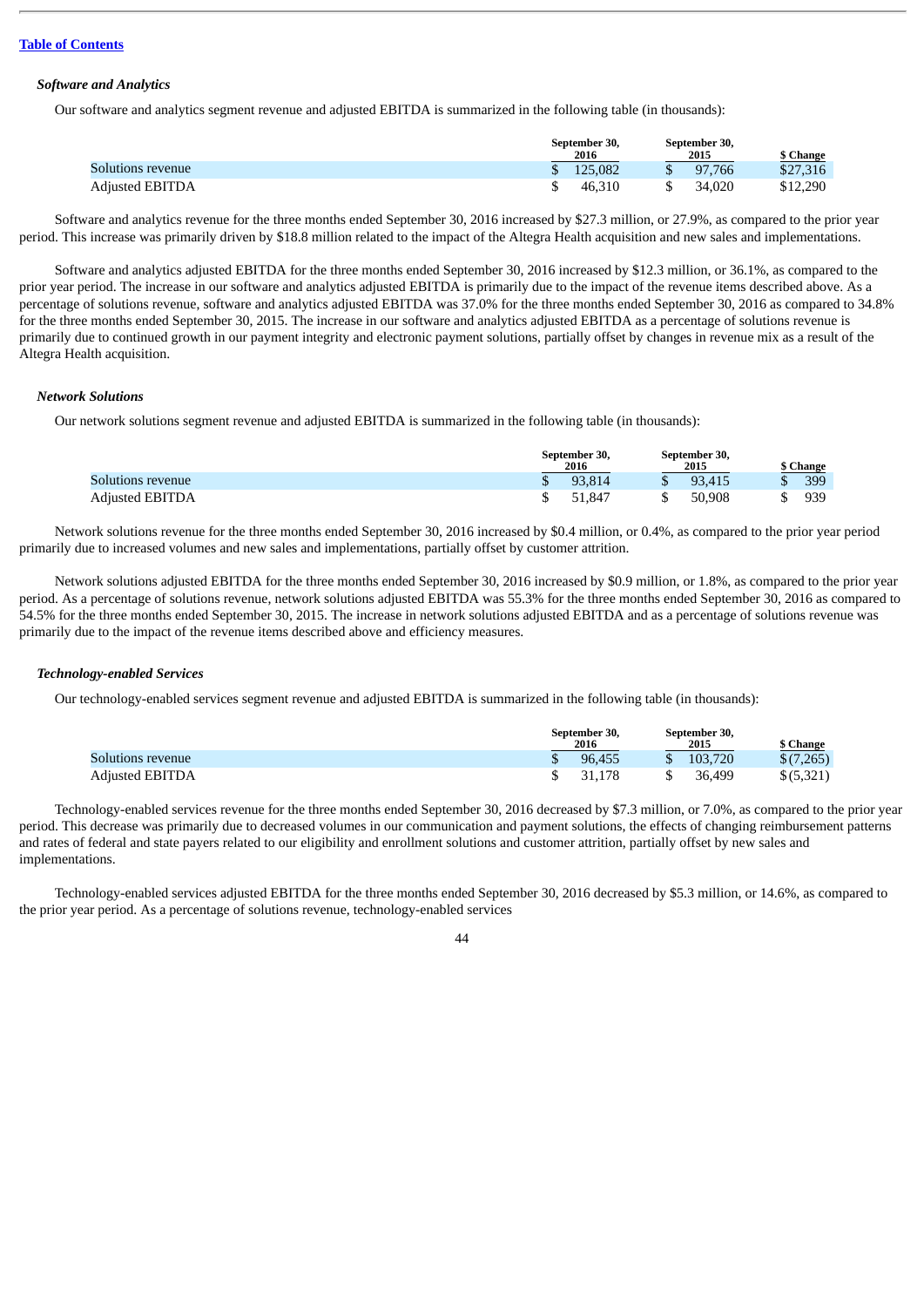adjusted EBITDA was 32.3% for the three months ended September 30, 2016 as compared to 35.2% for the prior year period. The decrease in technologyenabled services adjusted EBITDA and as a percentage of solutions revenue was primarily due to the impact of the revenue items described above and changes in revenue mix, partially offset by productivity improvements and other efficiency measures.

#### **Nine Months Ended September 30, 2016 Compared to Nine Months Ended September 30, 2015**

#### *Solutions Revenues*

Our solutions revenues were \$942.4 million for the nine months ended September 30, 2016 as compared to \$810.2 million for the nine months ended September 30, 2015, an increase of \$132.2 million, or 16.3%. Factors affecting our solutions revenues are described in the various segment discussions below.

#### *Cost of Operations*

Our total cost of operations was \$430.2 million for the nine months ended September 30, 2016 as compared to \$371.9 million for the nine months ended September 30, 2015, an increase of \$58.4 million, or 15.7%. The increase in our cost of operations is primarily due to the impact of acquired businesses. As a percentage of solutions revenue, our cost of operations was 45.7% for the nine months ended September 30, 2016 as compared to 45.9% for the nine months ended September 30, 2015.

#### *Development and Engineering Expense*

Our total development and engineering expense was \$46.0 million for the nine months ended September 30, 2016 as compared to \$32.6 million for the nine months ended September 30, 2015, an increase of \$13.4 million, or 41.2%. The increase in our development and engineering expense is primarily due to the impact of acquired businesses and continued enhancements and development of existing and new solutions.

### *Sales, Marketing, General and Administrative Expense*

Our total sales, marketing, general and administrative expense was \$210.4 million for the nine months ended September 30, 2016 as compared to \$152.0 million for the nine months ended September 30, 2015, an increase of \$58.4 million, or 38.4%. The increase in our sales, marketing, general and administrative expense was primarily due to business growth, including the impact of acquired businesses, costs related to the MTS Transaction and increased strategic initiatives, partially offset by productivity improvements and efficiency measures.

#### *Postage*

Our postage revenue and customer postage expense was \$234.2 million for the nine months ended September 30, 2016 as compared to \$268.1 million for the nine months ended September 30, 2015, a decrease of \$33.9 million, or 12.6%. This decrease in postage revenue and corresponding expense was primarily due to volume decreases in our technology-enabled services segment and the impact of the USPS rate decrease effective in April 2016.

#### *Depreciation and Amortization Expense*

Our depreciation and amortization expense was \$188.9 million for the nine months ended September 30, 2016 as compared to \$183.4 million for the nine months ended September 30, 2015, an increase of \$5.4 million, or 3.0%. This increase was primarily due to the impact of acquired businesses, as well as purchases of property and equipment and technology-based intangible assets, partially offset by the acceleration of amortization in the prior year period of our former tradename.

#### *Accretion Expense*

Our accretion expense was \$10.6 million for the nine months ended September 30, 2016 as compared to \$15.3 million for the nine months ended September 30, 2015. The amount recognized as accretion can vary significantly from period to period due to changes in estimates related to the amount or timing of our tax receivable agreement obligation payments. Such changes can result from a variety of factors, including changes in tax rates and the expected timing of prior net operating loss utilization, which can be affected by business combinations, changes in corporate structure, leverage, operations or other factors.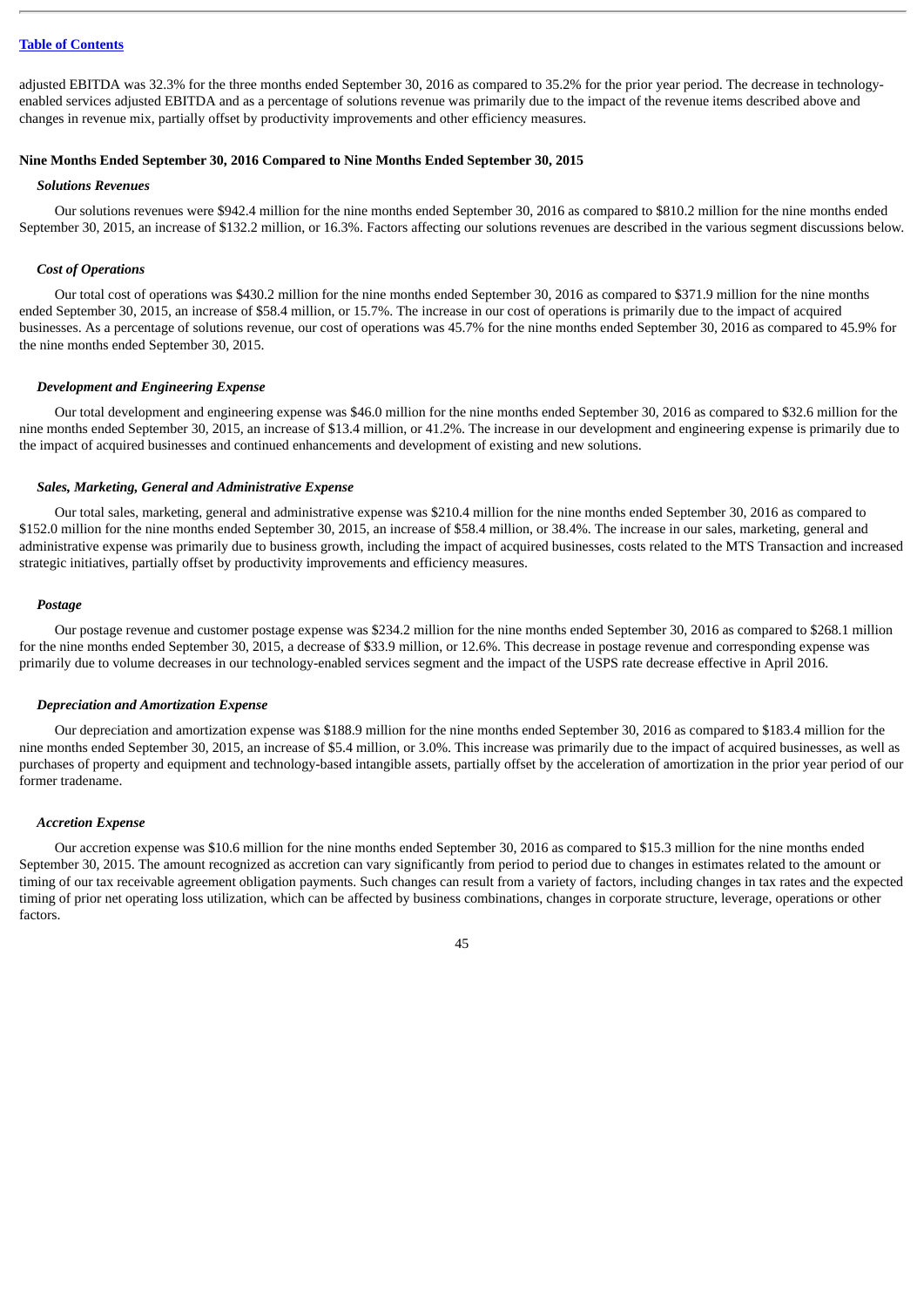#### *Interest Expense*

Our interest expense was \$139.7 million for the nine months ended September 30, 2016 as compared to \$121.7 million for the nine months ended September 30, 2015, an increase of \$18.0 million, or 14.8%. This increase was primarily due to the impact of the August 2015 incremental term loan and the 2021 Notes, partially offset by scheduled principal payments of term loans under the Senior Credit Facilities.

#### *Income Taxes*

Our income tax benefit was \$54.4 million for the nine months ended September 30, 2016 as compared to \$31.1 million for the nine months ended September 30, 2015. Our effective tax rate was 64.9% for the nine months ended September 30, 2016 as compared to 49.3% for the nine months ended September 30, 2015. The effective tax rate for both periods was primarily affected by changes in state tax laws, rates and apportionment.

#### **Segment Revenues and Adjusted EBITDA**

#### *Software and Analytics*

Our software and analytics segment revenue and adjusted EBITDA is summarized in the following table (in thousands):

|                          | September 30,<br>2016 | September 30,<br>2015 | \$ Change |
|--------------------------|-----------------------|-----------------------|-----------|
| <b>Solutions Revenue</b> | 387,624               | 231.193               | \$156.431 |
| <b>Adjusted EBITDA</b>   | 134.092               | 77.837                | 56,255 `  |

Software and analytics revenue for the nine months ended September 30, 2016 increased by \$156.4 million, or 67.7%, as compared to the prior year period. This increase was primarily driven by \$131.2 million related to the impact of acquired businesses, including the Altegra Health acquisition, and new sales and implementations.

Software and analytics adjusted EBITDA for the nine months ended September 30, 2016 increased by \$56.3 million, or 72.3%, as compared to the prior year period. The increase in our software and analytics adjusted EBITDA is primarily due to the impact of the revenue items described above, partially offset by increased strategic growth initiative costs. As a percentage of solutions revenue, software and analytics adjusted EBITDA was 34.6% for the nine months ended September 30, 2016 as compared to 33.7% for the nine months ended September 30, 2015. The increase in our software and analytics adjusted EBITDA as a percentage of solutions revenue is primarily due to continued growth in our payment integrity and electronic payment solutions, partially offset by changes in revenue mix as a result of the Altegra Health acquisition.

#### *Network Solutions*

Our network solutions segment revenue and adjusted EBITDA is summarized in the following table (in thousands):

|                          | September 30,<br>2016 | September 30,<br>2015 | \$ Change |
|--------------------------|-----------------------|-----------------------|-----------|
| <b>Solutions Revenue</b> | 282,633               | 276,315               | \$6,318   |
| <b>Adjusted EBITDA</b>   | 153.985               | 146,570               | \$7,415   |

Network solutions revenue for the nine months ended September 30, 2016 increased by \$6.3 million, or 2.3%, as compared to the prior year period primarily due to increased volumes and new sales and implementations, partially offset by customer attrition.

Network solutions adjusted EBITDA for the nine months ended September 30, 2016 increased by \$7.4 million, or 5.1%, as compared to the prior year period. As a percentage of solutions revenue, network solutions adjusted EBITDA was 54.5% for the nine months ended September 30, 2016 as compared to 53.0% for the nine months ended September 30, 2015. The increase in network solutions adjusted EBITDA and as a percentage of solutions revenue was primarily due to the impact of the revenue items described above and efficiency measures.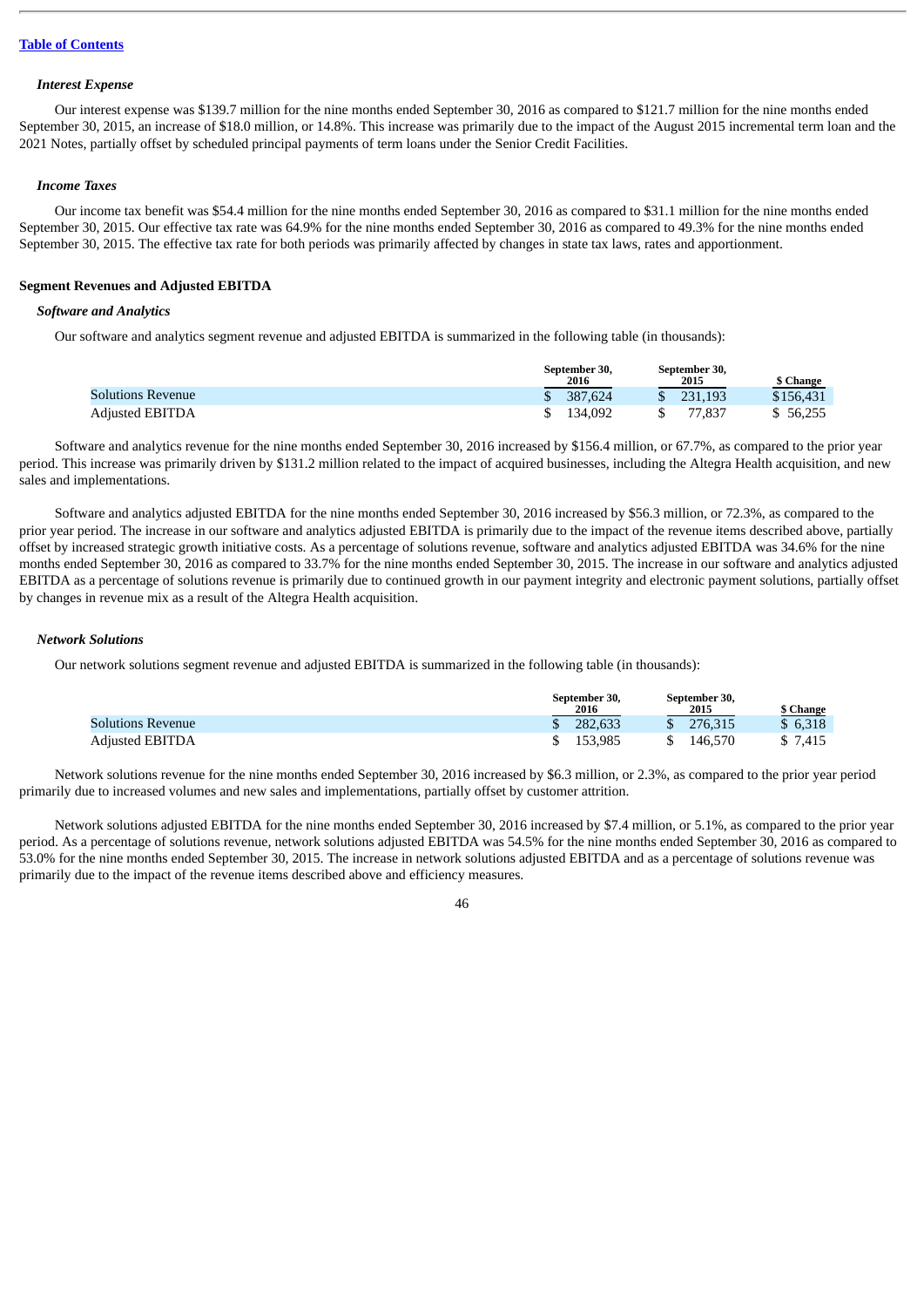#### *Technology-enabled Services*

Our technology-enabled services segment revenue and adjusted EBITDA is summarized in the following table (in thousands):

|                          | September 30,<br>2016 | September 30,<br>2015 | \$ Change  |
|--------------------------|-----------------------|-----------------------|------------|
| <b>Solutions Revenue</b> | 295.243               | 322.743               | \$(27,500) |
| <b>Adjusted EBITDA</b>   | 96.655                | 118,410               | \$(21,755) |

Technology-enabled services revenue for the nine months ended September 30, 2016 decreased by \$27.5 million, or 8.5%, as compared to the prior year period. This decrease was primarily due to decreased volumes in our communication and payment solutions, customer attrition, including the previously disclosed partial loss of a customer contract in the second quarter of 2014, and the effects of changing reimbursement patterns and rates of federal and state payers related to our eligibility and enrollment solutions, partially offset by new sales and implementations.

Technology-enabled services adjusted EBITDA for the nine months ended September 30, 2016 decreased by \$21.8 million, or 18.4%, as compared to the prior year period. As a percentage of solutions revenue, technology-enabled services adjusted EBITDA was 32.7% for the nine months ended September 30, 2016 as compared to 36.7% for the prior year period. The decrease in technology-enabled services adjusted EBITDA and as a percentage of solutions revenue was primarily due to the impact of the revenue items described above and changes in revenue mix, partially offset by productivity improvements and other efficiency measures.

#### **Liquidity and Capital Resources**

#### *General*

We are a holding company with no material business operations. Our principal assets are the equity interests we own in our subsidiaries. We conduct all of our business operations through our direct and indirect subsidiaries. Accordingly, our only material sources of cash are borrowings under our Senior Credit Facilities and dividends or other distributions or payments that are derived from earnings and cash flow generated by our subsidiaries.

We anticipate cash generated by operations, the funds available under our Senior Credit Facilities, including the Revolving Facility, and existing cash and equivalents will be sufficient to meet working capital requirements, service our debt and finance capital expenditures. The Revolving Facility expires in August 2018. There can be no assurance, however, that our business will generate sufficient cash flow from operations or that future borrowings will be available to us under our Senior Credit Facilities in amounts sufficient to enable us to repay our indebtedness, or to fund other liquidity needs.

We and our subsidiaries, affiliates or significant stockholders may from time to time seek to retire or purchase our outstanding debt (including our senior notes) through cash purchases and/or exchanges for equity securities, in open market purchases, privately negotiated transactions or otherwise. Such repurchases or exchanges, if any, will depend on prevailing market conditions, our liquidity requirements, contractual restrictions and other factors. The amounts involved may be material.

### *Cash Flows*

### Operating Activities

Cash provided by operating activities for the nine months ended September 30, 2016 was \$145.0 million as compared to \$152.3 million for nine months ended September 30, 2015, a decrease of \$7.3 million. Cash flow from operations for the nine months ended September 30, 2016 was impacted by increased interest expense as a result of the Altegra Health acquisition and related financing and the timing of collections and related disbursements.

Cash provided by operating activities can be significantly impacted by our non-cash working capital assets and liabilities, which may vary based on the timing of cash receipts that fluctuate by day of week and/or month and also may be impacted by cash management decisions.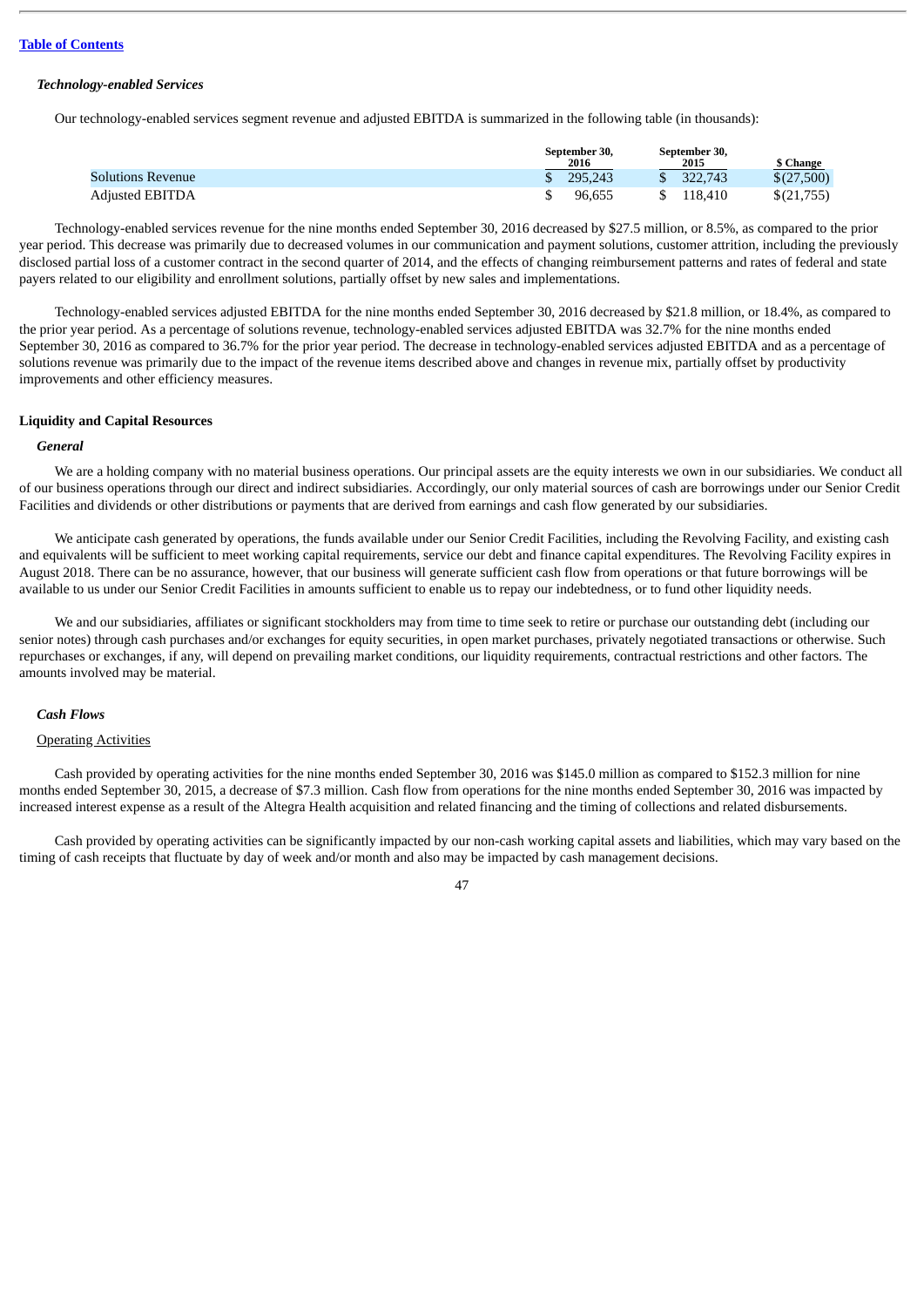#### Investing Activities

Cash used in investing activities for the nine months ended September 30, 2016 was \$95.3 million as compared to \$760.5 million for the nine months ended September 30, 2015. Cash used in investing activities for both such periods consisted of capital expenditures for property and equipment and technology-based intangible assets. In addition, cash used in investing activities for the nine months ended September 30, 2015 includes the Altegra Health acquisition.

# Financing Activities

Cash used in financing activities for the nine months ended September 30, 2016 was \$23.4 million as compared to cash provided by financing activities of \$610.8 million for the nine months ended September 30, 2015. Cash used in financing activities for the nine months ended September 30, 2016 primarily consisted of principal payments under our Senior Credit Facilities and deferred financing arrangements. Cash provided by financing activities for the nine months ended September 30, 2015 primarily consisted of borrowings under our Senior Credit Facilities and 2021 Notes and capital contributions to partially finance the Altegra acquisition, principal payments under our Senior Credit Facilities and deferred financing arrangements and stock repurchases.

### **Long-term Debt**

Our long-term indebtedness is comprised of the Term Loan Facility, the Revolving Facility, 11% senior notes due 2019 (the "2019 Notes"), 11.25% senior notes due 2020 (the "2020 Notes") and the 2021 Notes (together with the 2019 Notes and 2020 Notes, the "Senior Notes").

Long-term debt as of September 30, 2016 and December 31, 2015 consisted of the following (amounts in thousands):

|                                                                                                                   | September 30,<br>2016 | December 31,<br>2015 |
|-------------------------------------------------------------------------------------------------------------------|-----------------------|----------------------|
| <b>Senior Credit Facilities</b>                                                                                   |                       |                      |
| \$1,696 million Senior Secured Term Loan facility, due November 2, 2018, net of unamortized discount of \$17,494  |                       |                      |
| and \$23,511 at September 30, 2016 and December 31, 2015, respectively (effective interest rate of 4.29%)         | \$1,615,308           | \$1,621,981          |
| \$160 million Senior Secured Term Loan facility, due November 2, 2018, net of unamortized discount of \$2,483 and |                       |                      |
| \$3,334 at September 30, 2016 and December 31, 2015, respectively (effective interest rate of 4.54%)              | 154,317               | 154,666              |
| \$125 million Senior Secured Revolving Credit facility, \$28.4 million expiring on November 2, 2016 and \$96.6    |                       |                      |
| million expiring on August 3, 2018, and bearing interest at a variable base rate plus a spread rate               |                       |                      |
| <b>Senior Notes</b>                                                                                               |                       |                      |
| \$375 million 11% Senior Notes due December 31, 2019, net of unamortized discount of \$5,327 and \$6,299 at       |                       |                      |
| September 30, 2016 and December 31, 2015, respectively (effective interest rate of 11.53%)                        | 369,673               | 368,701              |
| \$375 million 11.25% Senior Notes due December 31, 2020, net of unamortized discount of \$7,496 and \$8,471 at    |                       |                      |
| September 30, 2016 and December 31, 2015, respectively (effective interest rate of 11.85%)                        | 367,504               | 366,529              |
| \$250 million 6% Senior Notes due February 15, 2021, net of unamortized discount of \$5,382 and \$6,161 at        |                       |                      |
| September 30, 2016 and December 31, 2015, respectively (effective interest rate of 6.57%)                         | 244,618               | 243,839              |
| Obligation under data sublicense agreement                                                                        | 10,810                | 10,810               |
| Other                                                                                                             | 8,487                 | 7,427                |
| Less current portion                                                                                              | (30, 163)             | (32, 775)            |
| Long-term debt                                                                                                    | \$2,740,554           | \$2,741,178          |

### *Senior Credit Facilities*

The Senior Credit Agreement provides that, subject to certain conditions, we may request additional tranches of term loans, increase commitments under the Revolving Facility or the Term Loan Facility or add one or more incremental revolving credit facility tranches (provided that the revolving credit commitments outstanding at any time have no more than three different maturity dates) in an aggregate amount not to exceed (a) \$300.0 million plus (b) an unlimited amount at any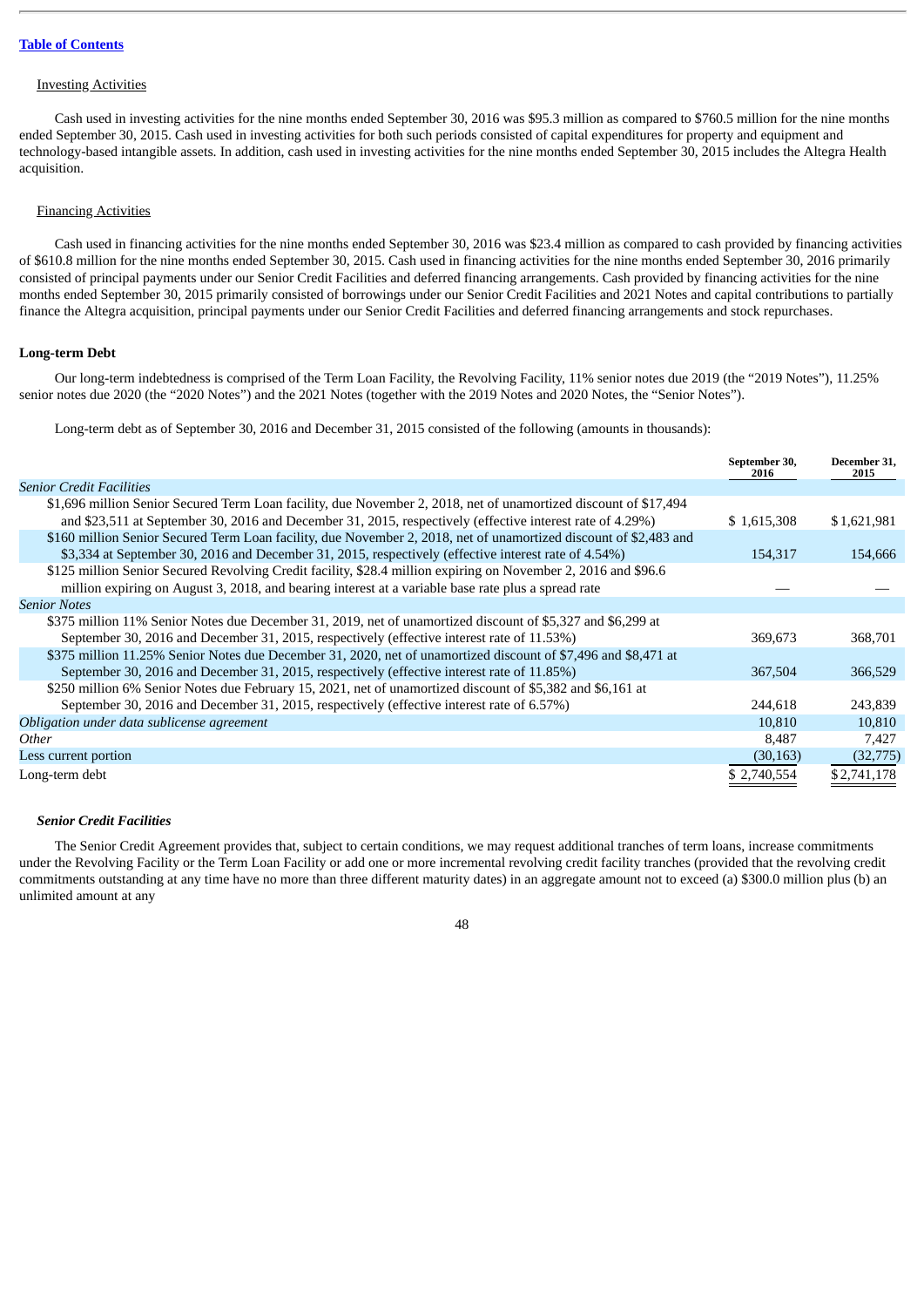time, subject to compliance on a pro forma basis with a first lien net leverage ratio of no greater than 4.00 to 1.00. Availability of such additional tranches of term loans or revolving credit facilities and/or increased commitments is subject to, among other conditions, the absence of any default under the Senior Credit Agreement and the receipt of commitments by existing or additional financial institutions. Proceeds of the Revolving Facility, including up to \$30.0 million in the form of borrowings on same-day notice, referred to as swingline loans, and up to \$50.0 million in the form of letters of credit (\$6.7 million outstanding as of September 30, 2016), are available to provide financing for working capital and general corporate purposes.

Borrowings under the Senior Credit Facilities bear interest at an annual rate equal to an applicable margin plus, at our option, either (a) a base rate determined by reference to the highest of (i) the applicable prime rate, (ii) the federal funds rate plus 0.50% and (iii) a LIBOR rate determined by reference to the costs of funds for United States dollar deposits for an interest period of one month, adjusted for certain additional costs, plus 1.00%, which base rate, in the case of the Term Loan Facility only, shall be no less than 2.25%, or (b) a LIBOR rate determined by reference to the costs of funds for United States dollar deposits for the interest period relevant to such borrowing, adjusted for certain additional costs, which, in the case of the Term Loan Facility only, shall be no less than 1.25%.

The interest rate on both the Term Loan Facility and Revolving Facility is LIBOR plus 2.50%. The Term Loan Facility is subject to a LIBOR floor of 1.25%, and there is no LIBOR floor on the Revolving Facility.

In August 2015, through an amendment to the Senior Credit Agreement, we borrowed an additional \$395.0 million under incremental term loan facilities on identical terms and having the same rights and obligations as the existing term loans under the Senior Credit Agreement.

In September 2016, through an amendment to the Senior Credit Agreement, we extended the maturity date in respect of \$96.6 million of the Revolving Facility to August 2018. The remaining \$28.4 million of the Revolving Facility that was available as of September 30, 2016, subsequently expired on November 2, 2016.

In addition to paying interest on outstanding principal under the Senior Credit Facilities, we are required to pay customary agency fees, letter of credit fees and a 0.50% commitment fee in respect of the unutilized commitments under the Revolving Facility.

The Senior Credit Agreement requires that we prepay outstanding loans under the Term Loan Facility, subject to certain exceptions, with (a) 100% of the net cash proceeds of any incurrence of debt other than debt permitted under the Senior Credit Agreement, (b) 50% (which percentage will be reduced to 25% and 0% based on our first lien net leverage ratio) of our annual excess cash flow and (c) 100% of the net cash proceeds of certain asset sales and casualty and condemnation events, subject to reinvestment rights and certain other exceptions.

We generally may voluntarily prepay outstanding loans under the Senior Credit Facilities at any time without premium or penalty other than breakage costs with respect to LIBOR loans.

We are required to make quarterly payments equal to 0.25% of the aggregate principal amount of the loans under the Term Loan Facility, with the balance due and payable on November 2, 2018. Any principal amount outstanding under the Revolving Facility is due and payable on August 3, 2018.

Certain of our United States wholly-owned restricted subsidiaries, together with the Company, are co-borrowers and jointly and severally liable for all obligations under the Senior Credit Facilities. Such obligations of the co-borrowers are unconditionally guaranteed by Change Healthcare Intermediate Holdings, Inc., a direct wholly-owned subsidiary of Parent, the Company and each of our existing and future United States wholly-owned restricted subsidiaries (with certain exceptions including immaterial subsidiaries). These obligations are secured by a perfected security interest in substantially all of the assets of the co-borrowers and guarantors now owned or later acquired, including a pledge of all of the capital stock of the Company and our United States wholly-owned restricted subsidiaries and 65% of the capital stock of our foreign restricted subsidiaries, subject in each case to the exclusion of certain assets and additional exceptions.

The Senior Credit Agreement requires us to comply with a maximum first lien net leverage ratio financial maintenance covenant at 5.35 to 1.00 for the remaining term of the Senior Credit Facilities, to be tested on the last day of each fiscal quarter. A breach of the first lien net leverage ratio covenant is subject to certain equity cure rights. In addition, the Senior Credit Facilities contain a number of negative covenants that, among other things and subject to certain exceptions, restrict our ability and the ability of our subsidiaries to:

incur additional indebtedness or guarantees;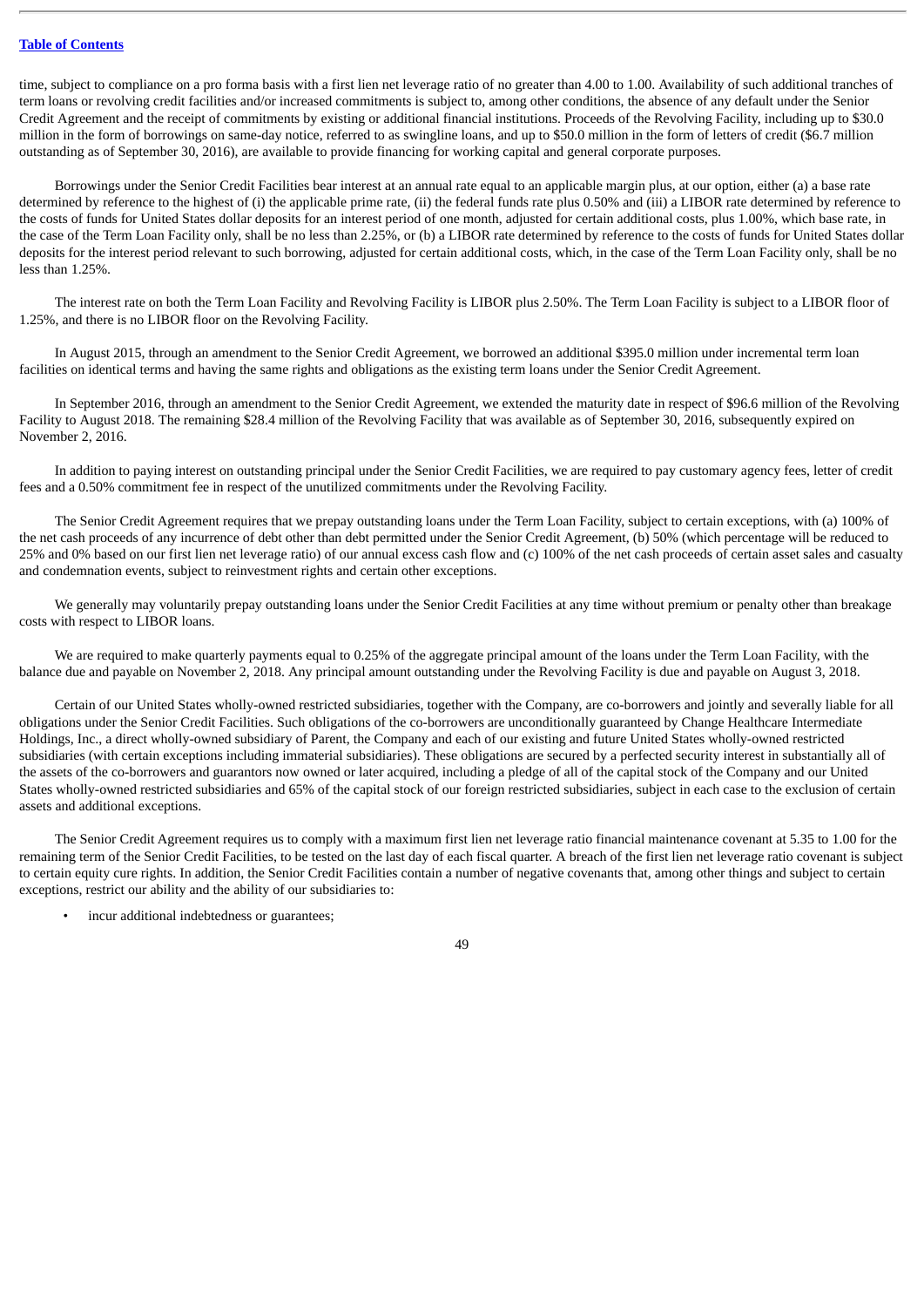- incur liens;
- make investments, loans and acquisitions;
- consolidate or merge;
- sell assets, including capital stock of subsidiaries;
- pay dividends on capital stock or redeem, repurchase or retire capital stock of the Company or any restricted subsidiary;
- alter the business of the Company;
- amend, prepay, redeem or purchase subordinated debt;
- engage in transactions with affiliates; and
- enter into agreements limiting dividends and distributions of certain subsidiaries.

The Senior Credit Agreement also contains certain customary representations and warranties, affirmative covenants and provisions relating to events of default (including upon change of control).

As of September 30, 2016, we believe we were in compliance with all of the applicable debt covenants under the Senior Credit Agreement.

# *Senior Notes*

The 2019 Notes bear interest at an annual rate of 11.00% with interest payable semi-annually on June 30 and December 31 of each year. The 2019 Notes mature on December 31, 2019. The 2020 Notes bear interest at an annual rate of 11.25% with interest payable quarterly on March 31, June 30, September 30 and December 31 of each year. The 2020 Notes mature on December 31, 2020. The 2021 Notes bear interest at an annual rate of 6.00% with interest payable semi-annually on April 15 and October 15 of each year. The 2021 Notes mature on February 15, 2021.

We may redeem the 2019 Notes, the 2020 Notes or both, in whole or in part, at any time on or after December 31, 2015 at the applicable redemption price, plus accrued and unpaid interest.

We may redeem the 2021 Notes, in whole or in part, at any time on or after August 15, 2017 at the applicable redemption price, plus accrued and unpaid interest. At any time prior to August 15, 2017, we may, at our option and on one or more occasions, redeem up to 40% of the aggregate principal amount of the 2021 Notes at a redemption price equal to 100% of the aggregate principal amount, plus a premium and accrued and unpaid interest with the net cash proceeds of certain equity offerings. At any time prior to August 15, 2017, we may redeem the 2021 Notes, in whole or in part, at its option and on one or more occasions, at a redemption price equal to 100% of the principal amount, plus a "make-whole premium" and accrued and unpaid interest.

If we experience specific kinds of changes in control, we must offer to purchase the Senior Notes at a purchase price equal to 101% of the principal amount, plus accrued and unpaid interest.

The Senior Notes are senior unsecured obligations and rank equally in right of payment with all of our existing and future indebtedness and senior in right of payment to all of our existing and future subordinated indebtedness. Our obligations under the Senior Notes are guaranteed on a senior basis by all of our existing and subsequently acquired or organized wholly-owned United States restricted subsidiaries that guarantee our Senior Credit Facilities or our other indebtedness or indebtedness of any affiliate guarantor. The Senior Notes and the related guarantees are effectively subordinated to our existing and future secured obligations and that of our affiliate guarantors to the extent of the value of the collateral securing such obligations, and are structurally subordinated to all existing and future indebtedness and other liabilities of any of our subsidiaries that do not guarantee the Senior Notes.

The indentures governing the Senior Notes (the "Indentures") contain customary covenants that restrict our ability and the ability of our restricted subsidiaries to:

- pay dividends on our capital stock or redeem, repurchase or retire our capital stock, subject to customary exceptions, including compliance with a fixed charge coverage ratio and subject to limitation based on net income generated during the term of the Indentures;
- incur additional indebtedness or issue certain capital stock;
- 50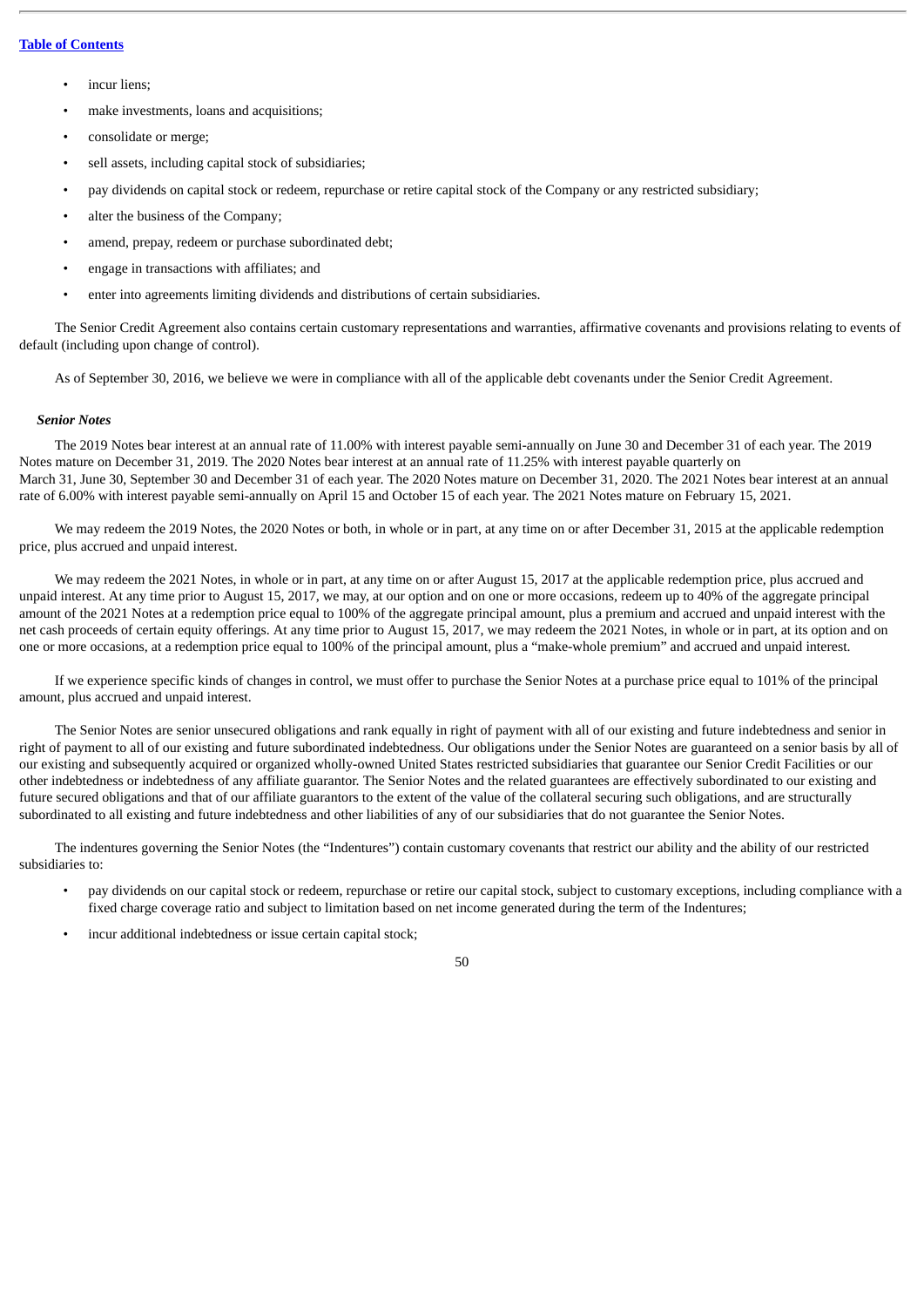- incur certain liens;
- make investments, loans, advances and acquisitions;
- consolidate, merge or transfer all or substantially all of our assets and the assets of our subsidiaries;
- prepay subordinated debt;
- engage in certain transactions with our affiliates; and
- enter into agreements restricting our subsidiaries' ability to pay dividends.

The Indentures also contain certain affirmative covenants and events of default.

As of September 30, 2016, we believe we were in compliance with all of the applicable debt covenants under the Senior Notes.

#### **Off-Balance Sheet Arrangements**

As of the filing of this Quarterly Report, we had no off-balance sheet arrangements or obligations, other than those related to surety bonds of an insignificant amount.

*Tax Receivable Agreement*—In connection with our tax receivable agreements, we are required to accrete the present value of the obligations to the amount of the total expected payments. This accretion, though recognized as an expense for book purposes, results in no tax deduction.

#### **Item 4. Controls and Procedures**

#### **Conclusions Regarding the Effectiveness of Disclosure Controls and Procedures**

Under the supervision and with the participation of our management team, including our Chief Executive Officer ("CEO") and Chief Financial Officer ("CFO"), management evaluated the effectiveness of the design and operation of our disclosure controls and procedures (as defined under Rule 13a-15(e) and 15d-15(e) under the Securities Exchange Act of 1934, as amended, as of September 30, 2016, the end of the period covered by the Original Filing. Based on this evaluation, at the time of the Original Filing, our CEO and CFO originally concluded that our disclosure controls and procedures were effective as of September 30, 2016.

Subsequently, in connection with the restatement discussed in the Explanatory Note and in Note 1 to our unaudited condensed consolidated financial statements, management, including our CEO and CFO, re-assessed the effectiveness of our disclosure controls and concluded that such controls were not effective based on the identification of a material weakness.

A material weakness is a deficiency, or a combination of deficiencies, in internal control over financial reporting such that there is a reasonable possibility that a material misstatement of the annual or interim financial statements will not be prevented or detected on a timely basis. Our management, including our CEO and CFO, previously concluded that we maintained effective internal control over financial reporting as of September 30, 2016. Because management has subsequently concluded that the material weakness described below existed, we have concluded that we did not maintain effective internal control over financial reporting based on the criteria in Internal Control – Integrated Framework (2013) issued by the COSO. Specifically, because of the highly complex nature of the underlying legal entity restructuring, the Company's internal control over financial reporting was not effective due to certain deferred tax positions resulting from purchase accounting and the conversion of a consolidated partnership subsidiary into a corporation for U.S. federal tax purposes. To address this matter, the Company has determined that, for future highly complex transactions for which the determination of the appropriate accounting treatment is unclear, the Company will assess whether to engage an accounting firm with sufficient expertise to properly evaluate and interpret the applicable accounting literature, if any, and to assist management to reach the appropriate accounting conclusion.

### **Changes in Internal Control Over Financial Reporting**

Except as discussed above, there have been no changes in our internal control over financial reporting that occurred during the nine months ended September 30, 2016 that have materially affected, or are reasonably likely to materially affect, our internal control over financial reporting.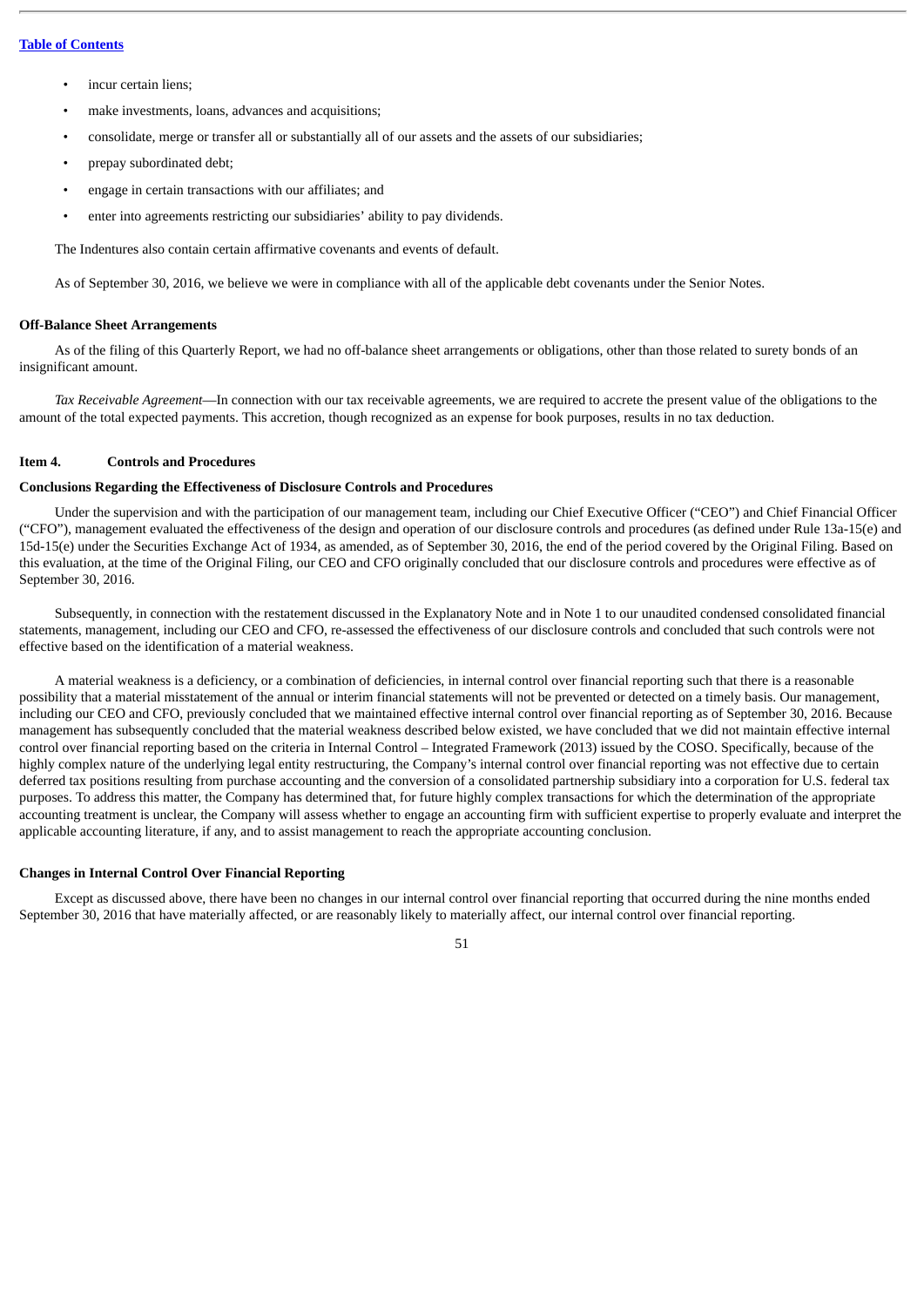# **SIGNATURES**

<span id="page-55-0"></span>Pursuant to the requirements of the Securities Exchange Act of 1934, the registrant has duly caused this report to be signed on its behalf by the undersigned thereunto duly authorized.

CHANGE HEALTHCARE HOLDINGS, INC. Date: January 24, 2017 By: /s/ Neil E. de Crescenzo Neil E. de Crescenzo, President and Chief Executive Officer and Director (Principal Executive Officer) Date: January 24, 2017 By: /s/ Randy P. Giles Randy P. Giles, Chief Financial Officer (Principal Financial Officer) Date: January 24, 2017 By: /s/ Dennis B. Robbins Dennis B. Robbins, Chief Accounting Officer (Principal Accounting Officer)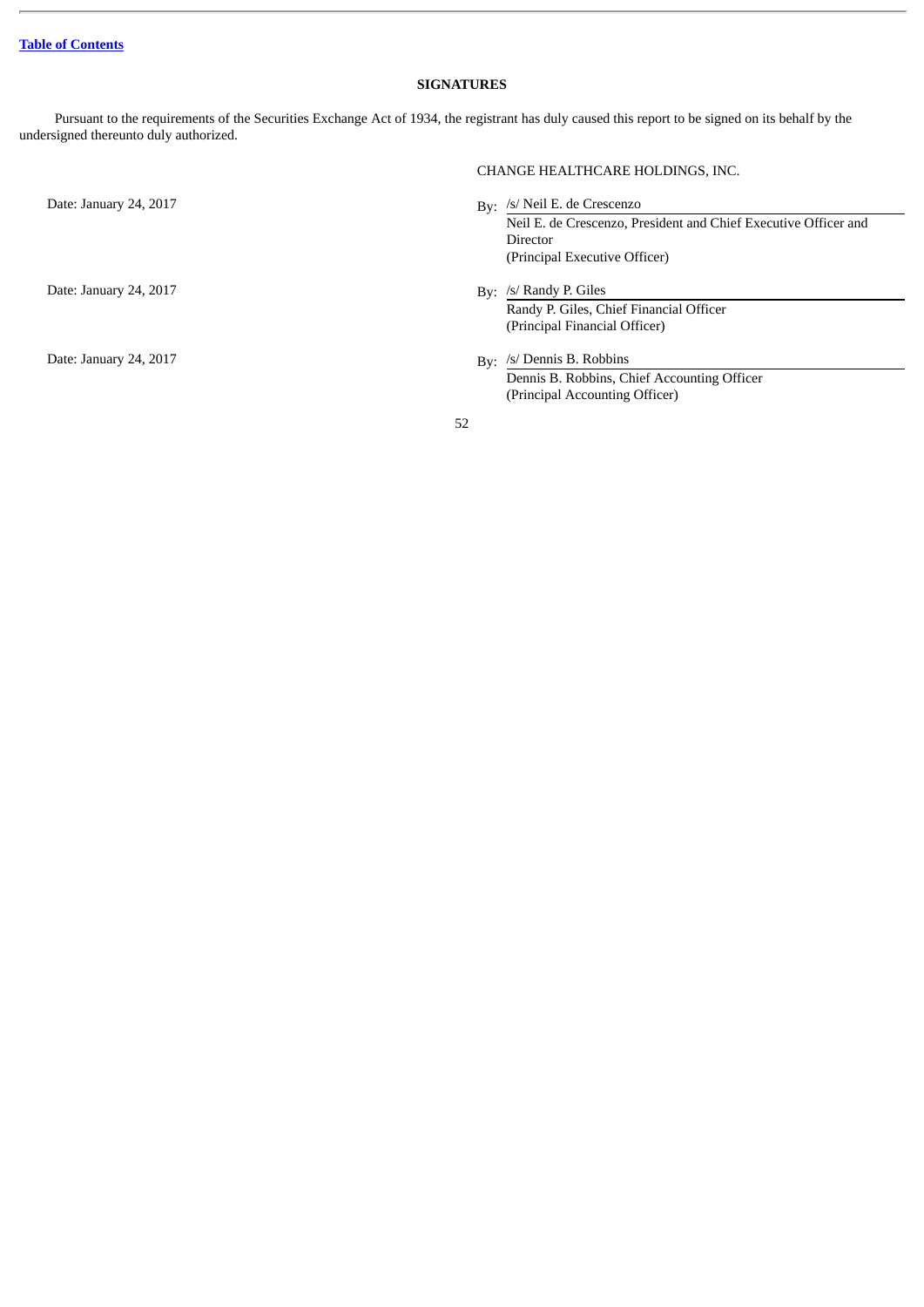# **Exhibit Index**

<span id="page-56-0"></span>

| Exhibit<br>No. | Description                                                                                                                                                                                                                                                                                                                                                                                                                                                                            |
|----------------|----------------------------------------------------------------------------------------------------------------------------------------------------------------------------------------------------------------------------------------------------------------------------------------------------------------------------------------------------------------------------------------------------------------------------------------------------------------------------------------|
| 10.1           | Amendment No. 5 to the Credit Agreement, dated as of September 19, 2016, among the Company, the other borrowers party thereto, Bank of<br>America, N.A., as administrative agent, swing line lender, letter of credit issuer and collateral agent thereunder, and the lenders, guarantors<br>and agents party thereto (included as Exhibit 10.1 to the Company's Current Report on Form 8-K (File No. 1-34435), filed on September 21,<br>2016, and incorporated herein by reference). |
| 31.1           | Certification of Chief Executive Officer pursuant to Rule 13a-14(a) and Rule 15d-14(a) of the Securities Exchange Act of 1934, as amended<br>(filed herewith).                                                                                                                                                                                                                                                                                                                         |
| 31.2           | Certification of Chief Financial Officer pursuant to Rule 13a-14(a) and Rule 15d-14(a) of the Securities Exchange Act of 1934, as amended<br>(filed herewith).                                                                                                                                                                                                                                                                                                                         |
| 32.1           | Certification of Chief Executive Officer pursuant to Section 906 of the Sarbanes-Oxley Act of 2002 (furnished herewith).                                                                                                                                                                                                                                                                                                                                                               |
| 32.2           | Certification of Chief Financial Officer pursuant to Section 906 of the Sarbanes-Oxley Act of 2002 (furnished herewith).                                                                                                                                                                                                                                                                                                                                                               |
| 101.INS        | <b>XBRL Instance Document</b>                                                                                                                                                                                                                                                                                                                                                                                                                                                          |
| 101.SCH        | <b>XBRL Taxonomy Extension Schema Document</b>                                                                                                                                                                                                                                                                                                                                                                                                                                         |
| 101.CAL        | <b>XBRL Taxonomy Extension Calculation Linkbase Document</b>                                                                                                                                                                                                                                                                                                                                                                                                                           |
| 101.DEF        | XBRL Taxonomy Extension Definition Linkbase Document                                                                                                                                                                                                                                                                                                                                                                                                                                   |
| 101.LAB        | XBRL Taxonomy Extension Label Linkbase Document                                                                                                                                                                                                                                                                                                                                                                                                                                        |
| 101.PRE        | XBRL Taxonomy Extension Presentation Linkbase Document                                                                                                                                                                                                                                                                                                                                                                                                                                 |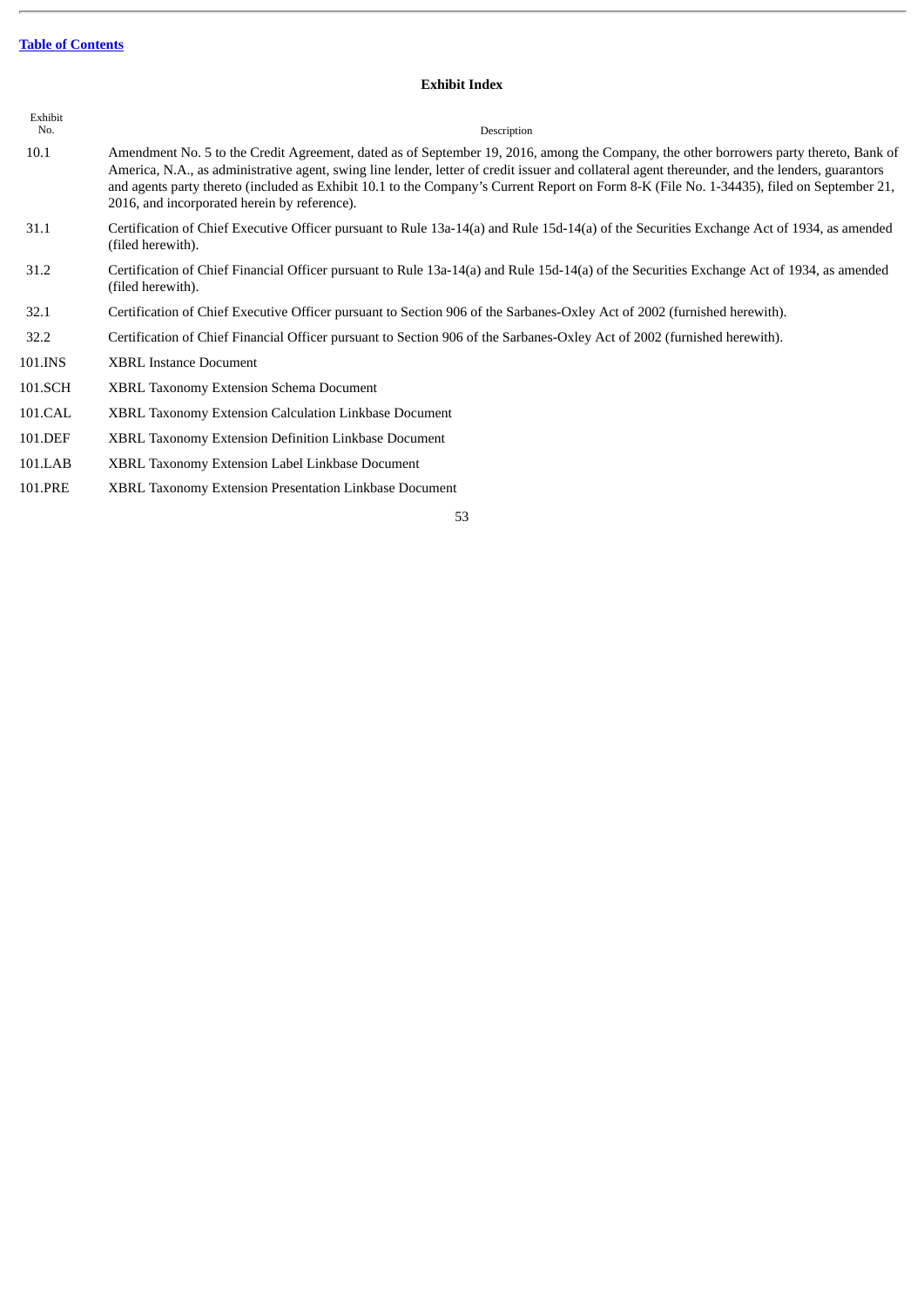# **SARBANES-OXLEY SECTION 302(a) CERTIFICATION**

I, Neil E. de Crescenzo, certify that:

- 1. I have reviewed this Amendment No. 1 to the Quarterly Report on Form 10-Q of Change Healthcare Holdings, Inc.;
- 2. Based on my knowledge, this report does not contain any untrue statement of a material fact or omit to state a material fact necessary to make the statements made, in light of the circumstances under which such statements were made, not misleading with respect to the period covered by this report;
- 3. Based on my knowledge, the financial statements, and other financial information included in this report, fairly present in all material respects the financial condition, results of operations and cash flows of the registrant as of, and for, the periods presented in this report;
- 4. The registrant's other certifying officer(s) and I are responsible for establishing and maintaining disclosure controls and procedures (as defined in Exchange Act Rules 13a-15(e) and 15d-15(e)) and internal control over financial reporting (as defined in Exchange Act Rules 13a-15(f) and 15d-15(f)) for the registrant and have:
	- (a) Designed such disclosure controls and procedures, or caused such disclosure controls and procedures to be designed under our supervision, to ensure that material information relating to the registrant, including its consolidated subsidiaries, is made known to us by others within those entities, particularly during the period in which this report is being prepared;
	- (b) Designed such internal control over financial reporting, or caused such internal control over financial reporting to be designed under our supervision, to provide reasonable assurance regarding the reliability of financial reporting and the preparation of financial statements for external purposes in accordance with generally accepted accounting principles;
	- (c) Evaluated the effectiveness of the registrant's disclosure controls and procedures and presented in this report our conclusions about the effectiveness of the disclosure controls and procedures, as of the end of the period covered by this report based on such evaluation; and
	- (d) Disclosed in this report any change in the registrant's internal control over financial reporting that occurred during the registrant's most recent fiscal quarter (the registrant's fourth fiscal quarter in the case of an annual report) that has materially affected, or is reasonably likely to materially affect, the registrant's internal control over financial reporting; and
- 5. The registrant's other certifying officer(s) and I have disclosed, based on our most recent evaluation of internal control over financial reporting, to the registrant's auditors and the audit committee of the registrant's board of directors (or persons performing the equivalent functions):
	- (a) All significant deficiencies and material weaknesses in the design or operation of internal control over financial reporting which are reasonably likely to adversely affect the registrant's ability to record, process, summarize and report financial information; and
	- (b) Any fraud, whether or not material, that involves management or other employees who have a significant role in the registrant's internal control over financial reporting.

Date: January 24, 2017 **By:** *S/Neil E. de Crescenzo* 

Name: Neil E. de Crescenzo Title: Chief Executive Officer of Change Healthcare Holdings, Inc.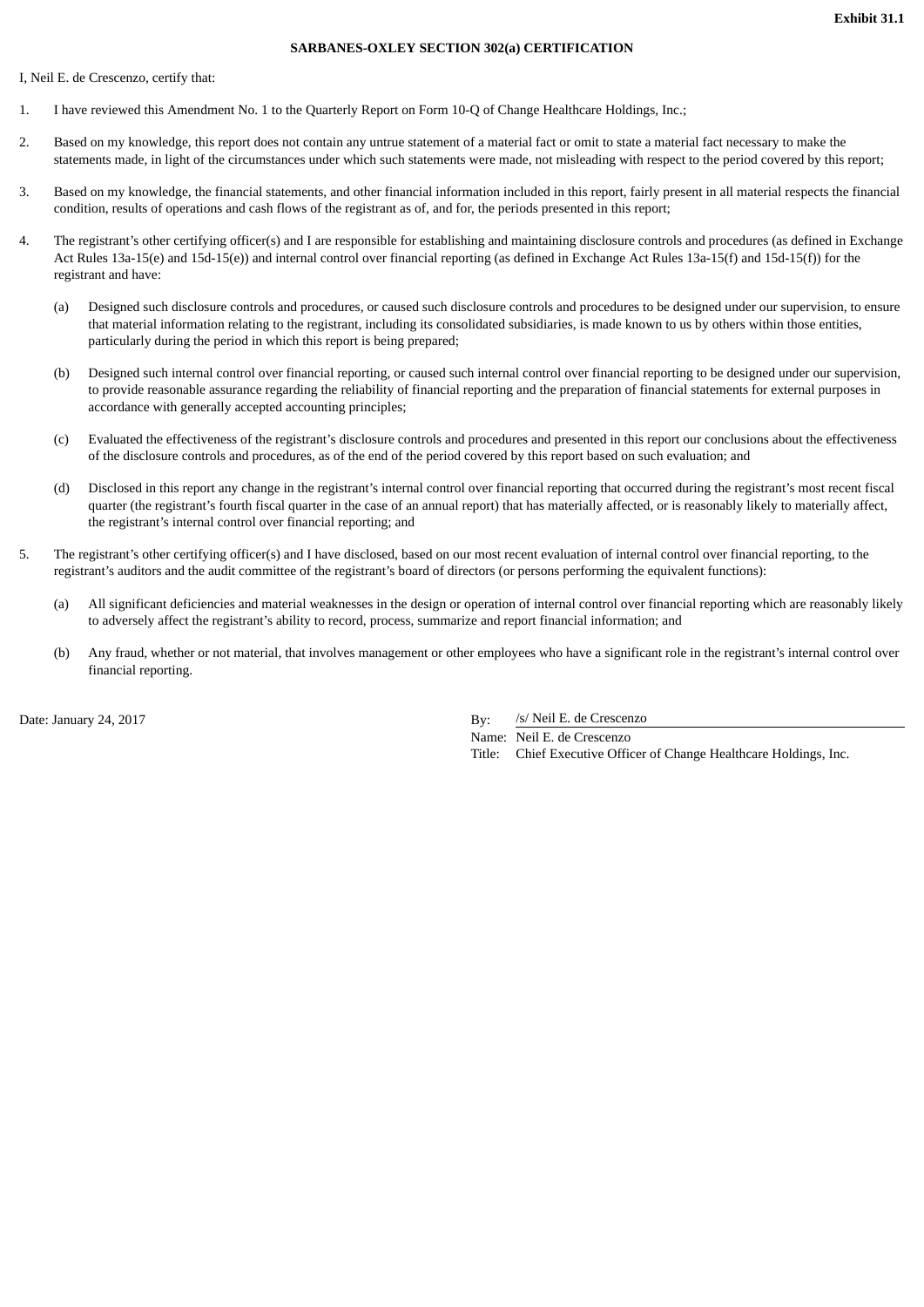# **SARBANES-OXLEY SECTION 302(a) CERTIFICATION**

I, Randy P. Giles, certify that:

- 1. I have reviewed this Amendment No. 1 to the Quarterly Report on Form 10-Q of Change Healthcare Holdings, Inc.;
- 2. Based on my knowledge, this report does not contain any untrue statement of a material fact or omit to state a material fact necessary to make the statements made, in light of the circumstances under which such statements were made, not misleading with respect to the period covered by this report;
- 3. Based on my knowledge, the financial statements, and other financial information included in this report, fairly present in all material respects the financial condition, results of operations and cash flows of the registrant as of, and for, the periods presented in this report;
- 4. The registrant's other certifying officer(s) and I are responsible for establishing and maintaining disclosure controls and procedures (as defined in Exchange Act Rules 13a-15(e) and 15d-15(e)) and internal control over financial reporting (as defined in Exchange Act Rules 13a-15(f) and 15d-15(f)) for the registrant and have:
	- (a) Designed such disclosure controls and procedures, or caused such disclosure controls and procedures to be designed under our supervision, to ensure that material information relating to the registrant, including its consolidated subsidiaries, is made known to us by others within those entities, particularly during the period in which this report is being prepared;
	- (b) Designed such internal control over financial reporting, or caused such internal control over financial reporting to be designed under our supervision, to provide reasonable assurance regarding the reliability of financial reporting and the preparation of financial statements for external purposes in accordance with generally accepted accounting principles;
	- (c) Evaluated the effectiveness of the registrant's disclosure controls and procedures and presented in this report our conclusions about the effectiveness of the disclosure controls and procedures, as of the end of the period covered by this report based on such evaluation; and
	- (d) Disclosed in this report any change in the registrant's internal control over financial reporting that occurred during the registrant's most recent fiscal quarter (the registrant's fourth fiscal quarter in the case of an annual report) that has materially affected, or is reasonably likely to materially affect, the registrant's internal control over financial reporting; and
- 5. The registrant's other certifying officer(s) and I have disclosed, based on our most recent evaluation of internal control over financial reporting, to the registrant's auditors and the audit committee of the registrant's board of directors (or persons performing the equivalent functions):
	- (a) All significant deficiencies and material weaknesses in the design or operation of internal control over financial reporting which are reasonably likely to adversely affect the registrant's ability to record, process, summarize and report financial information; and
	- (b) Any fraud, whether or not material, that involves management or other employees who have a significant role in the registrant's internal control over financial reporting.

Date: January 24, 2017 **By:** *S/ Randy P. Giles* 

Name: Randy P. Giles Title: Chief Financial Officer of Change Healthcare Holdings, Inc.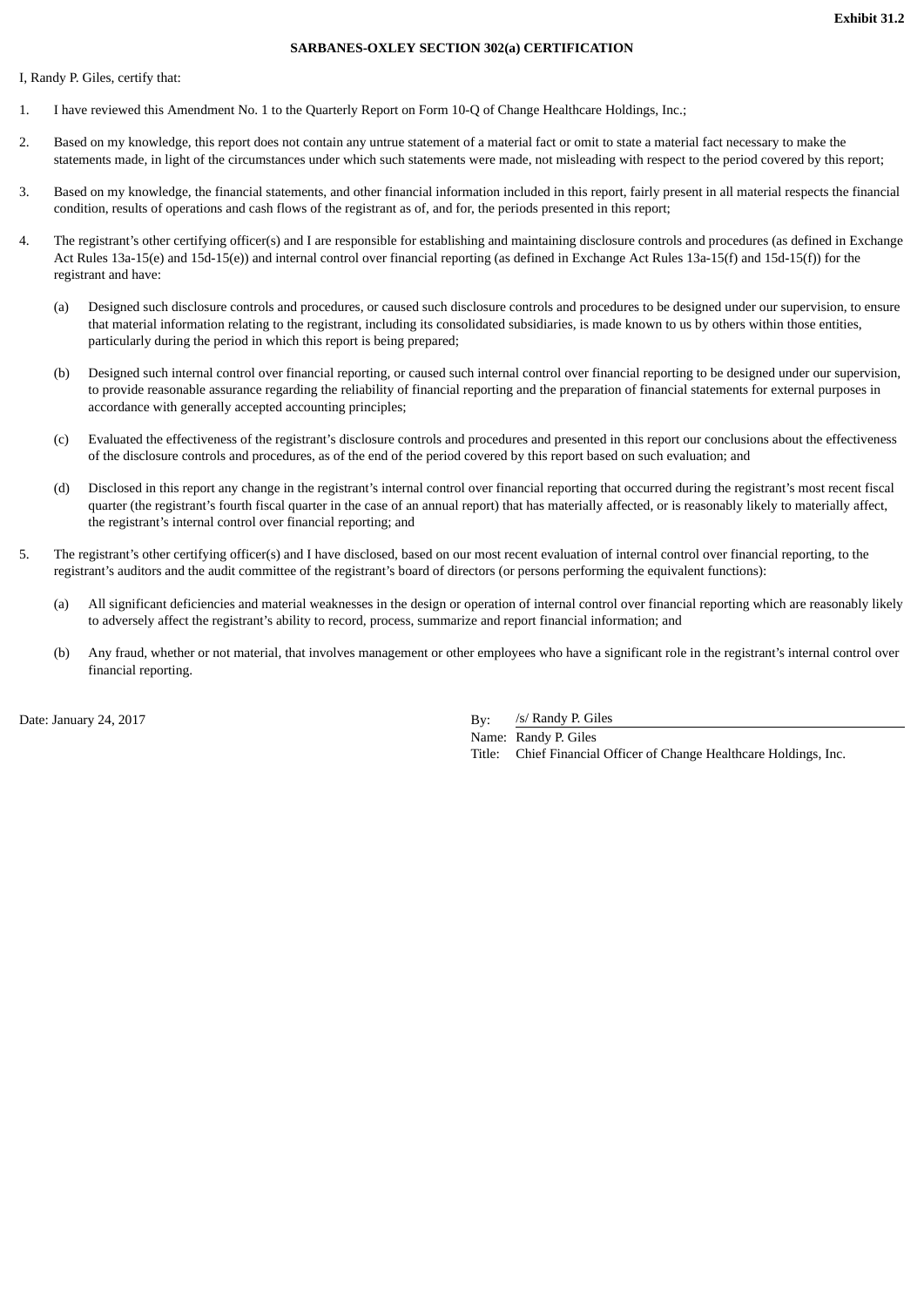# **CERTIFICATION PURSUANT TO**

#### **18 U.S.C. SECTION 1350,**

#### **AS ADOPTED PURSUANT TO**

# **SECTION 906 OF THE SARBANES-OXLEY ACT OF 2002**

In connection with Amendment No. 1 to the Quarterly Report of Change Healthcare Holdings, Inc. (the "Company") on Form 10-Q for the period ended September 30, 2016, as filed with the Securities and Exchange Commission on the date hereof (the "Report"), I, Neil E. de Crescenzo, certify, pursuant to 18 U.S.C. § 1350, as adopted pursuant to § 906 of the Sarbanes-Oxley Act of 2002, in my capacity as an officer of the Company, that, to my knowledge:

- 1. The Report fully complies with the requirements of section 13(a) or 15(d), as applicable, of the Securities Exchange Act of 1934; and
- 2. The information contained in the Report fairly presents, in all material respects, the financial condition and results of operations of the Company.

Date: January 24, 2017 <br>By: /s/ Neil E. de Crescenzo

Name: Neil E. de Crescenzo Title: Chief Executive Officer of Change Healthcare Holdings, Inc.